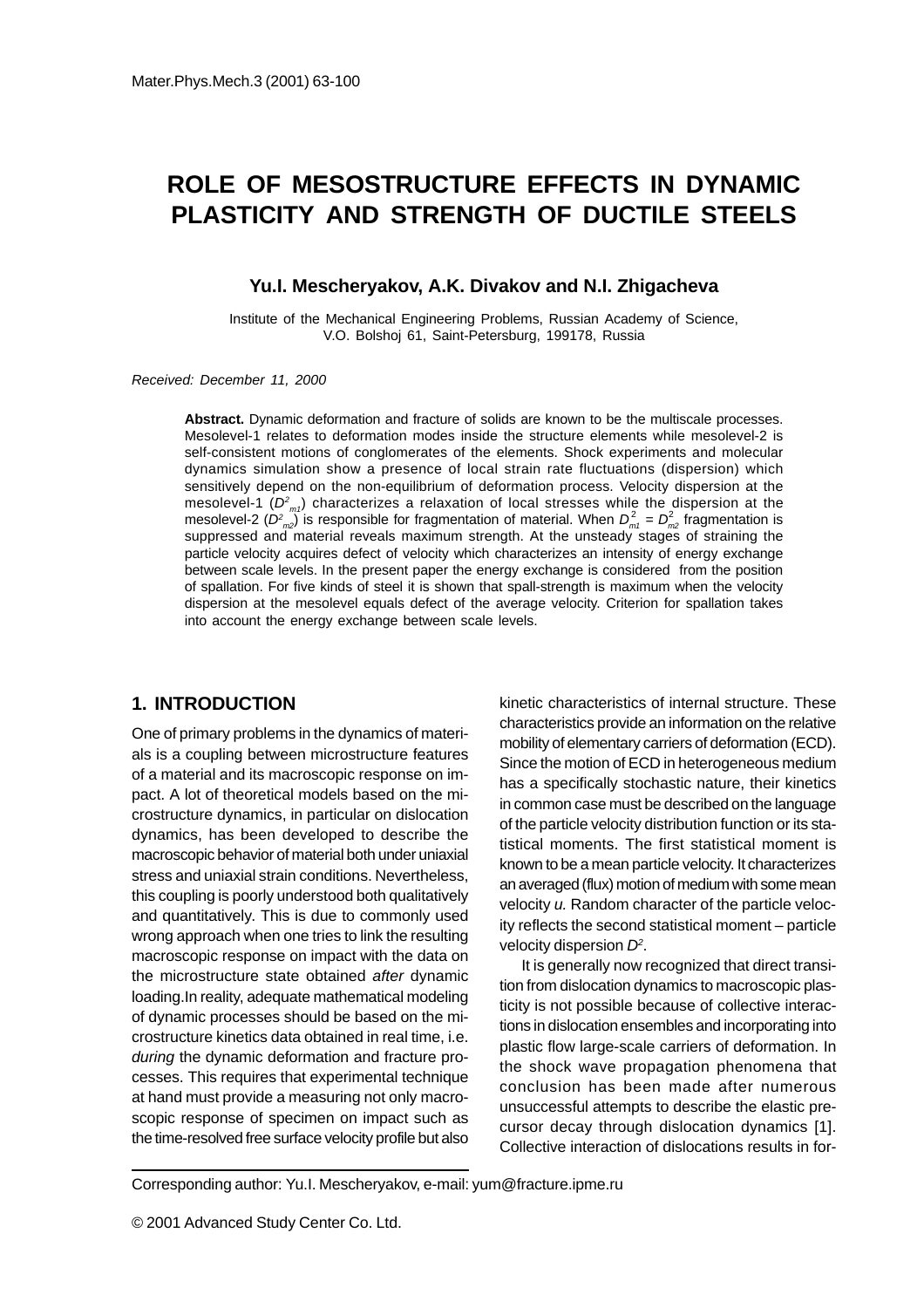mation some intermediate scale of deformation, the so-called mesoscopic level [2,3]. All the events responsible for the change of kinematical mechanism of deformation depending on external loading and boundary conditions are thought to be realized at the mesolevel.

In considering the microstructure aspects of dynamic deformation and fracture it should be also confessed that experimentally determinable kinetic characteristics to date are those belonging to the mesoscopic scale level. However, as distinct from the static and quasistatic situation, in dynamically loaded medium mesolevel is not formed structure. It is specifically transient structure where a scale of ECD and energy capacity of mesoscopic scale level currently change depending on the degree of nonsteadiness of deformation process. Energy capacity of mesolevel characterizes a part of kinetic energy, initially given to body from external load, which is transferred to mesolevel in the form of velocity scattering of elementary carriers of deformation (mesoparticle velocity dispersion). In the unsteady plastic waves there exists a current energy exchange between meso- and macrolevel. At the load front of compressive pulse the average (flux) motion of medium is transformed into a velocity distributed motion of mesoparticles. This occurs in the form of decrease of average particle velocity resulting in the so-called fluctuative decay of shock wave [4]. On the contrary, during the release stage of dynamic loading decrease of dispersion leads to increase of mean particle velocity.

The objective of present paper is to find relationship between macroscopic response of materials to impact and microstructure kinetics. As a materials with different dynamic properties we use five kinds of ductile steel having different chemical composition and different thermal treatment:  $(1)$  –  $40X$ HCMA steel,  $(2) - 38X$ H3M $\Phi$ A steel,  $(3) - 4043$ steel,  $(4)$  - 28XCH3MB $\Phi$ A steel and  $(5)$  -16X11H2B2MФ steel (Russ. steel classification).

As a macroscopic strength-characteristic we use the spall-strength which is known to characterize an incipient strength of material under shock tension. That characteristic can be inferred from the free surface velocity profiles obtained in the plane collision tests [5]. To date a study of spallation seems to be the only possibility for investigation of peculiarities of material fracture at the micro and sub-microsecond range of tension loading.

The quantitative characteristic of microstructure kinetics here is a particle diffusion velocity (or the square root of the particle velocity dispersion) at the mesoscopic scale level. This characteristic is

determined in real time in every and each shock loading. The so-called "decay", or decrease of the free surface velocity at the plateau of compressive pulse serves as an additional experimental characteristic of the response of material to impact.

Section 2 is devoted to theoretical approach based on the statistical description of dynamically deformed medium. Section 3 includes the experimental technique and experimental results of dynamic tests of steels. Section 4 is results of microstructure investigations of post shocked specimens of steels and Section 5 is devoted to analysis of obtained results in the light of our theoretical approach.

# **2. STOCHASTIC APPROACHES TO MESOSTRUCTURE DESCRIPTION**

#### **2.1. Velocity Distribution Function and Its Statistical Moments.**

Dynamic straining and fracture, including spallation, consists of acceleration stage, steady phase and stage of deceleration. Experiments on shock loading of solids using interference technique for measuring free surface velocity and particle velocity distribution histories in real time show:

- There is a non-equilibrium particle velocity distribution at the first and third stages of dynamic straining at the mesoscopic scale level while at the steady stage the velocity distribution is equilibrium. This means that behavior of solid at the steady stage corresponds to continuum medium while unsteady stages of dynamic processes must be analyzed in the frame of kinetic approaches.
- At the acceleration stage, together with increase of the particle velocity dispersion, a decrease of the average particle velocity takes place.
- At the deceleration stage simultaneously with decrease of velocity dispersion there is an increase of the average (macroscopic) particle velocity.

Mentioned above dependence of macroscopic particle velocity on the particle velocity distribution is the fundamental feature of unsteady processes in the structured media. The specifics of structure re-arrangement of dynamically deformed material reveals via the decrease (decay) of the average (macroscopic) particle velocity. The value of the velocity decay characterizes an intensity of energy exchange between macro- and meso-levels. Physically the particle velocity decay means that certain part of kinetic energy of macroscopic motion of medium is transferred to individual particles at the mesolevel. As a result, the particle velocity disper-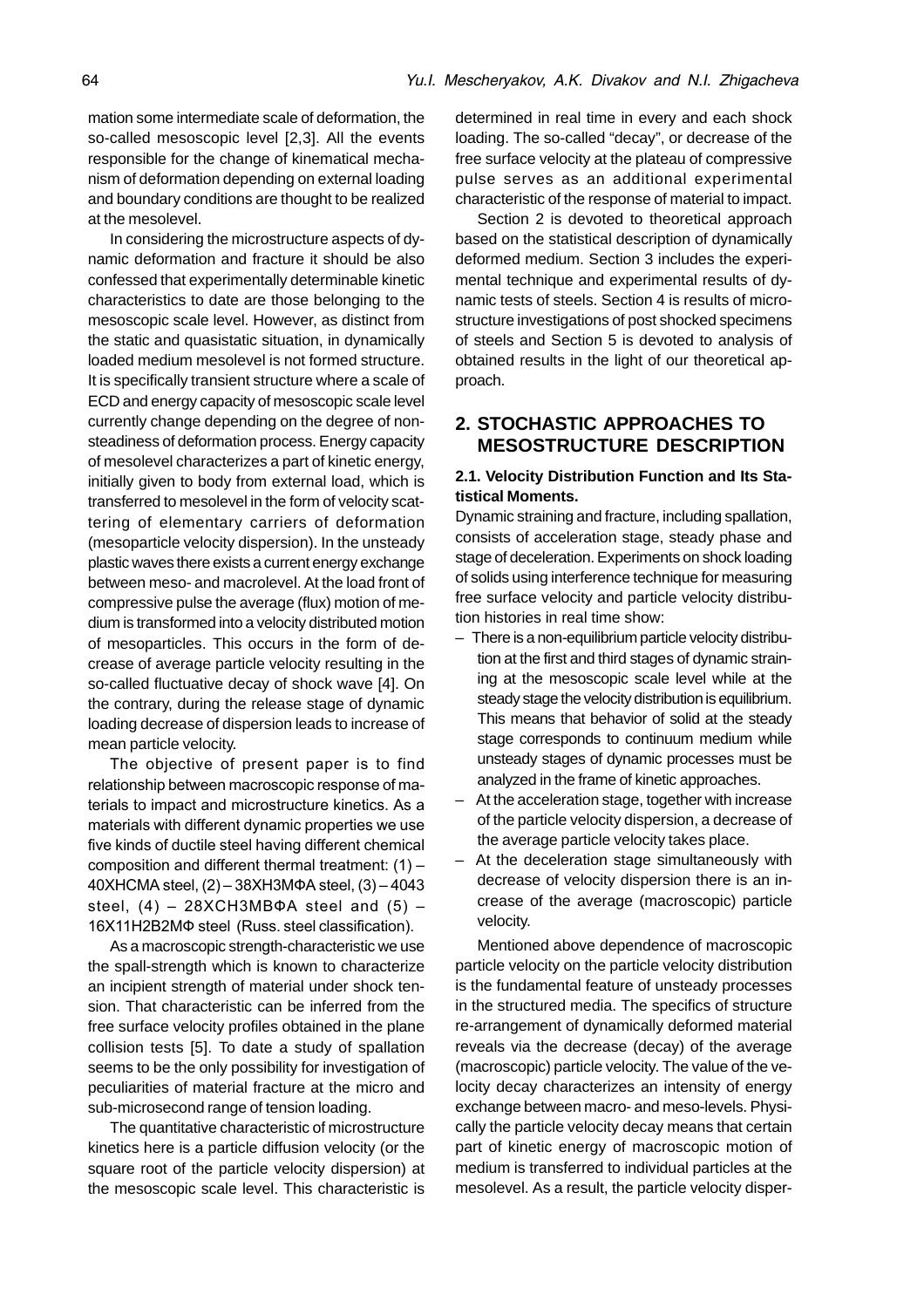

Fig.1.1. Experimental two-scale distributions for longitudinal and transverse steps of spallation for 30XH4M steel, [6].

sion at the mesolevel increases while the average velocity decreases.

Sometimes the mesoscopic scale level of deformation and fracture is subdivided by two sublevels. So, microstructure investigations of spall zone for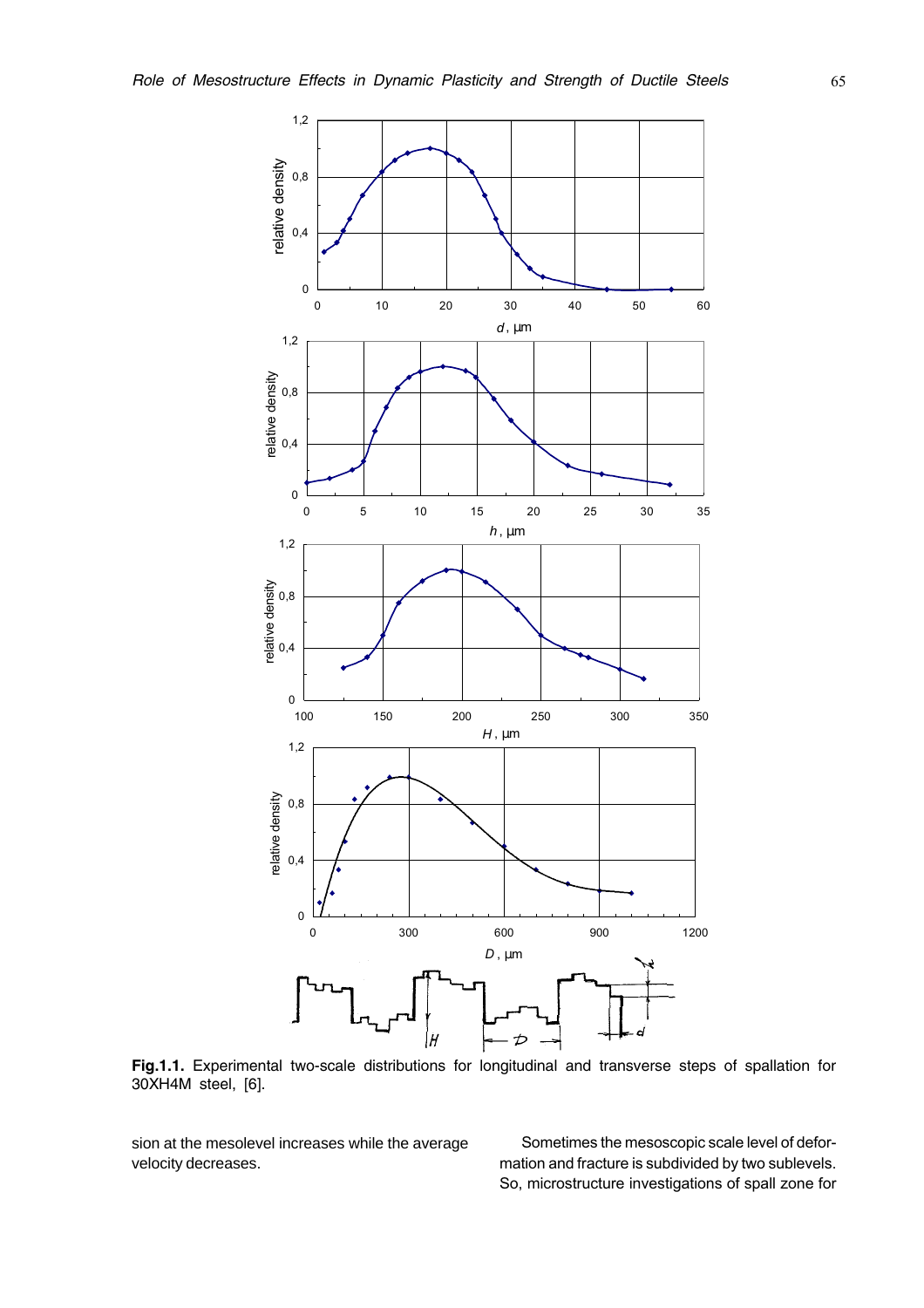

Fig.1.2. Space-velocity positions of wave front in heterogeneous medium.

30XH4M steel [6] shows that two scale levels take part in the dynamic fracture of this steel: mesolevel-1 (10-20 μm) and mesolevel-2 (100-500 μm). In Fig. 1.1 the experimental distributions of elementary steps of spall cracking are presented for horizontal  $(d \text{ and } D)$  and vertical  $(h \text{ and } H)$  pieces of spall gap. This statistics shows that spallation of this material performs upon two scale levels simultaneously.

Elementary carriers of deformation and fracture for these sublevels may suffer their own particle velocity distributions. In this case there may be three different situations depending on the degree of the velocity distribution at these levels:

- Particle velocity dispersion at the mesolevel-1 is greater that at the mesolevel-2.
- Particle velocity dispersion at the mesolevel-2 is greater than at the mesolevel-1.
- Dispersions at these levels equal each other.

Above cases are presented in Fig.1.2 in the form of velocity-space phase configurations. The laser beam of interferometer which being focused on the free surface of target just corresponds to the meso-2 scale level. In other word, by using the laser interference technique, one obtains the velocity history for the individual element of mesolevel-2 only. This means that the macroscopic particle velocity  $u$ , which results from averaging the particle velocity distribution at the mesolevel-2, coincides with the average particle velocity at the mesolevel-1 only when the particle velocity dispersion for the meso-1 and meso-2 scale levels equal each other. For all the other cases the macroscopic velocity can be obtained only from averaging velocity distribution at the mesolevel-2. For that purposes L. M. Barker used a monitoring of the free surface of target in seven points simultaneously [7].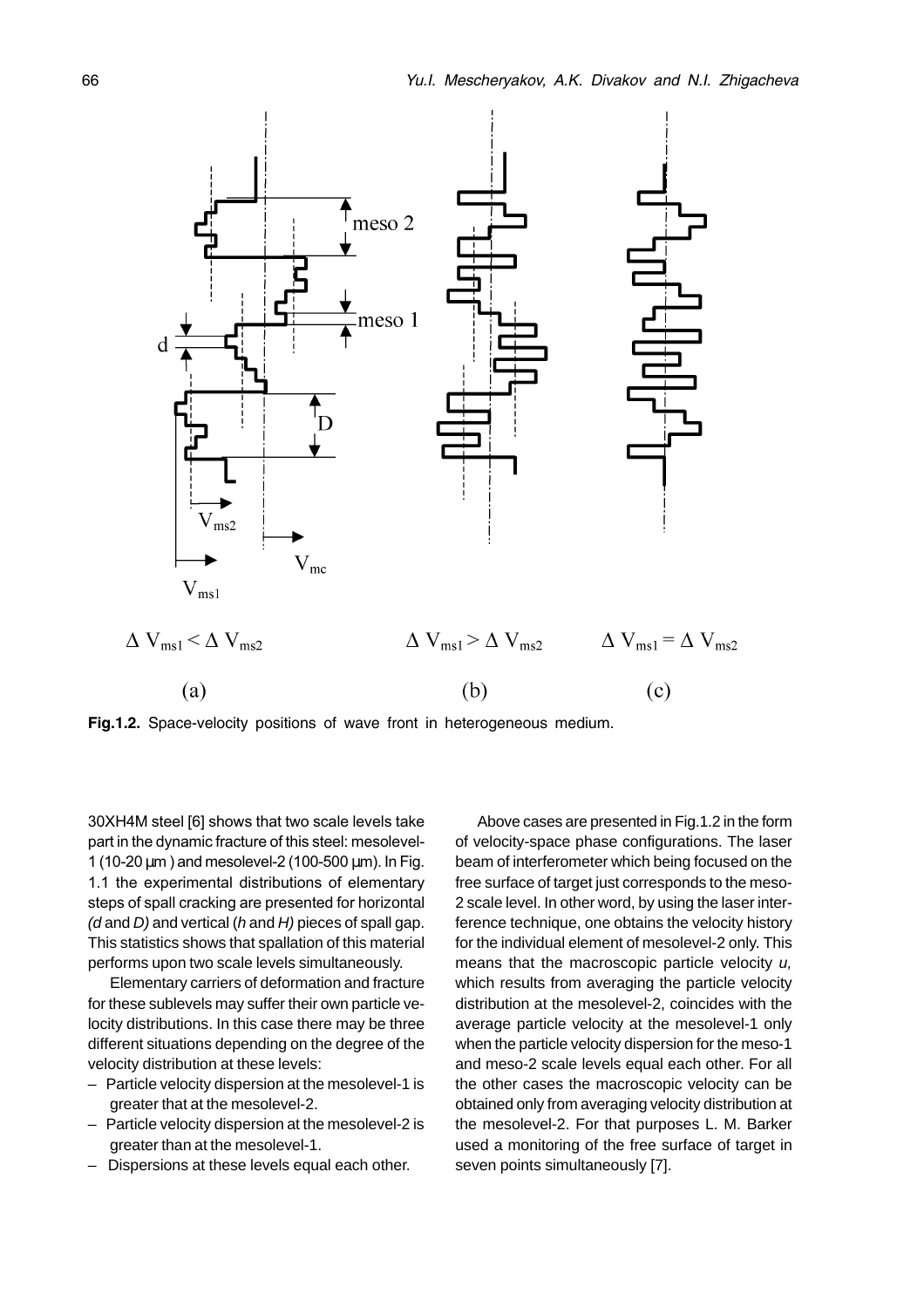Microstructure investigation of post-shocked specimens show: even if at the macrolevel a process of dynamic straining flows under one-dimensional conditions, motion of elementary carriers of deformation at the mesolevel is particularly threedimensional. Moreover, due to continuity conditions at the mesolevel the presence of the particle velocity distribution automatically means the fact of threedimensional character of straining. As a result, such a kind of kinematical mechanisms of deformation and fracture as dynamic rotation can be realized at the mesolevel.

Description of non-equilibrium processes is known to be grounded on the concept of physical kinetics for the so-called particle velocity distribution function (or probability density) commonly used in the mechanics of fluid and gas. According to definition of the particle velocity distribution function value f **(r,v,**t**)** d**v** d**r** dt means the mathematical expectation of the number of particles in the volume d**r** at the moment from  $t$  to  $t + dt$  with the velocities in the range from  $v$  to  $v + dv$ . Normalization condition requires that integrating over the velocity space would give the total number of particles

$$
\int_{-\infty}^{\infty} f(\mathbf{r}, \mathbf{v}, t) d\mathbf{r} d\mathbf{v} = N.
$$
 (2.1)

The latter assertion is valid only for one kind of elementary carriers of deformation at the mesolevel. In reality mesostructure includes several kinds of carriers of deformation and every kind must be characterized by a individual distribution function  $f_{\scriptscriptstyle a}(\textbf{\textit{r}},\textbf{\textit{v}}_{\scriptscriptstyle a},t)$ . Then the normalization condition for such a kind of distribution looks as

$$
\int f_a(\mathbf{r}, \mathbf{v}, t) d\mathbf{r} d\mathbf{v} = N_a,
$$
\n(2.2)

where  $N_{_{\scriptscriptstyle{\beta}}}$  is the number of mesoparticles of kind a (here and further integrating limits are omitted). From the normalization condition it follows that the value  $n_{\rm a}$  (r, t) which is determined by the relation

$$
\int d\mathbf{v} \, f_a(\mathbf{r}, \mathbf{v}, t) = n_a(\mathbf{r}, t), \tag{2.3}
$$

means the density of particles number for kind a. For the mass density one obtains:

$$
\rho(\boldsymbol{r},t)=\sum m_{a}n_{a}=\sum m_{a}\int d\mathbf{v} f_{a}(\boldsymbol{r},\mathbf{v},t). \qquad (2.4)
$$

Hydrodynamic flow of medium is characterized by the velocity of mass transportation. Define the mean mass velocity by relation:

$$
u(r,t) = \frac{1}{\rho} \sum_{a} m_a n_a(r,t) \langle v_a \rangle, \qquad (2.5)
$$

where

$$
\langle v_{a} \rangle = \frac{1}{n_{a}} \int \mathbf{v}_{a} f_{a}(\mathbf{r}, \mathbf{v}, t) d\mathbf{v}_{a}.
$$
 (2.6)

Besides the flow transportation of material there exists a relative motion of particles with the velocity

$$
C_{a} = \Delta V_{a}(\mathbf{r}, \mathbf{v}, t) = \mathbf{v}_{a} - \mathbf{u}(\mathbf{r}, t). \qquad (2.7)
$$

Its average value

$$
\frac{1}{n_a(\mathbf{r},t)}\int f_a(\mathbf{r},\mathbf{v},t)(\mathbf{v}_a-\mathbf{u})d\mathbf{v} =
$$
\n
$$
\langle \Delta v_a(\mathbf{r},t) \rangle = \langle \mathbf{v}_a - \mathbf{u}(\mathbf{r},t) \rangle
$$
\n(2.8)

calls a diffusion velocity.

Lastly, introduce once more characteristic of mesoparticle displacements of separate components of mesostructure which defines the impulse transportation.

Flow density of  $x$  – projection of impulse for  $a$  – component of mesostructure (relatively hydrodynamic flow) equals:

$$
m_a \int d\mathbf{V}_a f_a \mathbf{C}_{ax} \mathbf{C}_a \equiv m_a n_a < \mathbf{C}_{ax} \mathbf{C}_a > .
$$

Transportation of all the impulse projections is characterized by the tensor

$$
P_{a_{a}} = m_{a} n_{a} < c_{ax} c_{a} > \tag{2.9}
$$

which defines the kinetic stress tensor. In the gas dynamic it is accepted that tensor  $P(r, t)$  is symmetrical. In dynamically deformed solid that assertion is really correct only for the macroscopic scale level. As for the mesolevel, the diffusion velocity components are not identical in different directions both due to non-isotropy of material and non-uniform space scattering of non-local correlations for the elementary carriers of deformation. As a result, nonequilibrium particle velocity distribution function becomes non-symmetrical, which results in asymmetry of the stress tensor. In turn, that asymmetry can initiate dynamically induced couple stresses at the mesolevel.

One of the first steps in developing the kinetic theory of either medium including mesostructure is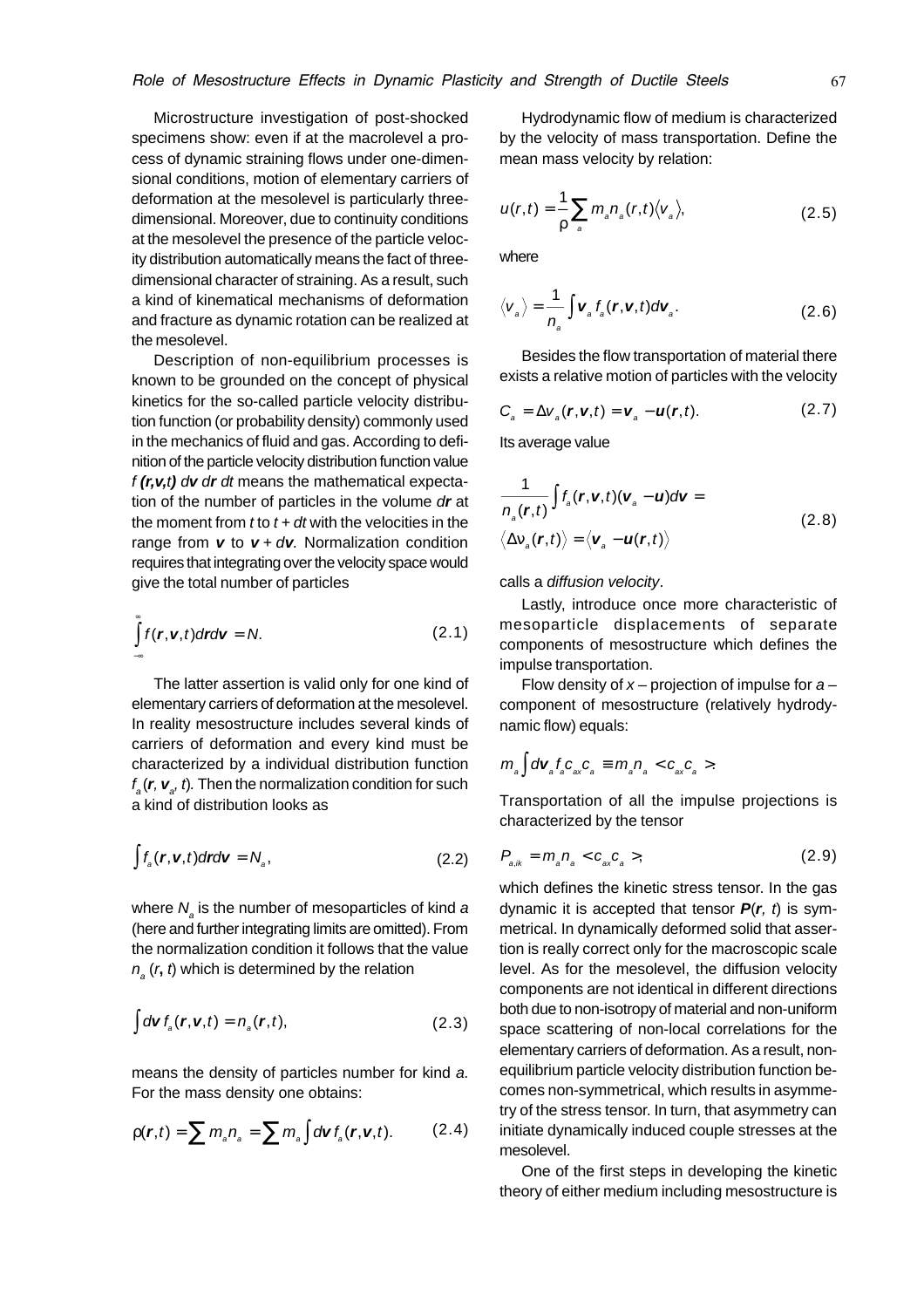known to be a definition of the equilibrium distribution function. In the gas and fluid kinetics for that purpose the so-called local maxwellian distribution function is commonly used:

$$
f_{LM}^{0}(\bm{r},\bm{v},t)=n\left(\frac{m}{2\pi kT}\right)^{3/2}\exp\left[-\frac{m(v-u)^{2}}{2kT}\right],
$$
 (2.10)

where *n* is a function of coordinates and temperature. In the case of mesostructure one can use an analogy with kinetic theory of gases replacing coefficient ( $m/2kT$ ) by the mesoparticle velocity dispersion D2 [8]**:**

$$
f^{o}(\boldsymbol{r}, \boldsymbol{v}, t) = n(\boldsymbol{r}, t) \frac{\pi^{-3/2}}{D_{\eta} D_{2} D_{3}}
$$

$$
\times \exp\left[-\sum \frac{(\boldsymbol{v}_{i} - \boldsymbol{u}_{i}(\boldsymbol{r}, t))^{2}}{D_{i}^{2}}\right],
$$
(2.11)

where  $n(r,t)$  is a mean density of mesoparticles,  $u_j(r,t)$  is the *i*-component of the mass velocity, and  $D_i(r,t)$  is a mean dispersion of *i*-component of the mass velocity. In other words, particle velocity dispersion play a role of "temperature" of mesolevel. Sometimes in the West literature, in particular in the molecular dynamics simulation, it calls a "granular temperature".

The first statistical moment of the PVDF, i.e. average particle velocity u(r**,**t) characterizes the macroscopic behavior of medium under dynamic strain conditions.

Commonly used free surface velocity profiles measured by means of gauges or "VISAR" contain information about average behavior of material only. As for the mesoscopic effects such as shear banding and/or mesorotations, they are determined by the statistical moments of more higher order, such as particle velocity dispersion and excess, asymmetry of the velocity distribution function. Their values characterize the relative velocities of mesoparticles, though in the statistical meaning. This means that when speaking about mesoparticle dispersion under conditions of dynamic deformation, one cannot determine concretely a kind of elementary carriers of deformation at the mesolevel - dislocation groups, shear bands, tilt boundaries, rotations and so on. Furthermore, the concept of mesoparticle in the dynamically deformed body is thought to have a field sense. Dynamic mesoparticles can be considered as field fluctuations of mass velocity or local strain rate.

At the same time it is not too hard to estimate their typical scale by using the principles of interference measuring the particle velocity dispersion. Measurement of the particle velocity dispersion is based on the concept that different particles at the free surface of target within laser beam spot give different Doppler frequency shifts. Effective interaction of separate particle and laser radiation is really possible only in case if dimension of particle is more greater than laser radiation wave-length (approximately ten times). On the other hand, uniform widening of radiation spectrum is achieved only if within laser beam spot  $d_{\!{}_b}$  on the free surface of target there is a sufficient number of similar particles. From here the following estimate for dimension of particle  $d<sub>p</sub>$  can be inferred:

$$
\lambda \ll d_{\rho} \ll d_{\rho}.\tag{2.12}
$$

As a rule, being focused on the free surface of target, the laser beam has a transverse dimension about 70-100 µm while the laser radiation wavelength equals approximately 0.5-1.0 µm. Then the size of particle lies within interval of  $7-10 \mu m$ . In accordance with a classification considered in [2] this size belongs to mesoscopical scale level.

Mesoparticle velocity distribution resulting in widening the laser radiation spectrum leads in turn to decrease of the interference fringe contrast, which gives a quantitative information on the particle velocity dispersion [9,10].

It has experimentally been shown that for unsteady processes mesoparticle velocity dispersion does not remain invariable along the average velocity profile  $u(t)$  but currently changes. In the steady plastic fronts maximum of dispersion occurs at the middle of front. As for the unsteady shock fronts, behavior of dispersion is not so evident. It may increase along the plastic front up to compressive pulse plateau. Mesostructure analysis of specimens after shock loading shows that there exists a correlation between meso-PVD and strain localization processes. In particular, the rotational (vortex) dynamic straining is realized when PVDF is not symmetrical, which results in asymmetry of the stress tensor (2.9) at the mesolevel, i.e. in nucleating the couple stresses. In distinction from the quasistatic conditions, dynamic couple stresses arise not only due to long-range stress fields of dislocation charges but also due to asymmetry of mesoparticle velocity distribution. Dynamic couple stresses turn out to be sufficiently high to cause the rotational (vortical) motion of medium.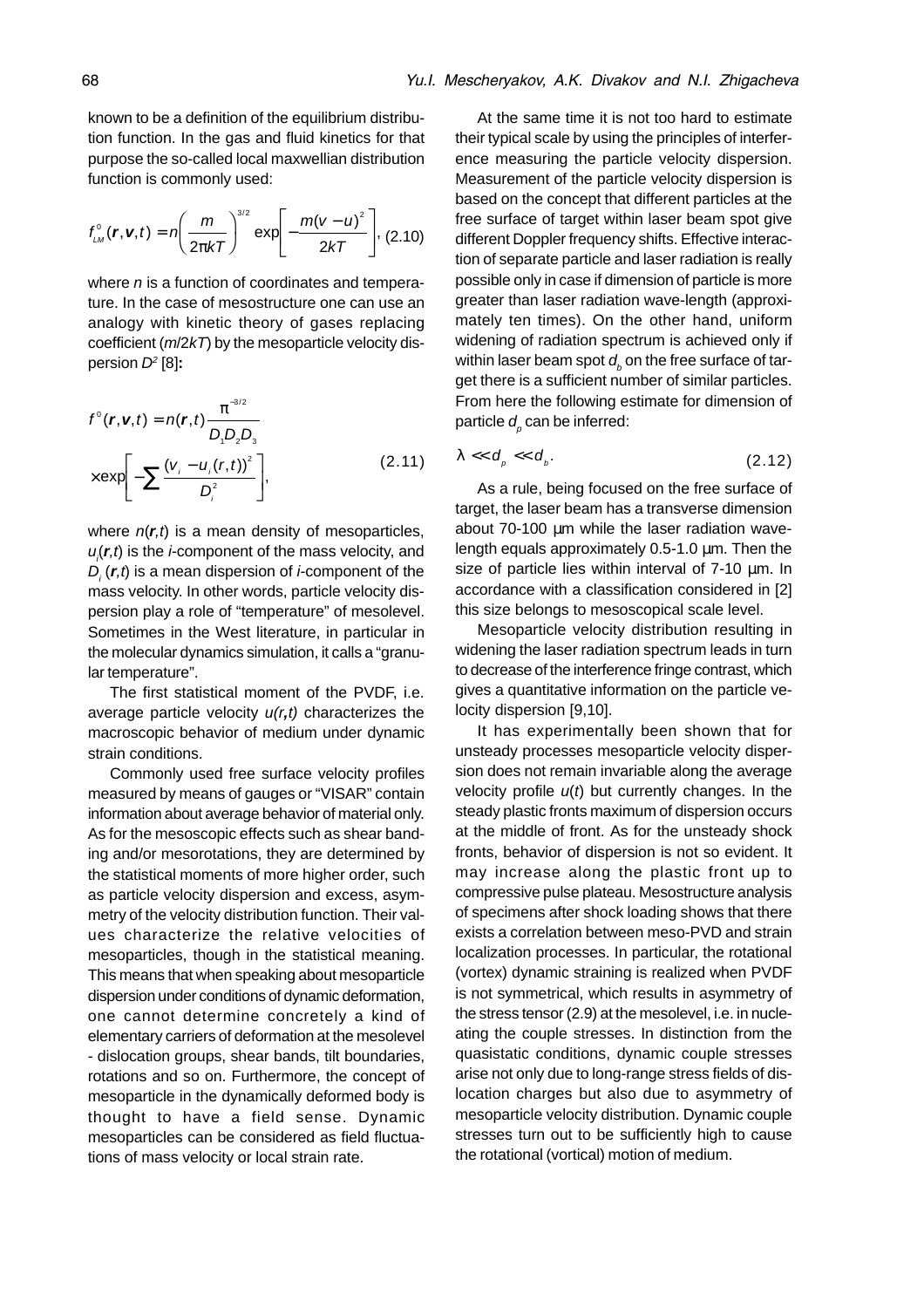Note by the way, that principle of measuring the meso-PVD developed in [9,10] is based on the assumption that velocity distribution function is equilibrium, and hence has a symmetrical (maxwellian) shape. This proves to be valid only for the steady shock fronts. In general case of unsteady fronts the technique developed in [9,10] is not valid. This technique has been developed in [9]. In unsteady shock front an additional characteristic of mesostructure behavior appears, which is related to the phenomenon of the so-called "fluctuative decay" of shock waves in a structure non-uniform medium. Developed in [9] experimental technique allows to measure particle velocity dispersion and free surface velocity decay at the plateau of compressive pulse. These values prove to be related to each other in a simple way.

Consider that approach in details since it is thought to be of great importance for understanding the coupling between kinetics of elementary carriers of deformation at the mesolevel and kind of kinematical mechanism of dynamic straining and fracture. In accordance with classification suggested by G. E. Duvall [11] there exists three kinds of the wave decay:

- i) aeometrical decay;
- ii) hydrodynamic decay and
- iii) "maxwellian" decay.

The first kind of decay relates to space geometry of shock wave. For the spherical wave decay is proportional to 1/ $r^2$ , for the cylindrical wave decay is proportional to  $1/r$  and for the plane wave decay does not depends on the propagation distance.

Hydrodynamic kind of decay results from the circumstance that back front of compressive pulse propagates with the higher velocity than the first front because the former moves in the material compressed by the first shock front. For the short three-angle pulses this results in "cutting" upper part of compressive pulse.

Lastly, "maxwellian decay" results from dissipative processes in shock loaded medium.

Besides the enumerated kinds of wave decay, which can exists in steady processes, in unsteady situation an additional kind of wave decay appears, which is stipulated by non-uniform character of the particle motions - the so-called "fluctuative decay". Presented above estimate shows that space scale of structure non-uniformity during the shock wave propagation attributes to mesolevel. The most typical feature of mesolevel is a space and charge heterogenization of dislocation on the distances of the order of their free run (see Fig. 1.3). Mesovolumes



Fig.1.3. Nucleation of mesovolumes resulting from polarization of dislocation structure.

∆V with polarized dislocation structure can be considered as a quasiparticles with effective charge  $q = \Delta r \Delta V$  which has a higher radius of interaction as compared to initial state of dislocation structure. Similar to charge particles in plasma, ensemble of mesoparticles can also be characterized by the long-range interaction. That kind of interaction supposes that instead of rear strong interactions between individual particles, a numerous weak interactions happen simultaneously, so that interaction process can be considered as a collective phenomenon. This is an essentially stochastic process, which allows the statistical approach to be used to describe dynamic plasticity at the mesolevel.

Fluctuative braking for individual particle in plasma has been derived by J. Hubburd [12]. It has been shown that trajectory of probe particle in plasma is stochastic and the particle suffers a braking which is proportional to gradient of the velocity dispersion in the velocity space.

One of fundamental equations in stochastic process describing the motion of particles with nonlocal correlations is known to be the Fokker-Plank equation.

$$
\frac{Df}{Dt} = -\frac{\partial}{\partial v} \Big[ D_{\rm t} f(\mathbf{v}, t) \Big] + \frac{1}{2} \frac{\partial^2}{\partial v^2} \Big[ D_{\rm 2} f(\mathbf{v}, t) \Big]. \tag{2.13}
$$

Here  $f(\mathbf{v}, t)$  is the particle velocity distribution function or probability density. Diffusion coefficients  $D<sub>1</sub>$  and  $D<sub>2</sub>$  characterize a change of the particle velocity distribution function due to random interactions of mesoparticles with each other. The first diffusion coefficient  $D_1 = d \langle \Delta v \rangle / dt$ , or dynamic friction coefficient, characterizes a rate of change of mean velocity due to mutual interactions of mesoparticles. Here  $\langle \Delta v \rangle$  is the change of mean particle velocity owing to these interactions. Thus, the value  $D<sub>r</sub>$  has a sense of deceleration and being multiplied by particle mass defines the value of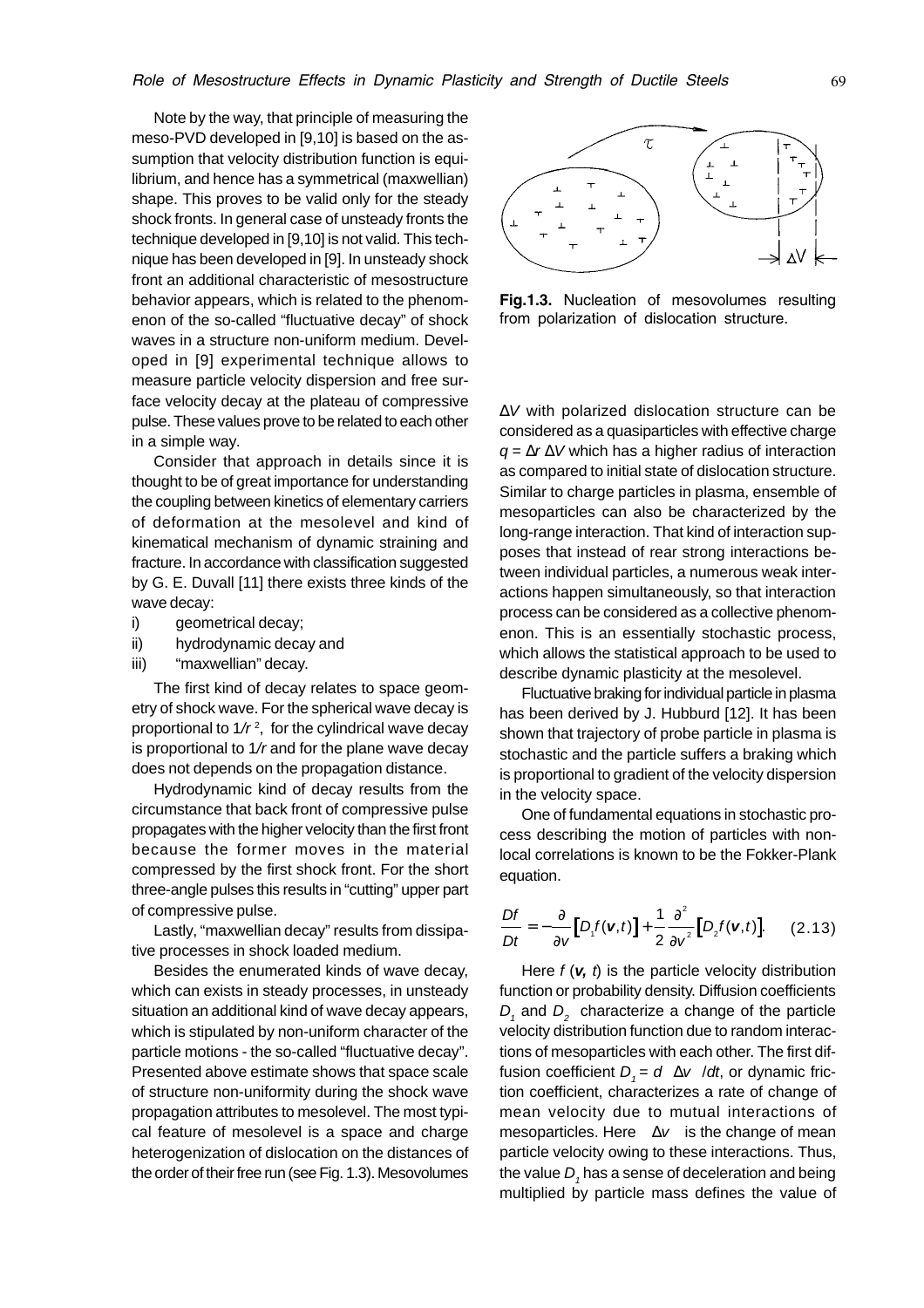

**Fig.1.4.** Free surface velocity and diffusion velocity profiles: a)  $u = 68$  m/s, b)  $u = 0$ .

fluctuative friction force directed opposite to the driving force. As a matter of fact, this value defines an additional kind of decay which can be classified as a "fluctuative braking" of particle or "fluctuative decay". It disappears when the particle velocity dispersion becomes negligible.

The second diffusion coefficient in the Fokker-

Plank equation  $D_2 = \left(\frac{a}{b}\right)$  $\dot{Q}_2 = \left\langle \frac{\partial}{\partial t} (\Delta V \Delta V) \right\rangle$  defines the rate of change of the mesoparticle velocity dispersion. In case of non-local correlations of particles there exists the following relation between diffusion coefficients [12]:

$$
D_{1} = \frac{1}{2} \frac{dD_{2}}{dV}.
$$
 (2.14)

It is seen from (2.14) that dynamic friction coefficient, and hence the value of the fluctuative friction, depends on the rate of change of the second diffusion coefficient in the velocity space. This conclusion is of great importance for understanding the nature of fluctuative decay not only in case of individual particle having a random trajectory. In case of flow of totality of particles we also deal with braking of flow, i.e., with the fluctuative decay for the

mean particle velocity. Analog of equation (2.14) for this case has recently been derived on the basis of the so-called non-local hydrodynamic approach [13].

In case of plastic flow the value  $D<sub>i</sub>$  in (2.14) defines a current value of the mean deceleration of particle flux. In order to obtain the total decrease of the mean particle velocity due to fluctuative decay it is necessary to integrate over the duration of a process. For example, total decrease of mean particle velocity (decay of mean velocity at the plateau of compressive pulse) for rise-time τ of shock front can be found as follows:

$$
\delta v = \int_{0}^{t} D_{t} dt.
$$
 (2.15)

Consider now typical examples of the dispersion behavior during dynamic deformation of plane steel targets. In Fig.1.4 a,b time-resolved free surface profiles and dispersion histories for viscous highstrength 30XH4M steel and stainless steel 12X18H10T are presented. The first free surface profile has been obtained at the impact velocity of 369 m/s. It is seen from Fig. 1.4a that pick value of the free surface velocity equals  $\approx 300$  m/s, i.e. the free surface velocity decay equals 69 m/s.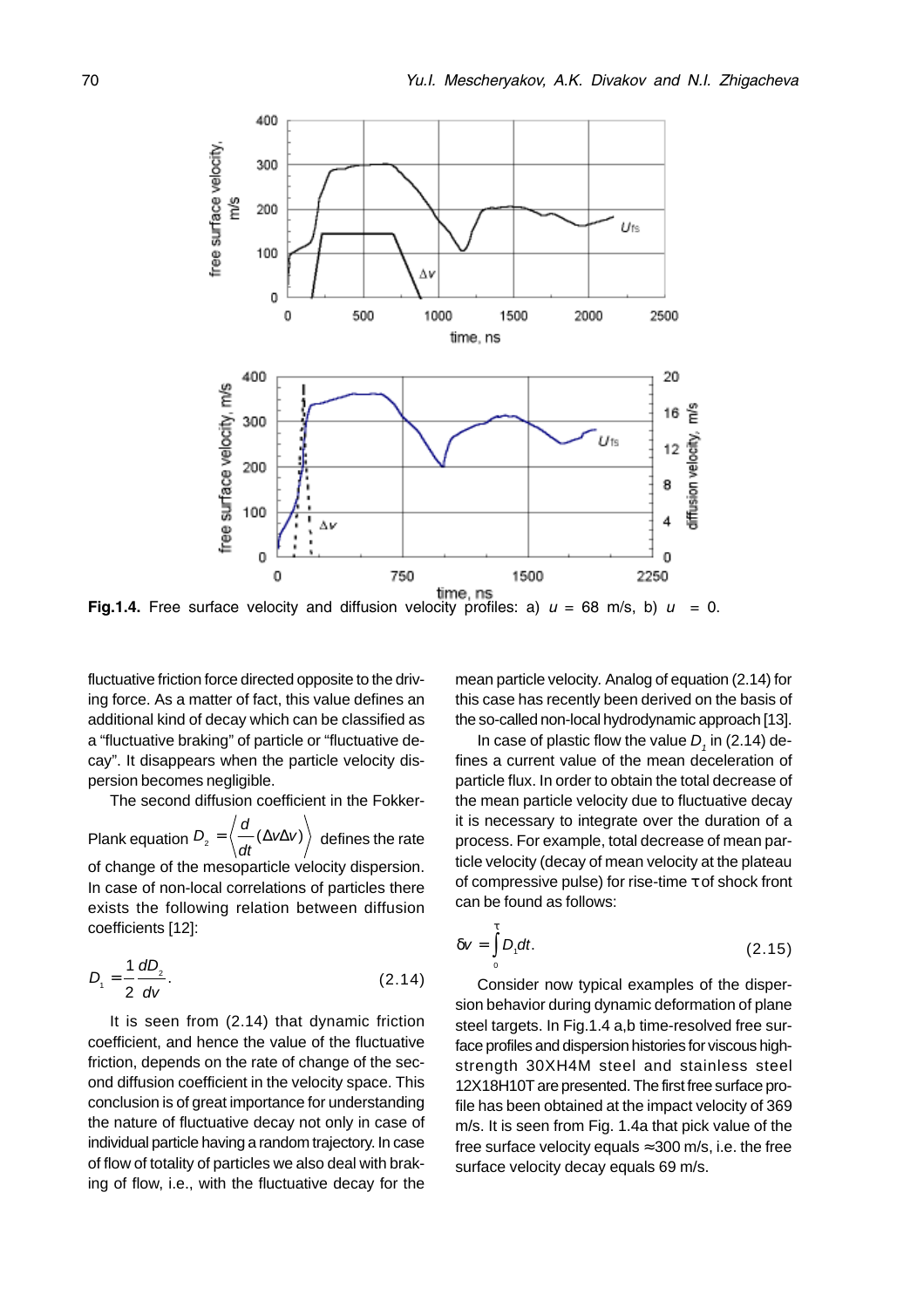In Fig.1.4b analogous couple of dependencies is provided for the stainless steel  $12X18H10T$  target loaded at the impact velocity of 366.5 m/s. Free surface velocity in this case turns out to be 365 m/ s, which is closely to impact velocity. This means that fluctuative decay of mean velocity for that material is very small or negligible at all. At the same time behavior of the diffusion velocity here differs from previous case very strong. Diffusion velocity for that test achieves a value of 20 m/s in the middle of plastic front of compressive pulse. Use of the equations (2.14) and (2.15) for that case results in zero value of fluctuative decay because dynamic friction coefficient has time to change its sign on opposite in the middle of plastic front, so that time integration over the plastic front gives zero value of the velocity decay.

#### **2.2. Stochastic Approach for Change of Strain Kinematics**

Aforedescribed phenomenon of decrease of the flux velocity due to particle velocity distribution can also be described in terms of structural phase transition initiated by the noise, the role of noise plays the velocity distribution of mesoparticles during the shock wave propagation. The situation appears to be closely corresponded to the well-known population genetic model under conditions of external noise [14].

$$
\frac{d}{dt}\mathbf{X}(t) = \lambda(t)\mathbf{X}(t) - \mathbf{X}^2(t). \tag{2.16}
$$

In our case dynamic variable  $X(t)$  has the sense of mean particle velocity  $u(t)$  defined above via the particle velocity distribution function  $f(r, v, t)$ . Parameter  $\lambda(t)$  characterizes an influence of external conditions on the considered nonlinear system. It consists of two parts one of which  $\lambda_0$  is regular while another ξ is a noise:

$$
\lambda = \lambda_{0} + D\xi. \tag{2.17}
$$

Here D is the intensity of noise. Detail analysis in [14] shows that probability density for dynamic variable  $X(t)$  has two distinctive maximums, one of which corresponds to zero value of dynamic variable  $X(t) = 0$  and another - to some positive value X > 0, the zero value corresponds to large values of noise intensity D.

The same may be seen for the wave propagation in non-uniform medium. Consider this situation in details accepting that mesoparticles can be considered as dislocations having a summary Burgers-vector B for polarized dislocation structure shown in Fig.1.3. In this case one can use the Orowan equation for plastic deformation:

$$
\varepsilon = B \rho l_d. \tag{2.18}
$$

Here  $\rho$  is the mesoparticle density and  $l_d$  is their run. Differentiating this equation on time gives:

$$
\frac{d\varepsilon}{dt} = B l_a \frac{d\rho}{dt} + B \rho \frac{d l_a}{dt} \,. \tag{2.19}
$$

In accordance with dislocation dynamics the time derivative of dislocation density  $(dp/dt)$  can be written as follows [15]:

$$
\frac{d\rho}{dt} = \alpha \rho - \beta \rho^2.
$$
 (2.20)

Here  $\alpha$  characterizes the intensity of nucleation of mesoparticles in the process of polarization of dislocation structure and β is the coefficient which takes into account their attrition and/or annihilation. On the other hand, on definition, deformation can be expressed in the form:

$$
\varepsilon = \frac{dU}{dX} = \left(\frac{dU}{dt}\right) / \left(\frac{dX}{dt}\right) = \frac{v}{C_p},
$$
\n(2.21)

where  $U$  is the displacement,  $v$  is the particle velocity and  $\mathcal{C}_{{}_{\rho}}$  is the plastic wave speed. For the steady plastic fronts  $C_{p}$  = const and strain rate equals:

$$
\frac{d\varepsilon}{dt} = \frac{1}{C_{\rho}} \frac{dV}{dt}.
$$
\n(2.22)

By using  $(2.18) - (2.22)$  one obtains:

$$
\frac{dv}{dt} = C_{\rho}B\frac{dl_{d}}{dt} + \alpha v - \frac{\beta}{Bl_{d}C_{\rho}}v^{2}.
$$
 (2.23)

If one accepts that mesoparticle run is invariable (equal, for instance, to grain size) equation (2.23) transforms into equation similar to equation (2.16) for genetic model:

$$
\frac{dv}{dt} = \alpha v - \chi v^2, \qquad (2.24)
$$

where  $\chi$ =β/*Bl<sub>a</sub>C<sub>p</sub>*. In that equation (α)<sup>-1</sup> has the sense of time of macroscopic evolution of non-linear system while  $(χ)^{-1}$  is the distance over what annihilation of mesoparticles occurs. In order to change over to proper stochastic equation one should take parameter  $\alpha$  consisting of regular and noise parts:  $\alpha$  =  $\alpha_{_0}$ +Dξ(*t*). The sense of noise intensity *D* will be clear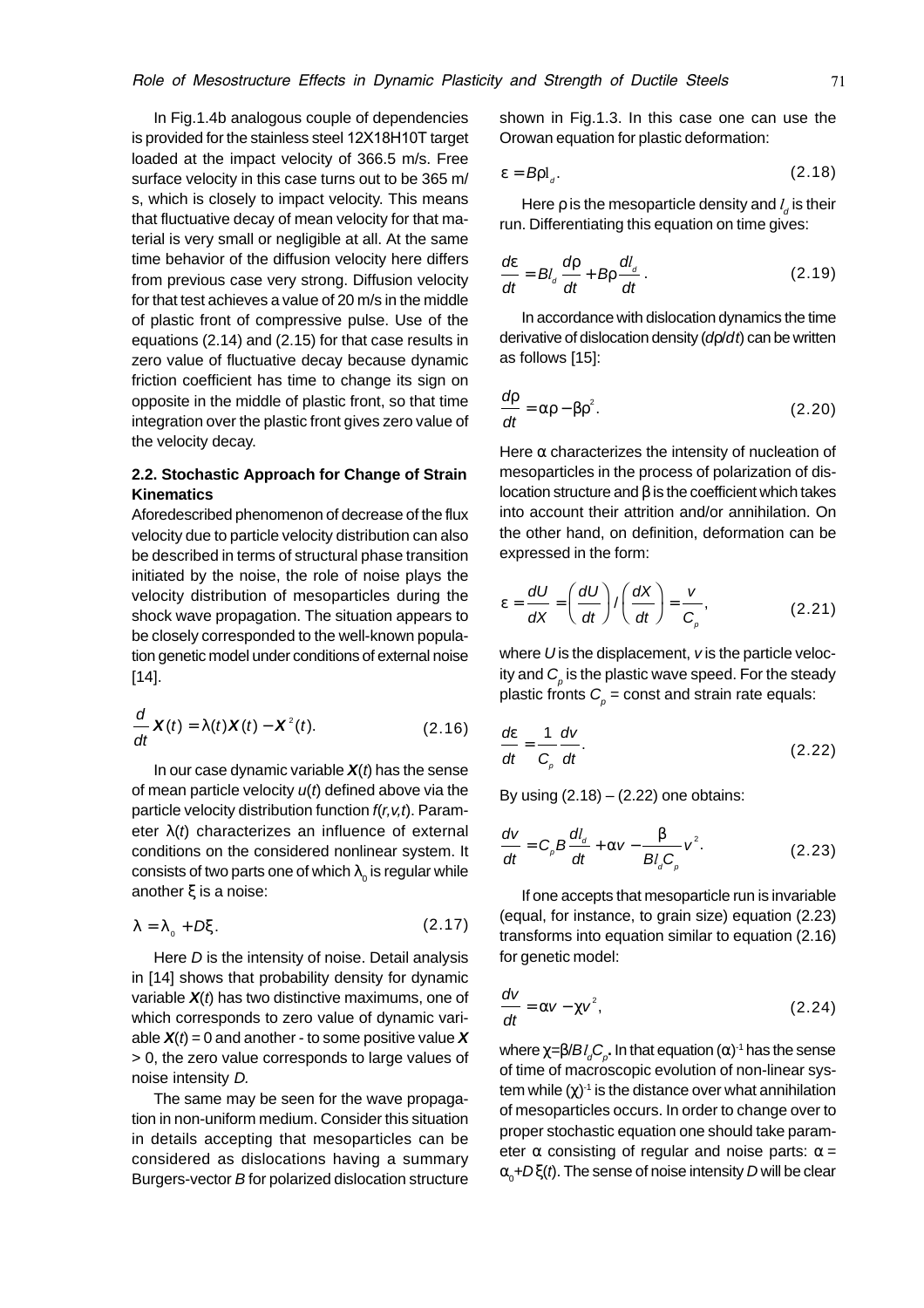below. The stochastic equation corresponding to deterministic equation (2.24) has the form [14]:

$$
dv = (\alpha v - \chi v^2)dt + D^2v \bullet dW.
$$
 (2.25)

Solution to that equation is known to seek in the form of probability density. Its time evolution is described by the proper Fokker-Plank equation corresponding to stochastic equation (2.25). In the Sctratonovich interpretation that equation can be written as follows:

$$
\frac{d}{dt}f(v,t) = -\frac{\partial}{\partial v} \left[ \left( \alpha v - \chi v^2 + \frac{D^2}{2} v \right) f(v,t) \right] + \frac{D^2}{2} \frac{\partial^2}{\partial v^2} \left[ v^2 f(v,t) \right].
$$
\n(2.26)

Stationary solution to this equation has the form:

$$
f(\mathbf{v}) = N^{\left(\frac{2\alpha}{D^2}-1\right)} \exp\left(-\frac{2\alpha}{D^2}\right),\tag{2.27}
$$

where

$$
N^{-1} = \left[\frac{2}{D^2}\right]^{\left(\frac{2\alpha}{D}-1\right)}\Gamma\left(\frac{D^2}{2\alpha}\right).
$$

Extremes of probability density define the position of phase transitions on the velocity axis. They can be determined from the equation:

$$
\alpha V - \chi V^2 - \frac{D^2}{2} V = 0, \qquad (2.28)
$$

which has two roots:

1) 
$$
v = 0;
$$
 2)  $v = \frac{1}{\chi} \left( \alpha - \frac{D^2}{2} \right).$  (2.29)

The first root means that probability density has extreme at zero average velocity  $v = 0$ .

The second root corresponds to phase transition under condition of  $\alpha = D^2/2$ , which can be considered as criterion for noise-induced structural phase transition. When  $\alpha$  >  $D^2/2$ , maximum of probability density is shifted to the right on the velocity axis. Now we are in position to define the physical sense for the noise intensity  $D<sup>2</sup>/2$ . For this purpose we remind that the first item in the right hand side of the Fokker-Plank equation (2.26) includes the diffusion coefficient  $D<sub>i</sub>$ :

$$
D_1 = \frac{d}{dt} \langle \Delta v \rangle = \alpha v - \chi v^2 + \frac{D^2}{2} v.
$$
 (2.30)

And the second diffusion coefficient

$$
D_2 = \left\langle \frac{d}{dt} (\Delta v \Delta v) \right\rangle = D^2 v^2.
$$
 (2.31)

Equation (2.30) can be rewritten as follows:

$$
\frac{D_{_1}}{v}=\alpha-\chi v+\frac{D^{^2}}{2}.
$$

When  $\alpha = \chi v$ ,

$$
\frac{D^2}{2} = \frac{D_1}{v} \quad \text{or} \quad \frac{D^2}{2} = \frac{1}{v} \frac{d\langle \Delta v \rangle}{dt}.
$$
 (2.32)

Resonance condition  $\alpha = \chi v$  or  $\frac{1}{\chi}$  =  $\frac{v}{\alpha}$  means that macroscopic space scale of evolution of the considered system  $l_{\text{macro}} = \frac{V}{V} = \tau_{\text{macro}}$ α  $\tau_{\text{macro}}$ ν coincides with the value  $Bl<sub>a</sub>$ C<sub>p</sub>  $\overline{\beta}$ , which equals to the free run of mesoparticles before their annihilation or locking. Right hand side of (2.32) can be rewritten in the form:

$$
\frac{1}{v}\frac{d\langle\Delta v\rangle}{dt} = \frac{d}{dt}\left\langle\frac{\Delta v}{v}\right\rangle
$$
 (2.33)

under condition of

$$
\frac{d\langle \Delta v \rangle}{dv} >> \frac{\langle \Delta v \rangle}{v}.
$$
 (2.34)

Indeed,

$$
\frac{d}{dt}\left\langle \frac{\Delta v}{v} \right\rangle = \frac{1}{v} \frac{d\langle \Delta v \rangle}{dt} + \frac{dv}{dt}\langle \Delta v \rangle =
$$
\n
$$
\frac{1}{v} \frac{dv}{dt} \left[ \frac{\frac{d\langle \Delta v \rangle}{dt}}{\frac{dv}{dt}} + \frac{\langle \Delta v \rangle}{v} \right] =
$$
\n
$$
\frac{1}{v} \frac{dv}{dt} \left[ \frac{d\langle \Delta v \rangle}{dv} + \frac{\langle \Delta v \rangle}{v} \right] \approx \frac{1}{v} \frac{d\langle \Delta v \rangle}{dt}.
$$

In our case the condition (2.34) means that the current rate of change of diffusion velocity is higher than its total change over the plastic wave front. Eq. (2.31) under the condition (2.34) can be written as follows:

$$
D^2 = \frac{D_2}{v^2} \cong \left\langle \frac{d}{dt} \left( \frac{\Delta v \Delta v}{v^2} \right) \right\rangle. \tag{2.35}
$$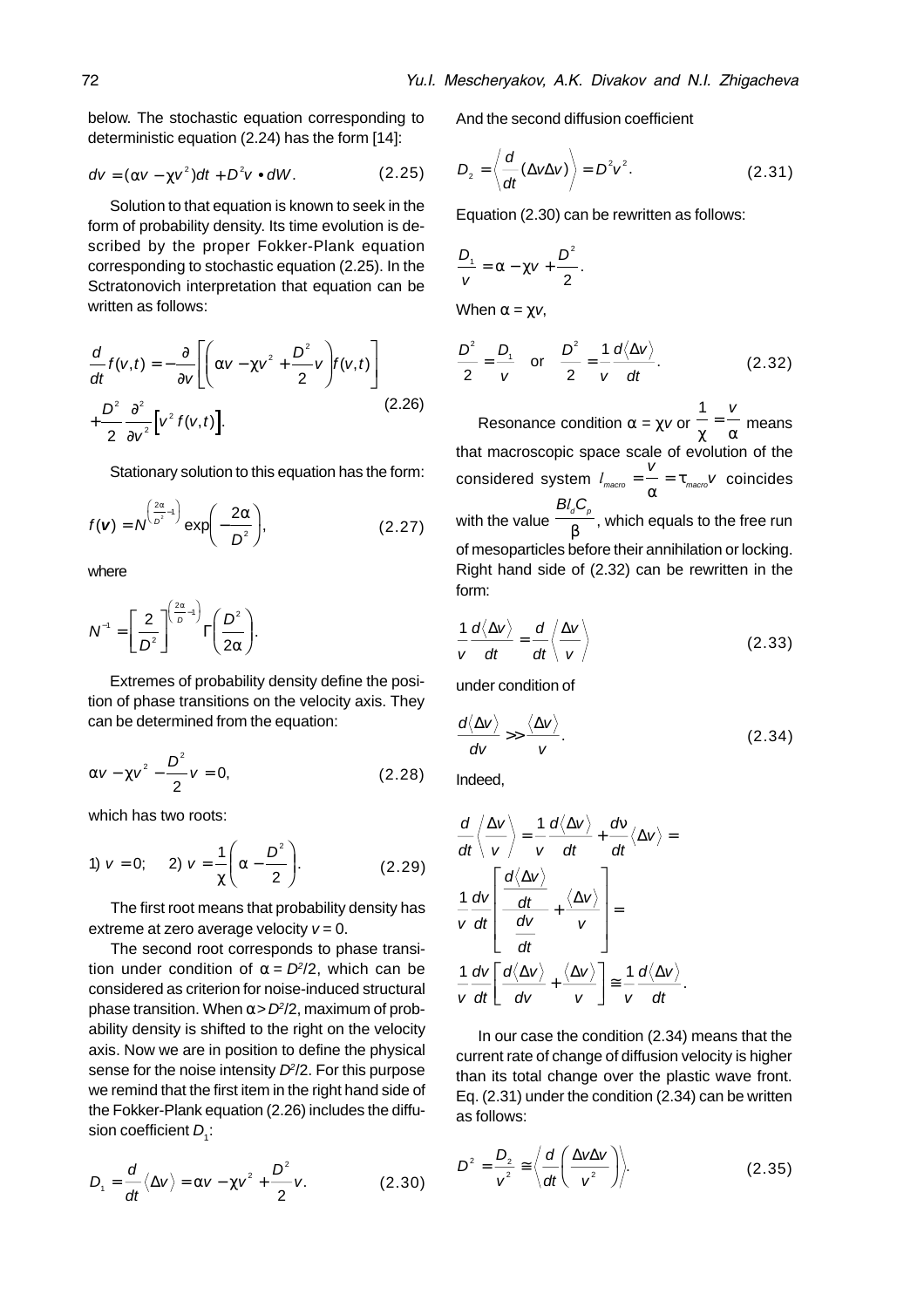From (2.32) and (2.35) one obtains:

$$
\frac{d}{dt}\left\langle \frac{\Delta v}{v} \right\rangle = \frac{1}{2}\left\langle \frac{d}{dt}\left(\frac{\Delta v \Delta v}{v^2}\right) \right\rangle.
$$
 (2.36)

This means that under resonance condition  $\alpha$  = χv the rate of change of the diffusion velocity ∆v normalized by the current value of the velocity v equals the half – rate of change of the velocity dispersion normalized by the current velocity square  $V^2$ .

The condition for phase transition  $\alpha = D^2/2$  is:

$$
\alpha = \frac{d\zeta^2}{dt} \tag{2.37}
$$

or

$$
\frac{\alpha}{\varsigma} = \frac{d\varsigma}{dt},\tag{2.38}
$$

where  $\varsigma = \left\langle \frac{\Delta \nu}{2} \right\rangle$ v . Under strain rates where  $\alpha < d\zeta^2$ 

dt, maximum of probability density corresponds to particle velocity  $v = 0$ . If, however, particle velocity dispersion changes slowly, one has an opposite situation when  $\alpha$ >>  $d\zeta^2/dt$ . In this case a flux motion of mesoparticles takes place with a non-zero average velocity in the wave propagation direction.

Presented analysis shows that in dynamic processes related to structural phase transitions the most important characteristic becomes not only the mesoparticle velocity dispersion but the rate of its change. The above analysis also shows that dynamically deformed solid can display different behavior of elementary carriers of deformation at the mesolevel. The first one corresponds to situation when the mean particle velocity at the plastic front equals zero. The second regime corresponds to opposite situation, when all the mesoparticles move with the identical velocities in the wave propagation direction. Transition between these states can be treated as structure phase transition, realization of which is determined by the by the rate of change of the particle velocity dispersion.

Equation (2.38) can be written in the form:

$$
\frac{\frac{V}{\langle \Delta V \rangle}}{\tau} = \frac{d\left(\frac{\langle \Delta V \rangle}{V}\right)}{dt},
$$
\n(2.39)

where  $\tau = 1/\alpha$  is the time of macroscopic evolution of the considered system. In this case inequality

$$
\frac{v}{\langle \Delta v \rangle} < \frac{d\left(\frac{\langle \Delta v \rangle}{v}\right)}{dt},\tag{2.40}
$$

means that the rate of grow of the relative mean particle velocity (i.e., normalized by the diffusion velocity) for the full duration of the process (in our case rise-time of plastic front) is more smaller than the current rate of grow of the diffusion velocity normalized by the average velocity over the front. In other words, change of the particle velocity dispersion happens more quickly than the change of the average particle velocity. In the opposite case, when

$$
\frac{v}{\langle \Delta v \rangle} \gg \frac{d\left(\frac{\langle \Delta v \rangle}{v}\right)}{dt},
$$
\n(2.41)

the change of the velocity dispersion occurs slower as compared to the average particle velocity. The first case corresponds to the situation when all additional kinetic energy supplied to medium immediately transforms into chaotic motion of mesostructure, so the average particle velocity doesn't change. In the second case, on the contrary, additional energy supplied to medium results in increase of the flux motion of mesostructure.

# **3. EXPERIMENTAL STUDY OF STRENGTH PROPERTIES OF STEELS**

#### **3.1. Experimental Approach.**

The experiments on shock loading of plane targets were performed by using a light gas gun facility of 37 mm bore diameter. All the targets were 52 mm in diameter, impactor has a glass shape of 28 mm in diameter, 2 mm thick and 8 mm height of walls. Impactor plates of the same material as the target are mounted at the front of the projectile, which is accelerated to the impact velocity of 50 - 600 m/s. Thickness of targets and impactor were adjusted to provide a spallation at every shock provided the criterion for spallation is fulfilled.

Impactor velocity was determined at each test by measuring the time interval of projectile flying between two transverse laser beams of fixed spacing.

The time-resolved free surface velocity profiles were recorded using a two-channel velocity interferometer [9]. This technique allows, besides the mean particle velocity, to determine also an additional characteristic of the mesoparticle kinetics which characterizes a particle velocity distribution within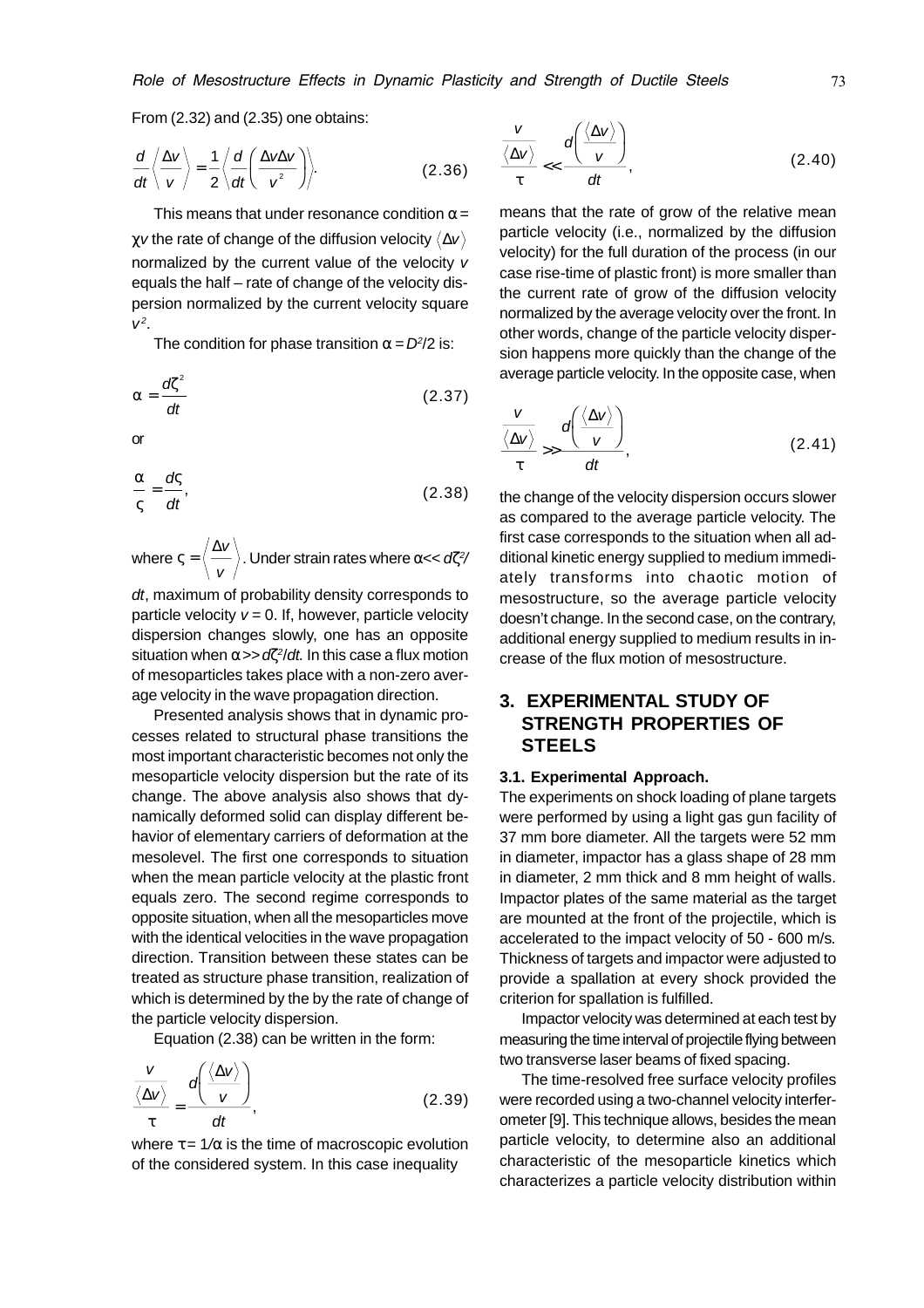| N  | Target<br>thick., mm | Impactor<br>thick., mm | Impactor<br>velocity, m/s | Decay of<br>vel. δ <i>v</i> , m/s | <b>Diffusion</b> | Pull-back<br>vel. $\langle \Delta v_1 \rangle$ , m/s velocity W, m/s |
|----|----------------------|------------------------|---------------------------|-----------------------------------|------------------|----------------------------------------------------------------------|
| 1  | 5.35                 | 1.98                   | 211                       | 16.1                              | $\mathbf 0$      | 166.1                                                                |
| 2  | 5.30                 | 2.00                   | 215                       | 14.3                              | 0                | 168.7                                                                |
| 3  | 5.36                 | 1.96                   | 2.90                      | 29.6                              | 7.6              | 194.9                                                                |
| 4  | 5.06                 | 2.00                   | 307                       | 15.3                              | 8.5              | 183.9                                                                |
| 5  | 5.59                 | 1.95                   | 309                       | 29.6                              | 0                | 180.5                                                                |
| 6  | 5.25                 | 1.98                   | 329                       | 22.3                              | 10.0             | 195.1                                                                |
| 7  | 5.26                 | 2.15                   | 356                       | 20.3                              | 11.7             | 179.2                                                                |
| 8  | 5.2                  | 1.99                   | 379                       | 35.2                              | 16.1             | 200.9                                                                |
| 9  | 5.35                 | 1.99                   | 405                       | 21.3                              | 21.5             | 214.5                                                                |
| 10 | 4.83                 | 1.97                   | 437                       | 30.0                              | 19.2             | 200.3                                                                |

**Table 1.** Results of tests for the 1-st set of 40XCHMA steel.

the laser beam cross-section. The term "mesoparticle kinetics" herein has the same sense as in the physical kinetics of fluid and gas, i.e. such behavior of the particles which can be characterized by some distribution in the velocity space. The width of that distribution, or the square root of the particle velocity dispersion, has been defined in Section 2 as a "diffusion velocity" of mesostructure. It's considered as a very important quantitative characteristic of mesoparticle kinetics. Determination of the latter is grounded on the measurement of the interference signal contrast. The process of reflecting of the primary monochromatic laser radiation from target may be represented as a generation of a totality of micro-beams every of which interacts with one concrete mesoparticle of the target surface. As a result of that interaction and due to the fact that all the particles have different velocities, the elementary micro-beams acquire different Doppler shifts of laser

radiation. This leads to decreasing the degree of monochromaticity of the summary radiation, which is equivalent to widening of its spectrum. Analysis of the phenomenon has previously been performed in [9].

#### **3.2. Characteristics of Materials and Results of Tests**

1) 40XCHMA steel.

This is complex alloyed steel of sufficiently high hardness (HRc 55) commonly used as armor steel. Spall-strength characteristics for the 40XCHMA steel were studied for two sets of targets – 5 mm and 2mm thickness. This was done to check an influence of steadiness of shock wave on dynamic strength of this steel.

a). Results of shock tests for the 5 mm targets are presented in Table 1 and Table 2. In Table 1 the second column is the thickness of target, the third

| N              | Target  | Impact  | Imp.  | Maximum                 | <b>HEL</b> | Plastic      | <b>Stress</b>  | Strain                      |
|----------------|---------|---------|-------|-------------------------|------------|--------------|----------------|-----------------------------|
|                | thick., | thick., | vel., | vel. $U_{\text{max}}$ , | $U_{HEL}$  | vel. $C_p$ , | $\sigma$ , GPa | $\epsilon$ 10 <sup>-2</sup> |
|                | mm      | mm      | m/s   | m/s                     | m/s        | km/s         |                |                             |
| 1              | 5.35    | 1.98    | 211   | 196.1                   | 113        | 5.52         | 4.34           | 1.69                        |
| 2              | 5.30    | 2.66    | 2.15  | 202.8                   | 112.5      | 5.5          | 4.75           | 1.757                       |
| 3              | 5.36    | 1.96    | 290   | 261                     | 125        | 5.32         | 5.78           | 2.55                        |
| 4              | 5.06    | 2.00    | 307   | 2.91.3                  | 131.2      | 5.34         | 6.44           | 2.59                        |
| 5              | 5.59    | 1.95    | 309   | 279.8                   | 125        | 5.29         | 6.157          | 2.5                         |
| 6              | 5.25    | 1.98    | 329   | 297                     | 131.3      | 5.29         | 6.54           | 2.66                        |
| $\overline{7}$ | 5.26    | 2.15    | 356   | 336.5                   | 128        | 5.21         | 7.28           | 3.07                        |
| 8              | 5.20    | 1.99    | 379   | 345                     | 125        | 5.29         | 7.51           | 3.12                        |
| 9              | 5.35    | 1.99    | 405   | 383.3                   | 107.4      | 5.34         | 8.313          | 3.48                        |
| 10             | 4.83    | 1.97    | 437   | 408.9                   | 136.3      | 5.32         | 8.9            | 3.7                         |

**Table 2.** Data of calculation of stress-strain diagram for 40XCHMA steel.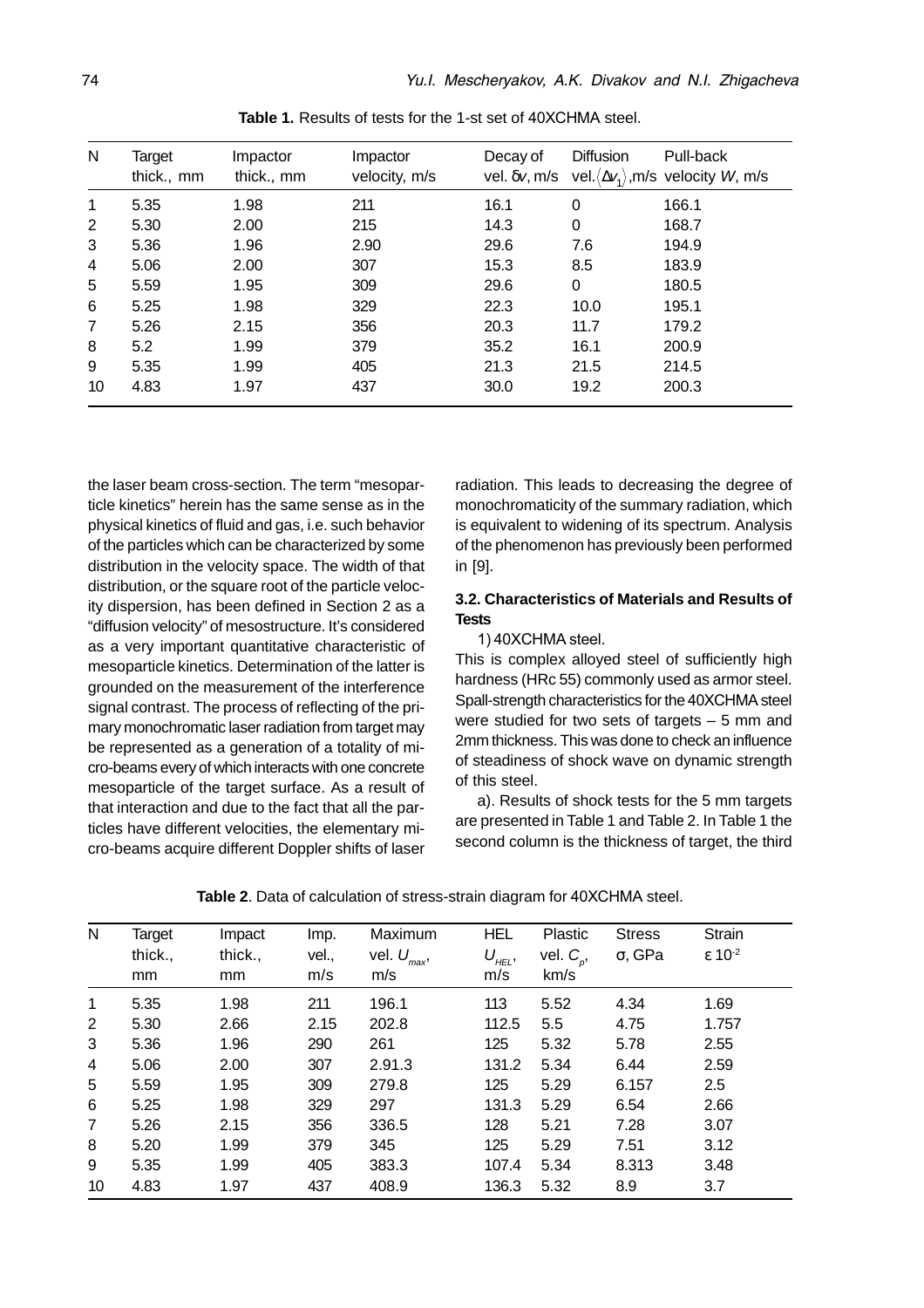

**Fig.3.1.** Dependencies of pull-back velocity W, diffusion velocity at the mesolevel-1 $\langle \Delta v_1 \rangle$  (1), velocity decay  $\delta v_{_2}$  (2) on the impact velocity (40XCHMA steel).

columns is the thickness of impactor, column fourth is the impact velocity  $U_{imp}$ . Column fifth is the free surface velocity decay  $\delta v$ , column sixth is the diffusion velocity at mesolevel-1 $\langle \Delta v_1 \rangle$  and seventh column is the pull-back velocity W. Dependencies of pull-back velocity W, free surface velocity decay  $\delta v$ and diffusion velocity at the mesolevel-1 $\langle \Delta v_1 \rangle$  on the impact velocity are presented in Fig. 3.1, which shows that  $W=f(U_{im})$ ,  $\langle \Delta v_1 \rangle =f(U_{im})$  and  $\delta v=f(U_{im})$ monotonously grow with the impact velocity.

In accordance with our approach there are two criteria which influence the spall-strength of material. The first criterion requires that the diffusion velocity at the mesolevel-1 must be equal or greater than diffusion velocity at the mesolevel-2:

$$
\langle \Delta v_1 \rangle \ge \langle \Delta v_2 \rangle. \tag{3.1}
$$

In this case local stresses at the meslevel-2 are suppressed by the velocity dispersion at the mesolevel-1. Interference technique permits to measure only the diffusion velocity at the mesolevel- $1\langle\Delta v\rangle$ . In order to determine the diffusion velocity at the mesolevel-2 we plot a dependence of the free surface velocity decay δv on the impact velocity together with deviations of velocity separately (see Fig. 3.2). These deviations can be accepted as current values of the diffusion velocity at the mesolevel-2. In Fig. 3.3 dependencies for diffusion velocities are plotted together with pull-back velocity. Intersection of diffusion velocities happens at the impact velocity of 270 m/s (point A). One can see that practically within overall range of impact velocities the first optimum condition for dynamic deformation and fracture (3.1) is fulfilled and pullback velocity shows monotonous increase.

The second criterion for optimum dynamic deformation and fracture requires that diffusion velocity at the mesolevel-1 must be equal or greater than the free surface velocity decay.

$$
\langle \Delta v_1 \rangle \ge \delta v. \tag{3.2}
$$

In Fig. 3.1 these dependencies have different inclination. This means that these dependencies intersect each other at higher impact velocity. In order to find their intersection in Fig. 3.4 these curves are plotted in another scale. It's seen that the intersection of the curves happens at the impact velocity of 695 m/s and would correspond to the pullback velocity of 250 m/s. Thus, within the impact velocities range of 211 – 437 m/s this steel hasn't optimum spall-strength characteristics.

Normal stress and strain at the plastic front are calculated by using the formulae:

$$
\sigma = 0.5 \rho \big[ U_{\text{max}} C_{\rho}^{\prime} + U_{\text{HEL}} (C_{\rho} - C_{\rho}^{\prime}) \big], \tag{3.3}
$$

$$
\varepsilon = 0.5 \left[ \frac{U_{\text{HEL}}}{C_{\text{I}}} + \frac{U_{\text{max}} - U_{\text{HEL}}}{C_{\text{P}}'} \right]. \tag{3.4}
$$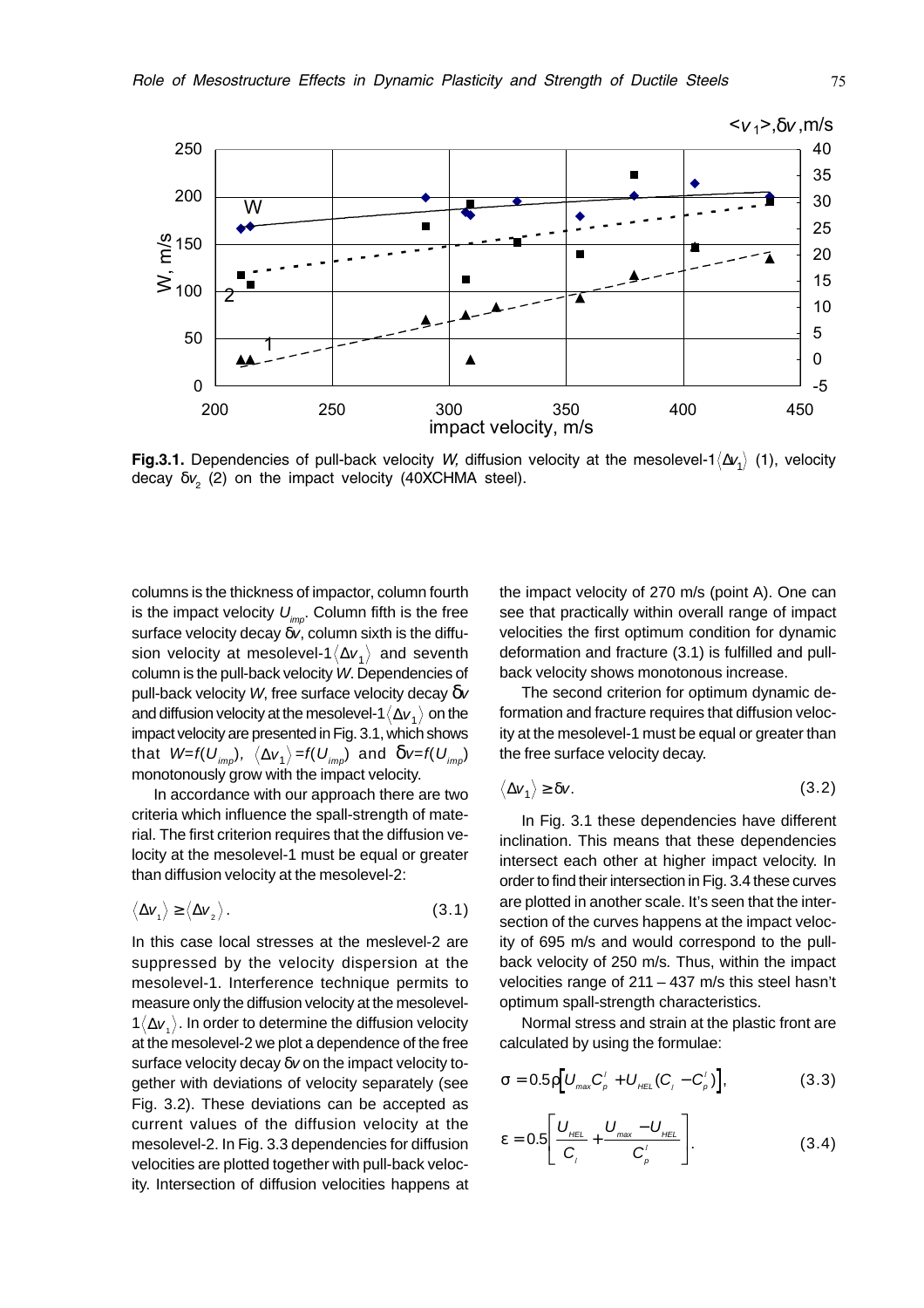

Fig.3.2. Dependence of the defect of the free surface velocity on the impact velocity (1-st set of 40XCHMA steel).

$$
C_{\rho}^1 = \frac{h_t}{h_t(C_t + \Delta t_t)}.
$$
\n(3.5)

Here  $h_i$ , is the target thickness,  $C_i$ , is the longitudinal sound velocity in steel ( $C<sub>i</sub> = 5.95$  km/s),  $C_{\rho}^1$  is the plastic front velocity determined on the basis of measuring a delay  $\Delta t$ , of plastic front relatively elastic precursor. In Table 2 sixth column presents the free surface velocity at the elastic precursor, seventh column is the average velocity of load plastic front  $C_p^1$ , eighth column is the stress value at the plateau of compressive pulse and ninth column gives the strain.

Stress-strain diagram for the 40XCHMA steel is presented in Fig. 3.5.



Fig.3.3. Pull-back velocity W, diffusion velocity at the mesolevel-1 $\langle \Delta v_1 \rangle$  (1) and mesolevel-2 $\langle \Delta v_2 \rangle$  (2) on the impact velocity (1-st set of 40XCHMA steel).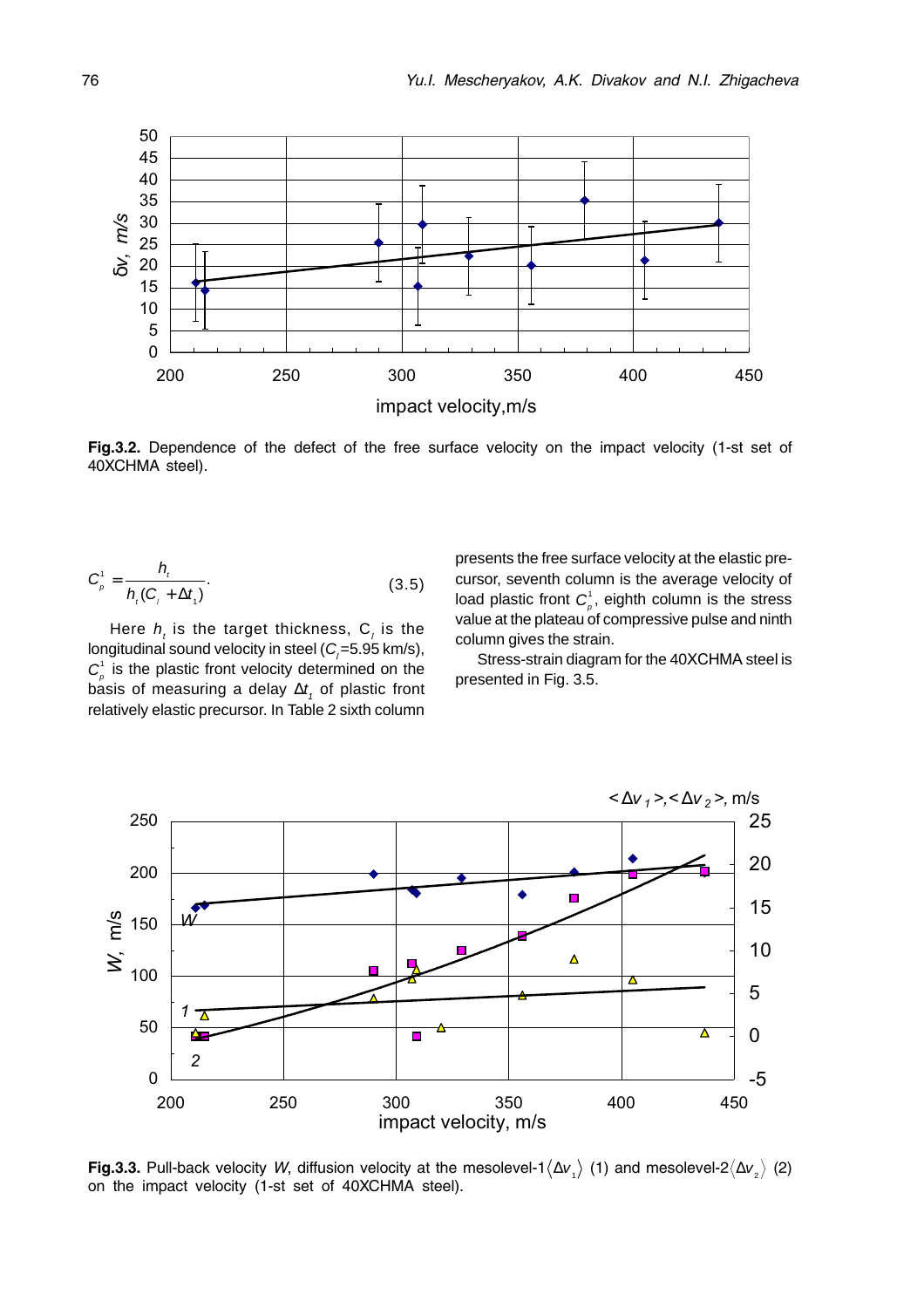

**Fig.3.4.** Dependence of the diffusion velocity  $\langle \Delta v_i \rangle$  and velocity decay  $\delta v$  on the impact velocity (1st set of 40XCHMA steel).

b). Results of shock test of 2 mm steel targets are provided in Table 3. In Fig. 3.6 we present the dependencies  $W = f(U_{imp})$ ,  $\langle \Delta v_1 \rangle = f(U_{imp})$ ,  $\langle \Delta v_2 \rangle =$  $f\left(U_{imp}\right)$  and  $\delta v$  =  $f\left(U_{imp}\right)$  altogether. To draw the dependence  $\langle \Delta \mathsf{v}_z \rangle$ =  $\mathsf{f}( \mathsf{U}_{_{\mathsf{imp}}})$  in Fig. 3.7 dependence  $\delta v = f(U_{\text{imp}})$  is presented separately. In Fig. 3.8 dependencies  $\langle \Delta v_i \rangle$  = f( $U_{imp}$ ) and  $\langle \Delta v_z \rangle$  = f( $U_{imp}$ ) are presented together. One can see that dependence  $\langle \Delta v_{1} \rangle = f(U_{imp})$  lies above  $\langle \Delta v_{2} \rangle = f(U_{imp})$ , which means that criterion (3.1) is satisfied. As for the second criterion (3.2), it's satisfied only below the impact velocity of 495 m/s after what velocity decay δv remains upward the diffusion velocity. This means that 2 mm targets have optimum spall-strength only at the impact velocities beneath 495 m/s. Its value is approximately equaled to the spall-strength  $($   $\sim$  250 m/s), which is expected for the 5 mm targets if the optimum kinetic characteristics are provided.



Fig.3.5. Stress-strain diagram for the 40XCHMA steel.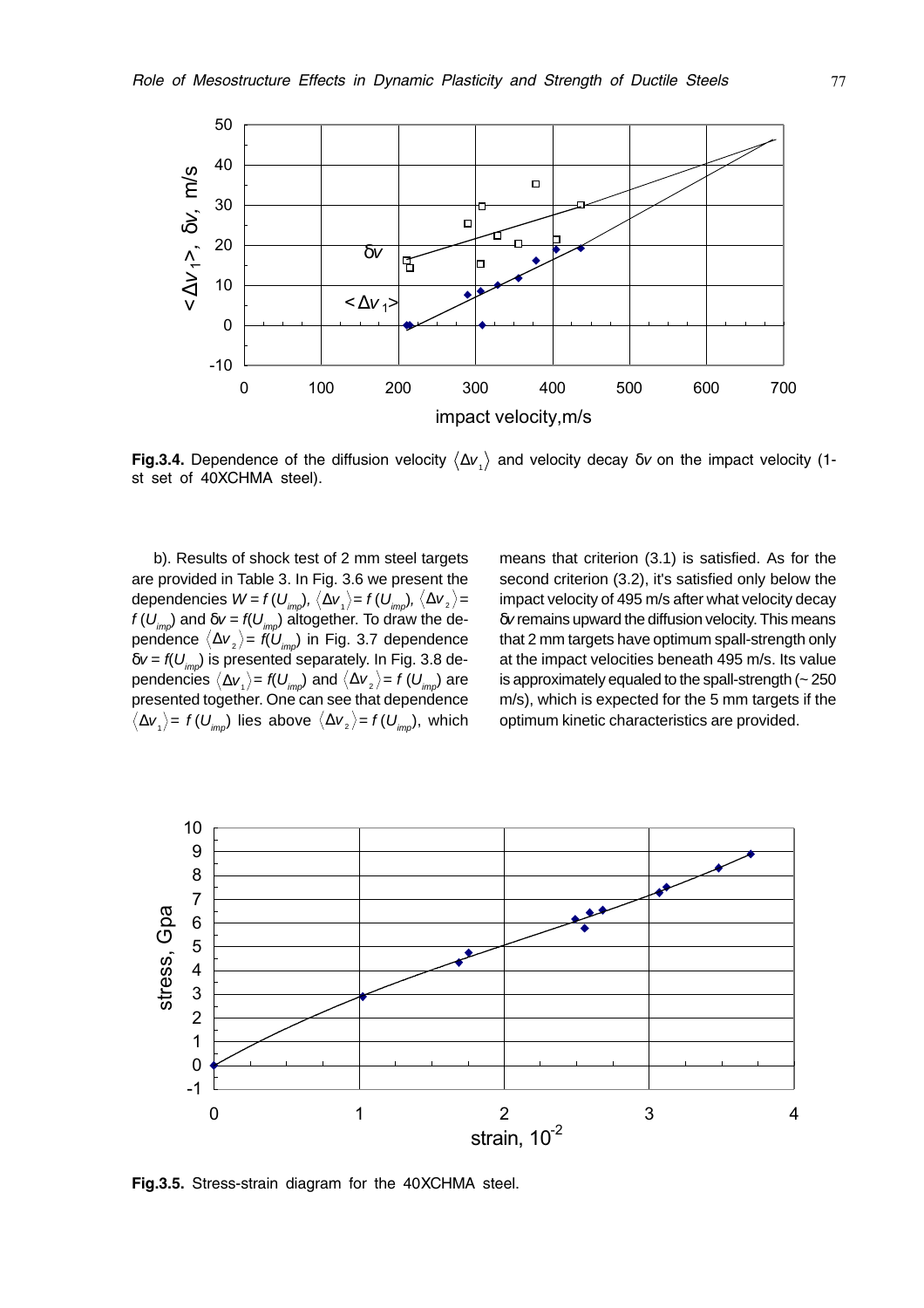

Fig.3.6. Dependencies of pull-back velocity W, diffusion velocity at the mesolevel-1  $\langle \Delta v_i \rangle$  (1), mesolevel-2 (2) and velocity decay  $\delta v$  on the impact velocity (3) (2-nd set of 40XCHMA steel).



Fig.3.7. Decay of the free surface velocity versus impact velocity (2-nd set of 40XCHMA steel).

| N | Target<br>thickn.,<br>mm | Impactor<br>thickn.,<br>mm | Impactor<br>velocity,<br>m/s | Decay<br>of vel., $\delta v$ ,<br>m/s | <b>Diffusion</b><br>velocity,<br>$\langle \Delta {\sf v}_i \rangle$ , m/s | Pull-back velocity,<br>W, m/s |
|---|--------------------------|----------------------------|------------------------------|---------------------------------------|---------------------------------------------------------------------------|-------------------------------|
|   | 2.01                     | 1.00                       | 421                          | 33.9                                  | 35.2                                                                      | 242.1                         |
| 2 | 1.99                     | 0.99                       | 499                          | 41.1                                  | 40.1                                                                      | 248.1                         |
| 3 | 1.99                     | 1.00                       | 530                          | 71.5                                  | 54                                                                        | 231.6                         |

Table 3. Results of tests for 2-nd set of 40XCHMA steel.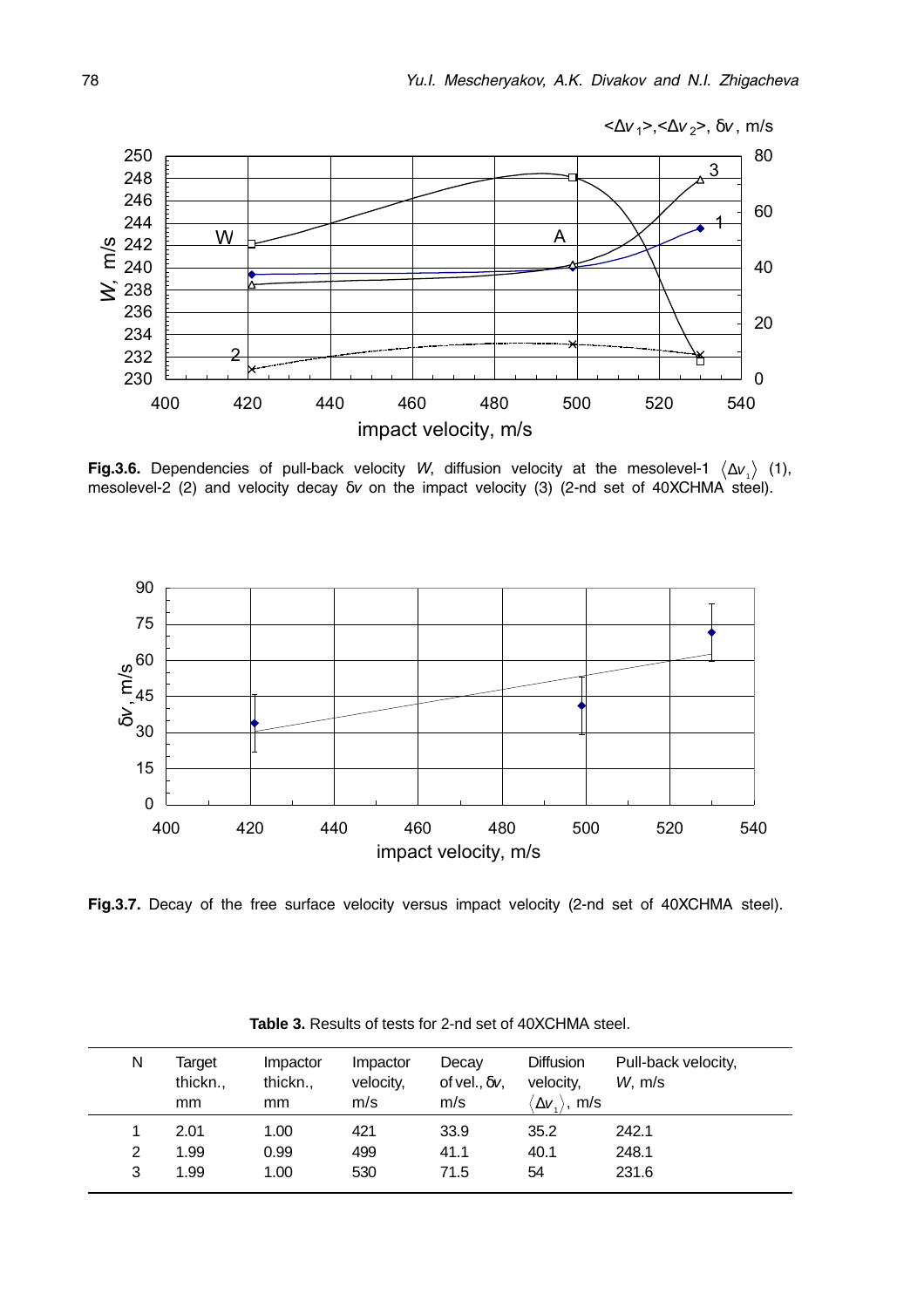| N   | Target<br>thickn.,<br>mm | Impactor<br>thickn.,<br><sub>mm</sub> | Impact<br>vel. $U_{\text{imp}}$<br>m/s | Decay<br>vel. $\delta v$ ,<br>m/s | Diffusion<br>velocity,<br>$\langle \Delta \mathsf{v}_1 \rangle$ , m/s | Pull-back velocity,<br>$W1$ m/s |
|-----|--------------------------|---------------------------------------|----------------------------------------|-----------------------------------|-----------------------------------------------------------------------|---------------------------------|
| 369 | 5.68                     | 2.06                                  | 200.9                                  | 19.6                              |                                                                       |                                 |
| 370 | 5.68                     | 2.04                                  | 239.3                                  | 18.1                              | 9.7                                                                   | 169.4                           |
| 368 | 5.68                     | 2.10                                  | 263.1                                  | 15.3                              | 8.4                                                                   | 180.7                           |
| 367 | 5.68                     | 2.10                                  | 306.4                                  | 23.9                              | 13.6                                                                  | 180.4                           |
| 366 | 5.68                     | 2.09                                  | 346.7                                  | 25.5                              | 15.7                                                                  | 187.1                           |
| 371 | 5.65                     | 1.99                                  | 349                                    | 12                                | 11.5                                                                  | 189.8                           |
| 372 | 5.62                     | 2.02                                  | 373.5                                  | 9.6                               | 16.1                                                                  | 193.3                           |
| 365 | 5.68                     | 2.09                                  | 404.3                                  | 13.8                              | 21.3                                                                  | 203.3                           |

Table 4. Results of test for 1-st set of 38XH3M<sub>Φ</sub>A steel.

#### 2), 38XH3MΦA steel.

This is complex-alloyed Cr-Ni-Mo steel. Under quasistatic conditions this steel has a high plasticity and strength. Presence of Ni results in increase of viscosity of the steel while the presence of Mo provides its high heat resistance. So this steel can be used up to temperature of 400-500  $^{\circ}$ C. This steel is used for manufacturing the executive details of turbines and compressors (forging of driving shafts and whole-forged rotors of reducers). Two sets of targets have been tested. The first set has been made from the material as supplied and the second – from the same steel after thermal treatment providing a homogenization of structure. As a result,

the first kind of steel has obvious features of texture whereas the structure of the second steel is characterized by homogeneous equal-axis grain structure.

a). The first set of 38XH3MΦA steel targets (HRC 39). Results of tests are provided in Table 4. Dependencies of pull-back velocity, the free surface velocity decay and diffusion velocity at the mesolevel-1 and mesolevel-2 on the impact velocity are presented in Fig. 3.9.

One can see that pull-back velocity grows in parallel to the diffusion velocity up to impact velocity of 350 m/s after what it increases. Just that impact velocity corresponds to point where curves  $\delta v = f(U_{imp})$ 



**Fig.3.8.** Diffusion velocity at the mesolevel-1  $\langle\Delta\nu_i\rangle$  (1), mesolevel-2  $\langle\Delta\nu_z\rangle$  (2) versus impact velocity (2-nd set of 40XCHMA steel).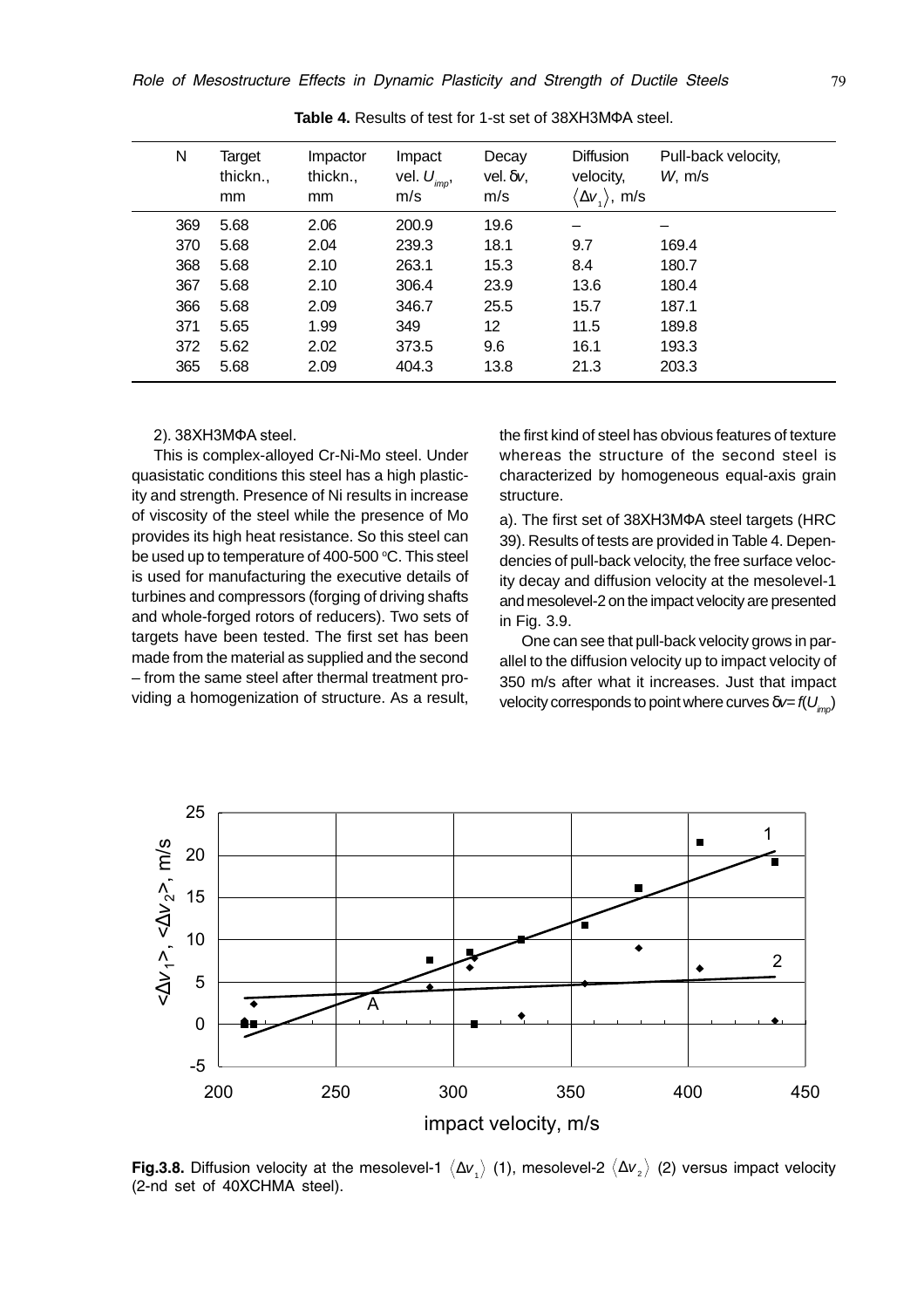

Fig.3.9. Pull-back velocity W, diffusion velocity at the mesolevel-1  $\langle \Delta v_1 \rangle$  (1), mesolevel-2  $\langle \Delta v_2 \rangle$  (2), and velocity decay  $\delta v$  (3) versus impact velocity (1-st set of 38XH3MΦA steel).

and  $\langle \Delta v_{\tau} \rangle = f(U_{\tau m})$  intersect and diffusion velocity becomes higher than the velocity decay, so criterion (3.2) is fulfiled. This situation confirms our previous assertion that particle velocity dispersion characterizes an ability of material to relax internal stresses and thereby to increase macroscopic dynamic strength of steel. On the other hand, value of the free surface velocity decay results from pumping over a shock-wave energy from level meso-1 to level meso-2. When the free surface velocity decay increases, this means that instead of relaxation of internal stresses at the mesolevel-1, an accumulation of stresses occurs at the next scale level meso-

2, which results in large-scale fragmentation of material and fracture. On the contrary, if the free surface velocity decay at the mesolevel-2 is smaller than the diffusion velocity at the mesolevel-1, accumulation of internal stresses at the level meso-2 is suppressed. In this case the local stresses are resolved and large-scale fragmentation of material at the mesolevel-2 isn't initiated, which results in increase of its dynamic strength. Just that situation happens after impact velocity of 350 m/s.

In Fig. 3.10 the free surface velocity  $U_{\text{max}}$  as a function of impact velocity is presented separately. In this figure we also present a symmetrical curve

| N   | Target        | Impact        | Imp.                     | Maximum                               | HEL vel.                                  | <b>Plastic</b>         | <b>Stress</b>  | Strain                      |
|-----|---------------|---------------|--------------------------|---------------------------------------|-------------------------------------------|------------------------|----------------|-----------------------------|
|     | thick.,<br>mm | thick.,<br>mm | vel. $U_{_{imp}}$<br>m/s | fr. s. vel.<br>$U_{\text{max}}$ , m/s | $U^{}_{\!\scriptscriptstyle HEL},$<br>m/s | vel. $C_{p}$ ,<br>km/s | $\sigma$ , GPa | $\epsilon$ 10 <sup>-2</sup> |
|     |               |               |                          |                                       |                                           |                        |                |                             |
| 369 | 5.68          | 2.06          | 200.9                    | 181.3                                 | 62                                        | 5.03                   | 3.78           | 1.71                        |
| 370 | 5.68          | 2.04          | 239.3                    | 221.2                                 | 58                                        | 5.01                   | 4.53           | 2.12                        |
| 368 | 5.68          | 2.10          | 263.1                    | 247.8                                 | 63                                        | 5.01                   | 5.07           | 2.37                        |
| 367 | 5.68          | 2.10          | 306.4                    | 282.5                                 | 60                                        | 5.05                   | 5.77           | 2.71                        |
| 366 | 5.68          | 2.09          | 346.7                    | 321.2                                 | 57                                        | 5.03                   | 6.51           | 3.11                        |
| 371 | 5.65          | 1.99          | 349                      | 337                                   | 62                                        | 5.01                   | 6.81           | 3.27                        |
| 372 | 5.62          | 2.02          | 373.5                    | 363.9                                 | 64                                        | 5.04                   | 7.38           | 3.51                        |
| 365 | 5.68          | 2.09          | 404.3                    | 390.5                                 | 63                                        | 5.04                   | 7.90           | 3.78                        |

Table 5. Results of calculation of stress-strain diagram for the 38XH3MΦA steel.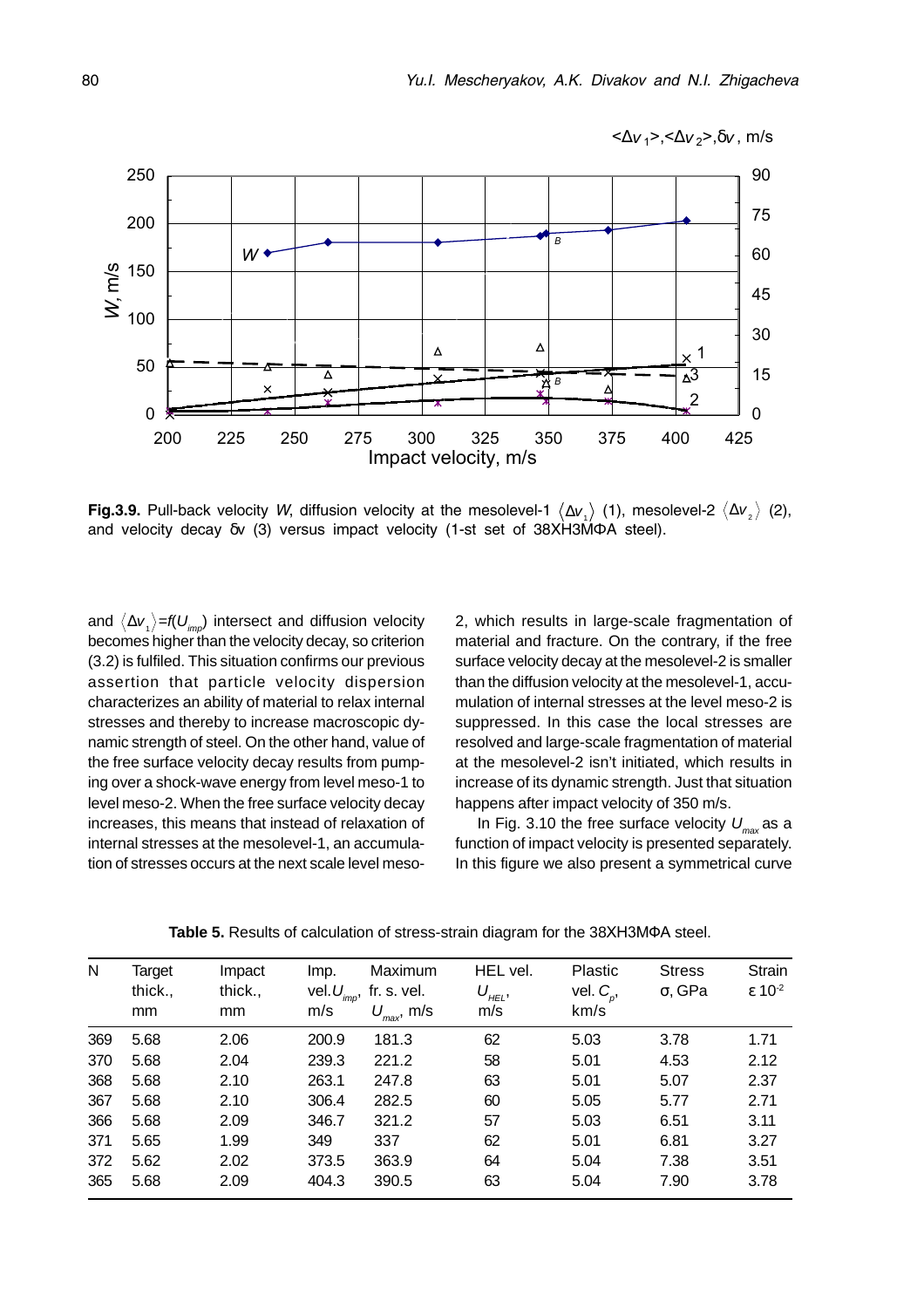

Fig.3.10. Pick value of the free surface velocity versus impact velocity (1-st set of 38XH3MΦA steel).

corresponding to the impact velocity (dotted line). One can see that the free surface velocity at the plateau of compressive pulse smaller than the impact velocity approximately by 20 m/s.

In Table 5 the results of calculating stress-strain diagram are provided. The stress-strain diagram for the 38XH3MΦA steel is presented in Fig. 3.11.

In order to check the criterion (3.1) for that steel in Fig. 3.12 we present a dependence of the free surface velocity decay δv on the impact velocity. This curve allows to plot the dependence of the diffusion velocity at the mesolevel-2 on the impact velocity. Both dependencies for diffusion velocity at the mesolevel-1 and mesolevel-2 are provided in Fig. 3.13. One can see that diffusion velocity at the mesolevel 2 lies below so the criterion (3.1) is satisfied within overall range of impact velocities. Thus, for the first set of 38XH3MΦA steel both criterion for structure optimization are satisfied after impact velocity 350-375 m/s.

b). The second set of 38H3MΦA steel targets has been subjected to tempering to provide a grain homogenization. Results of testing are provided in Table 6. Dependencies of pull-back velocity W, the free surface velocity decay  $\delta v$  and diffusion velocity  $\langle \Delta v \rangle$ at the mesolevel-1and mesolevel-2 on the impact



Fig.3.11. Stress-strain diagram for the 38XH3MΦA steel.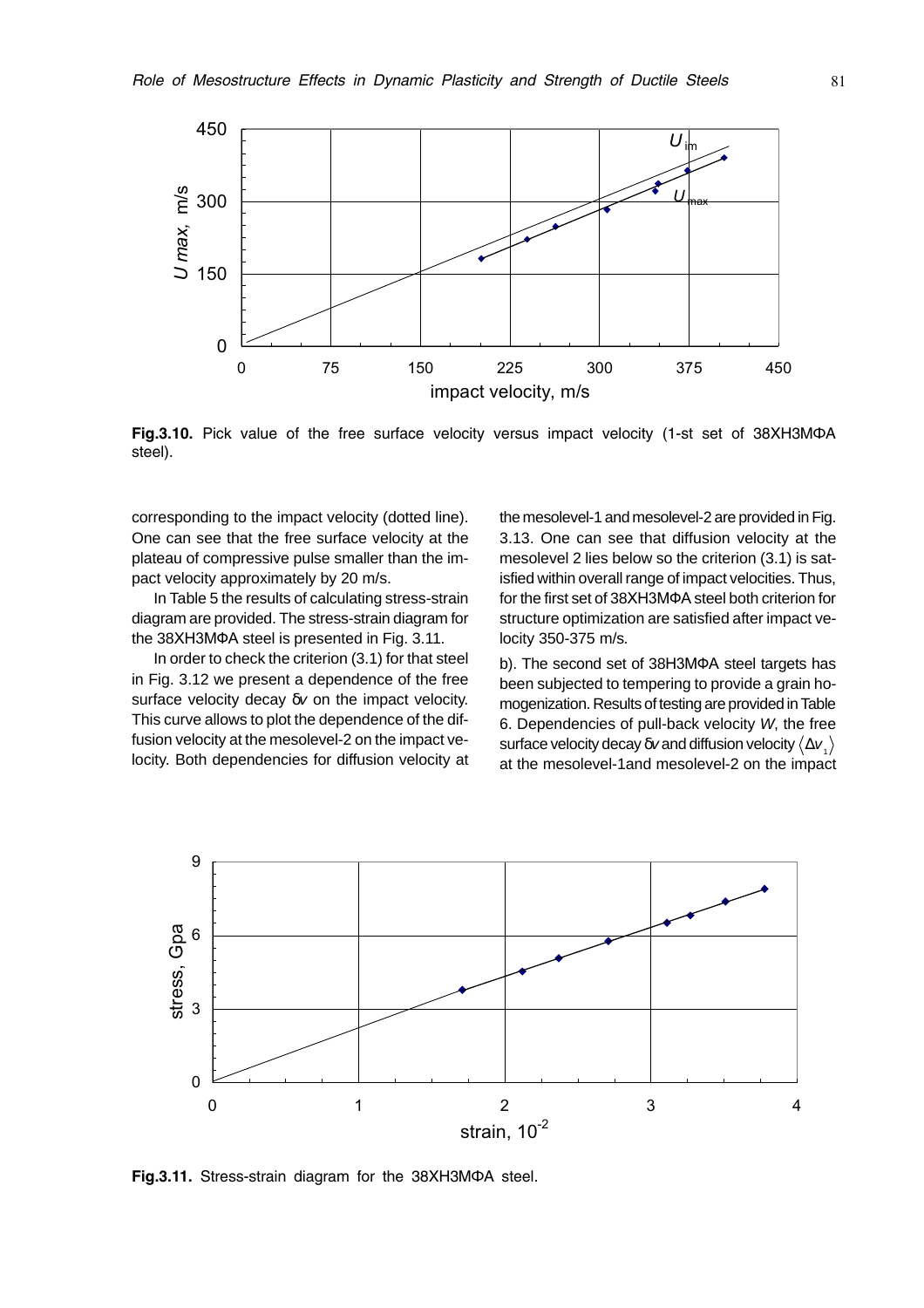

Fig.3.12. Defect of the free surface velocity versus impact velocity (1-st set of 38XH3MΦA steel).

velocity are provided in Fig.3.14. This kind of steel reveals a non-monotonous behavior of spall-strength on the strain rate. Dependence  $W = f(U_{im})$  has two turning-points – at impact velocity of  $\sim$ 275 m/s and 310 m/s. To check the criterion (3.1) in Fig. 3.15 the free surface velocity decay versus impact velocity is provided separately. On the basis this dependence a diffusion velocity for the mesolevel-2  $\langle \Delta v_z \rangle$ is built. Both dependencies for diffusion velocity at the mesolevel-1 and mesolevel-2 are plotted in Fig. 3.16. One can see that diffusion velocity at the mesolevel-1 becomes higher than that at the

mesolevel-2 after impact velocity ~275 m/s. Just that velocity corresponds to increase of the spallstrength of steel (see Fig. 3.14).

Maximum pull-back velocity at the impact velocity of ~295 m/s where dependencies of the free surface velocity decay  $\delta v$  and diffusion velocity  $\langle \Delta v \rangle$ at the mesolevel-1 lie closely corresponds to the criterion (3.2). After impact velocity ~295 m/s the free surface velocity decay increases and spallstrength of steel decreases.

| N               | Target<br>thickn.,<br>mm | Impactor<br>thickn.,<br>mm | Impact<br>vel. $U_{\text{imp}}$<br>m/s | Decay f.s<br>$vel.$ $\delta v$ ,<br>m/s | Diffusion<br>velocity,<br>$\langle \Delta {\sf v}_{{\scriptscriptstyle \perp}} \rangle$ , m/s | Pull-back velocity,<br>$W1$ m/s |
|-----------------|--------------------------|----------------------------|----------------------------------------|-----------------------------------------|-----------------------------------------------------------------------------------------------|---------------------------------|
| 20 <sub>k</sub> | 4.27                     | 2.11                       | 200.3                                  | 21                                      | 0                                                                                             | 159                             |
| 38k             | 4.85                     | 1.9                        | 230                                    | 54.1                                    | 0                                                                                             | 139.3                           |
| 28k             | 4.90                     | 2.05                       | 242                                    | 55.6                                    | 15.6                                                                                          | 166                             |
| 19k             | 4.25                     | 2.12                       | 252                                    | 22                                      | 0                                                                                             | 193                             |
| 18k             | 4.90                     | 1.97                       | 261                                    | 19                                      | 0                                                                                             | 175                             |
| 36k             | 4.95                     | 2.05                       | 300                                    | 58                                      | 26                                                                                            | 179                             |
| 33k             | 5.05                     | 2.00                       | 308                                    | 27                                      | 23.6                                                                                          | 212                             |
| 22k             | 4.26                     | 2.15                       | 308                                    | 0                                       | 42                                                                                            | 237                             |
| 31k             | 4.88                     | 2.00                       | 310                                    | 65                                      | 39.3                                                                                          | 176.2                           |
| 30 <sub>k</sub> | 5.00                     | 2.05                       | 334                                    | 67                                      | 36.4                                                                                          | 167                             |
| 35k             | 4.95                     | 2.00                       | 338                                    | 85                                      | 29                                                                                            | 153                             |

Table 6. Results of test for the 2-nd set of 38XH3M $\Phi$ A steel.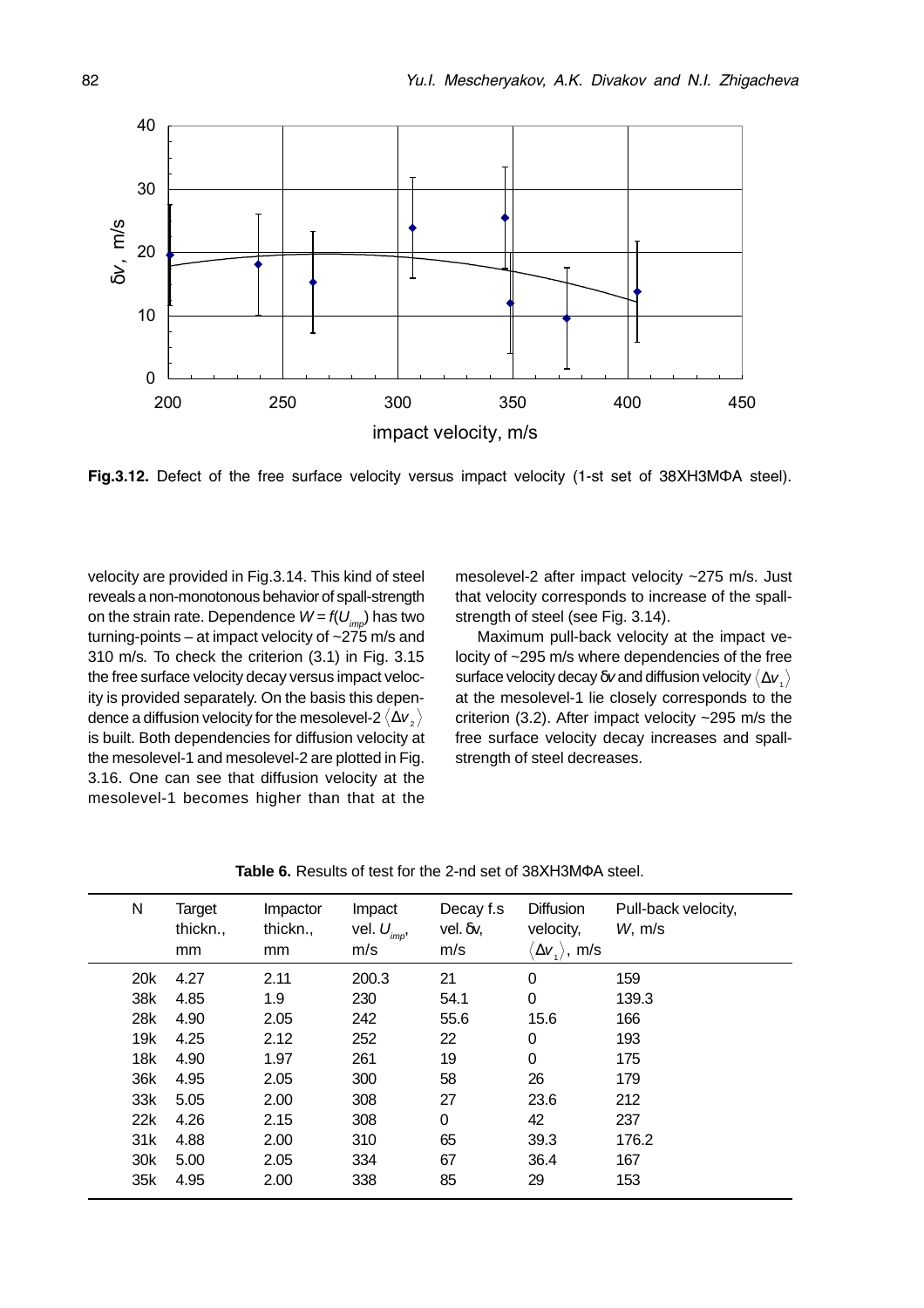

**Fig.3.13.** Diffusion velocity at the mesolevel-1  $\langle \Delta v_1 \rangle$  (1), mesolevel-2  $\langle \Delta v_2 \rangle$  (2) versus impact velocity (1-st set of 38XH3MΦA steel).



**Fig.3.14.** Diffusion velocity at the mesolevel-1  $\langle \Delta v_1 \rangle$  (1), mesolevel-2  $\langle \Delta v_2 \rangle$  (2), velocity decay  $\delta v$  (3) and pull-back velocity W versus impact velocity (2-nd set of 38XH3MΦA steel).



Fig.3.15. Velocity decay versus impact velocity (2-nd set of 38XH3MΦA steel).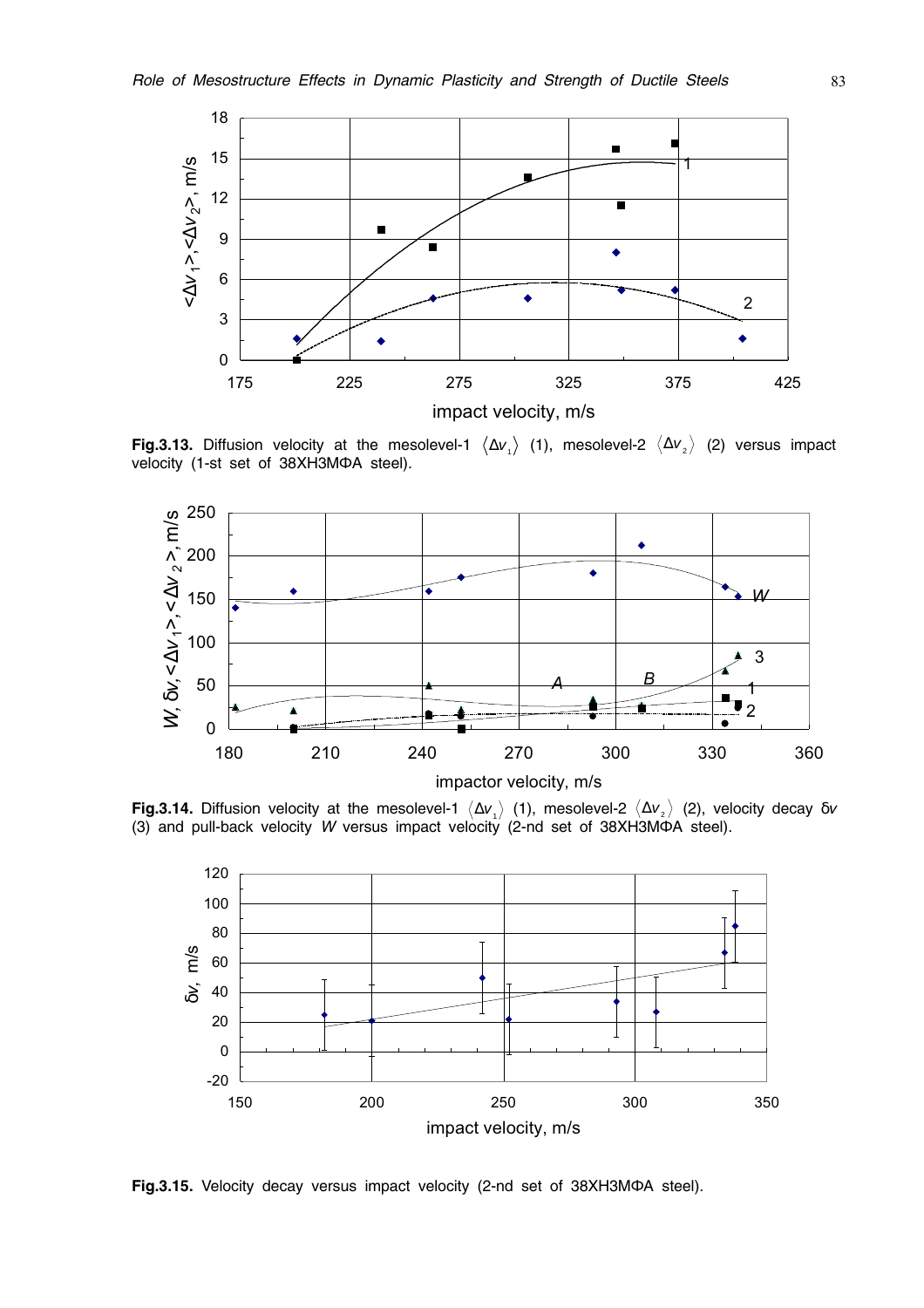

**Fig.3.16.** Diffusion velocity at the mesolevel-1 $\langle\Delta v_{_1}\rangle$  (1), mesolevel-2  $\langle\Delta v_{_2}\rangle$  (2) versus impact velocity (2-nd set of 38XH3MΦA steel).

3). 4340 steel.

This is a complex alloyed ductile steel (HRc 40). Results of tests are provided in Tables 7-8.

Dependencies of pull-back velocity, free surface velocity decay and diffusion velocity on the impact velocity are provided in Fig.3.17. Dependence of pick free surface velocity on the impact velocity is presented in Fig. 3.18. It may be seen that pick velocity draws near the impact velocity at high strain rates.

Dependencies  $\langle \Delta v_i \rangle$  =  $f(U_{imp})$  and  $\delta v$  lie closely so the criterion (3.2) is satisfied. The intersection of the kinetic characteristics of structure just corresponds to the smooth maximum for the pullback velocity. To check the criterion (3.1) in Fig. 3.19 the free surface velocity decay  $\delta v = f(U_{\text{imp}})$  is presented separately. It is seen from Fig. 3.20 that criterion (3.1) is also fulfilled and all the dependencies show a monotonous behavior within the impact velocities under investigation.



impact velocity, m/s

**Fig.3.17.** Diffusion velocity at the mesolevel-1 (1)  $\langle \Delta v_1 \rangle$ , mesolevel-2 (2)  $\langle \Delta v_2 \rangle$ , defect of the free surface velocity  $\delta v$  (3) and pull-back velocity W versus impact velocity (4340 steel).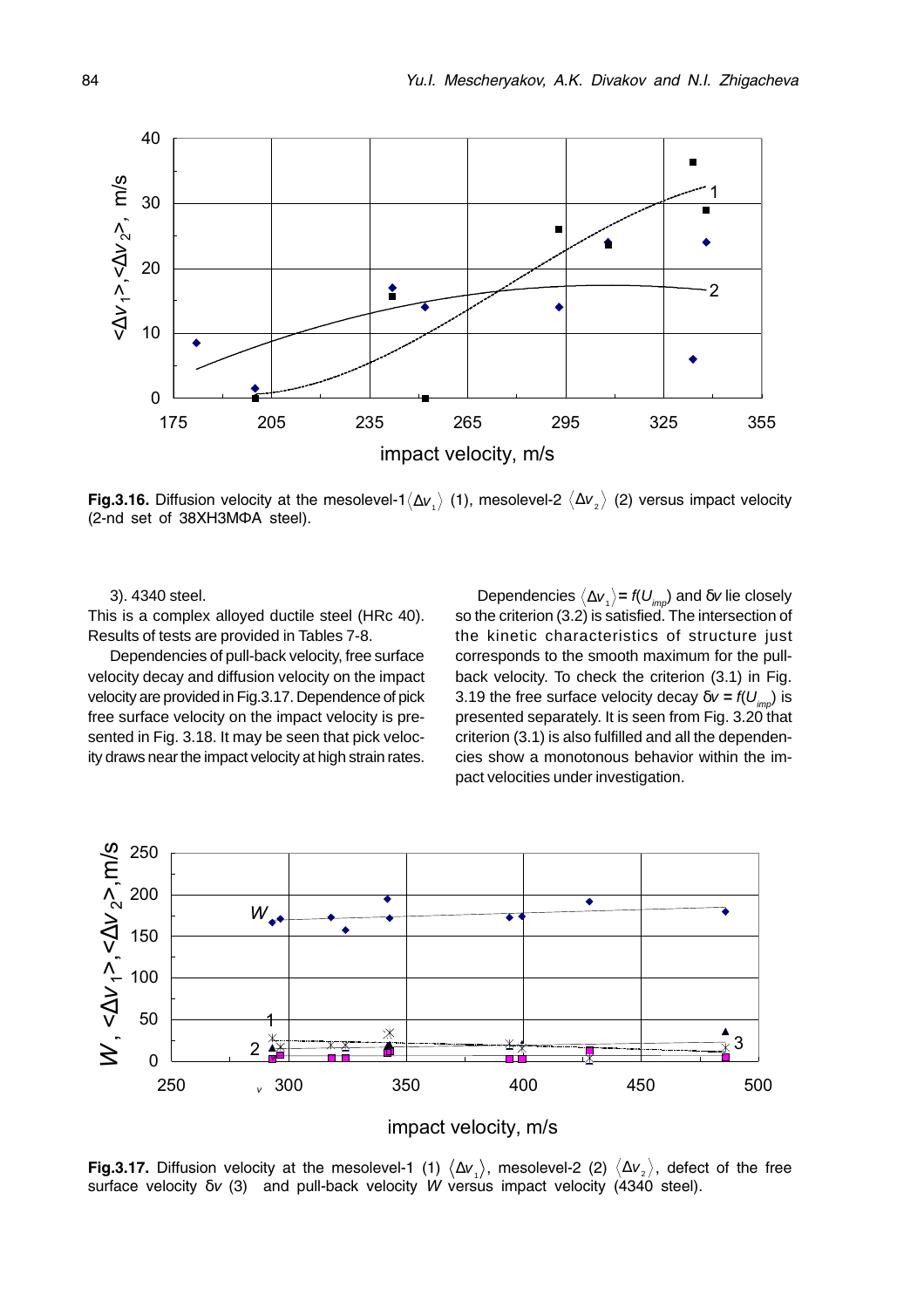| N  | Target<br>thick.,<br>mm | Impactor<br>thick.,<br>mm | Impact<br>vel.,<br>m/s | Maximum<br>vel.,<br>m/s | Decay of<br>vel. $\delta v$ ,<br>m/s | <b>Diffusion</b><br>velocity,<br>$\langle \Delta {\sf v}_{\scriptscriptstyle 1} \rangle$ , m/s | Pull-back velocity,<br>W <sub>1</sub> m/s |
|----|-------------------------|---------------------------|------------------------|-------------------------|--------------------------------------|------------------------------------------------------------------------------------------------|-------------------------------------------|
| 1  | 4.98                    | 1.86                      | 293                    | 265.6                   | 27.4                                 | 15.6                                                                                           | 166.2                                     |
| 2  | 5.00                    | 1.80                      | 296.5                  | 279.6                   | 16.9                                 | 14.4                                                                                           | 170.6                                     |
| 3  | 4.94                    | 1.92                      | 318                    | 298.6                   | 19.2                                 | 18.0                                                                                           | 172.5                                     |
| 4  | 4.98                    | 1.88                      | 324.2                  | 305.2                   | 19.0                                 | 16.1                                                                                           | 157.2                                     |
| 5  | 4.93                    | 1.52                      | 342                    | 310.1                   | 31.9                                 | 18.1                                                                                           | 194.5                                     |
| 6  | 5.00                    | 1.96                      | 343                    | 309.3                   | 33.7                                 | 19.4                                                                                           | 171.5                                     |
| 7  | 4.94                    | 1.88                      | 394                    | 373.1                   | 20.9                                 | 18.3                                                                                           | 172.3                                     |
| 8  | 4.94                    | 1.91                      | 399.3                  | 384.2                   | 15.1                                 | 20.1                                                                                           | 173.7                                     |
| 9  | 4.94                    | 2.06                      | 428                    | 424.8                   | 3.2                                  |                                                                                                | 191.3                                     |
| 10 | 4.94                    | 1.88                      | 486                    | 472.7                   | 16.2                                 | 35.5                                                                                           | 179.3                                     |
| 11 | 4.94                    | 1.84                      | 550                    |                         |                                      |                                                                                                | $-^{\ast}$                                |

**Table 7.** Results of test for the 4340 steel.

\*) In this case pull-back velocity and other characteristics couldn't be determined because of lost of the interference signal intensity. The character of the interference signal allows to suppose that there was a turning of grain on the free surface.

| N              | <b>Target</b><br>thick.,<br>mm | Impact<br>thick.,<br>mm | Imp.<br>vel.,<br>m/s | Spall-<br>stress<br>GPa | <b>HEL</b><br>vel.,<br>m/s | Plastic<br>vel. $C_n^1$ ,<br>km/s | <b>Stress</b><br>$\sigma$ , GPa | <b>Strain</b><br>$\epsilon$ 10 <sup>-2</sup> |
|----------------|--------------------------------|-------------------------|----------------------|-------------------------|----------------------------|-----------------------------------|---------------------------------|----------------------------------------------|
| 1              | 4.98                           | 1.86                    | 293                  | 3.1                     | 100                        | 4.95                              | 4.34                            | 2.5                                          |
| 2              | 5.0                            | 1.8                     | 296.5                | 3.37                    | 100                        | 4.97                              | 5.86                            | 3.05                                         |
| 3              | 4.94                           | 1.92                    | 318                  | 3.45                    | 95.4                       | 5.0                               | 6.24                            | 2.83                                         |
| 4              | 4.98                           | 1.88                    | 324.2                | 3.1                     | 95.0                       | 4.98                              | 6.35                            | 2.9                                          |
| 5              | 4.93                           | 1.52                    | 342                  | 4.03                    | 100                        | 5.02                              | 6.5                             | 2.93                                         |
| $\overline{7}$ | 5.00                           | 1.96                    | 343                  | 3.14                    | 71.88                      | 4.84                              | 6.2                             | 3.05                                         |
| 8              | 4.94                           | 1.88                    | 394                  | 3.49                    | 100                        | 5.02                              | 7.74                            | 3.55                                         |
| 9              | 4.94                           | 1.91                    | 399.3                | 3.56                    | 105.8                      | 5.02                              | 7.98                            | 3.63                                         |
| 10             | 4.93                           | 2.06                    | 428                  | 3.92                    | 100                        | 4.97                              | 8.69                            | 4.1                                          |
| 11             | 4.86                           | 1.88                    | 4.86                 | 3.6                     | 100                        | 4.88                              | 9.53                            | 4.82                                         |

**Table 8**. Results of calculation of stress-strain diagram for the 4340 steel.

Stress-strain diagram for the 4340 steel is provided in Fig. 3.21.

4). 16X11H2B2MΦ steel.

This is a complex alloyed ductile steel of moderate hardness (HRc 37). This kind of steel having an increased content of Cr, W, Mo, V, Nb and B is used for details of gas turbines steam-power plants. Being sufficient strength, the steel belongs to the socalled heat-resistance materials. From the point of view of mechanical behavior this steel is characterized by more high plasticity compared the previous kinds steel though its dynamic strength

remains sufficiently high. Results of tests and calculation of stress-strain diagram for 16X11H2B2MФ steel are provided in Tables 9 and 10.

Dependencies of pull-back velocity W and diffusion velocities  $\langle \Delta v_i \rangle$  at the mesolevel-1 and  $\langle \Delta v_i \rangle$ at the mesolevel-2 on the impact velocity are presented in Fig. 3.22. In this figure we also present a value of the free surface velocity decay at the mesolevel-2  $\delta v$ . One can see that the criterion (3.1), i.e. condition where diffusion velocity at the mesolevel-1 becomes higher than the diffusion velocity at the mesolevel-2 (i.e.  $\langle \Delta v_{1} \rangle > \langle \Delta v_{2} \rangle$ ) is sat-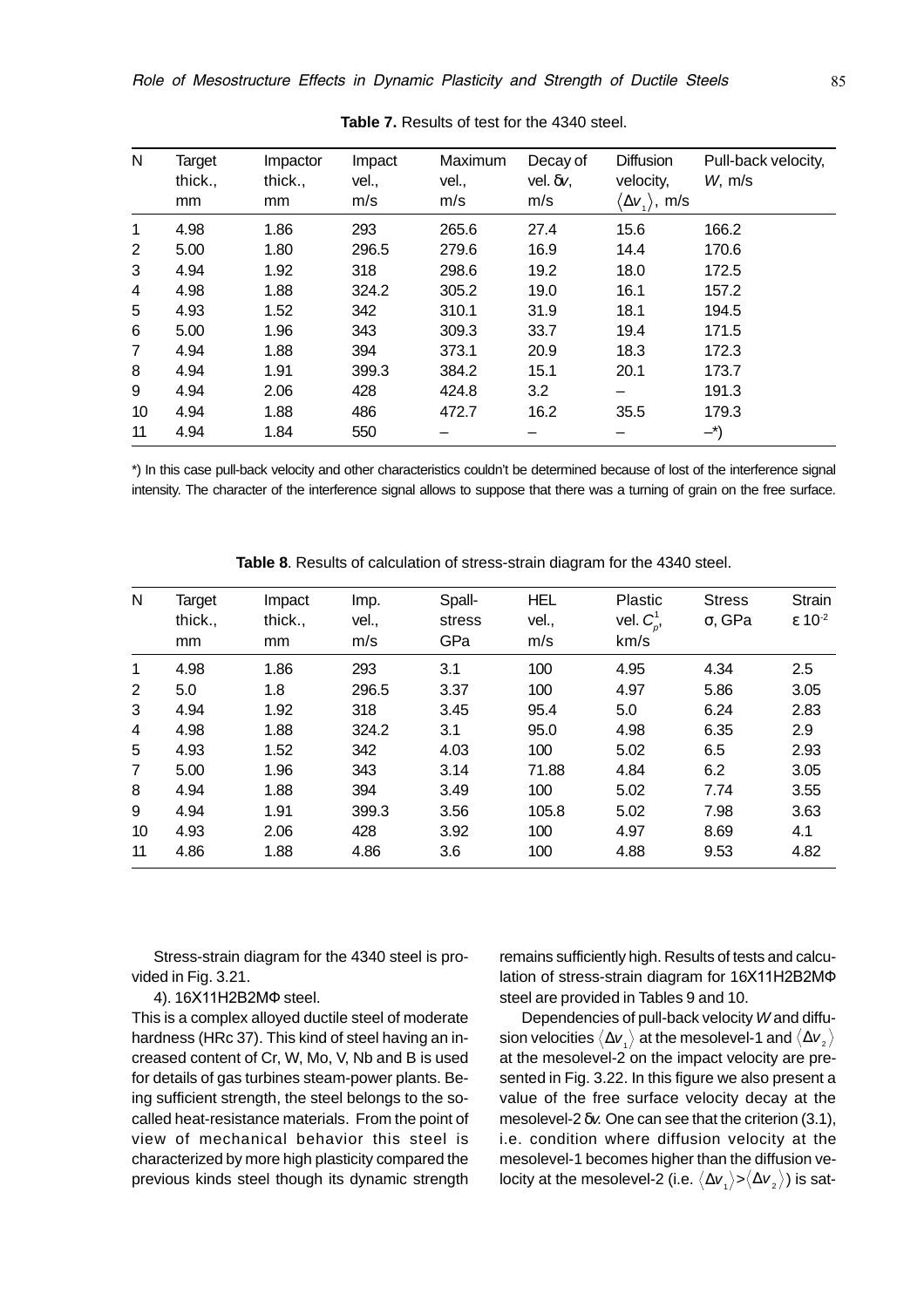

Fig.3.18. Dependence of the maximum free surface velocity on the impact velocity (4340 steel).

isfied within overall range of impact velocities. (point A in Fig. 3.22). This means that the velocity scattering at the mesolevel-2 cannot be seen on the background of the velocity scattering at the mesolevel-1. In this case all the processes of dynamic fracture within the spall zone are determined by the kinetics of structure at the mesolevel-1. Just the kinetics of microstructure at the mesolevel-1 characterizes an effectiveness of relaxation of internal stresses during the dynamic fracture. In our case stress relaxation processes at the mesolevel-1 suppress a development of shear banding resulting from the velocity scattering at the mesolevel-2. As a result, the spall-strength of material is invariable within the impact velocities under investigation. In Fig. 3.23 a free surface velocity  $U_{\text{max}}$  as a function of the impact velocity is provided separately. In this figure we also present a curve corresponding to the impact velocity. One can see that free surface velocity at the plateau of compressive pulse smaller than impact velocity for every shot approximately by 15-20 m/s although there is a scattering of this deviation from



Fig.3.19. Velocity decay versus impact velocity (4340 steel).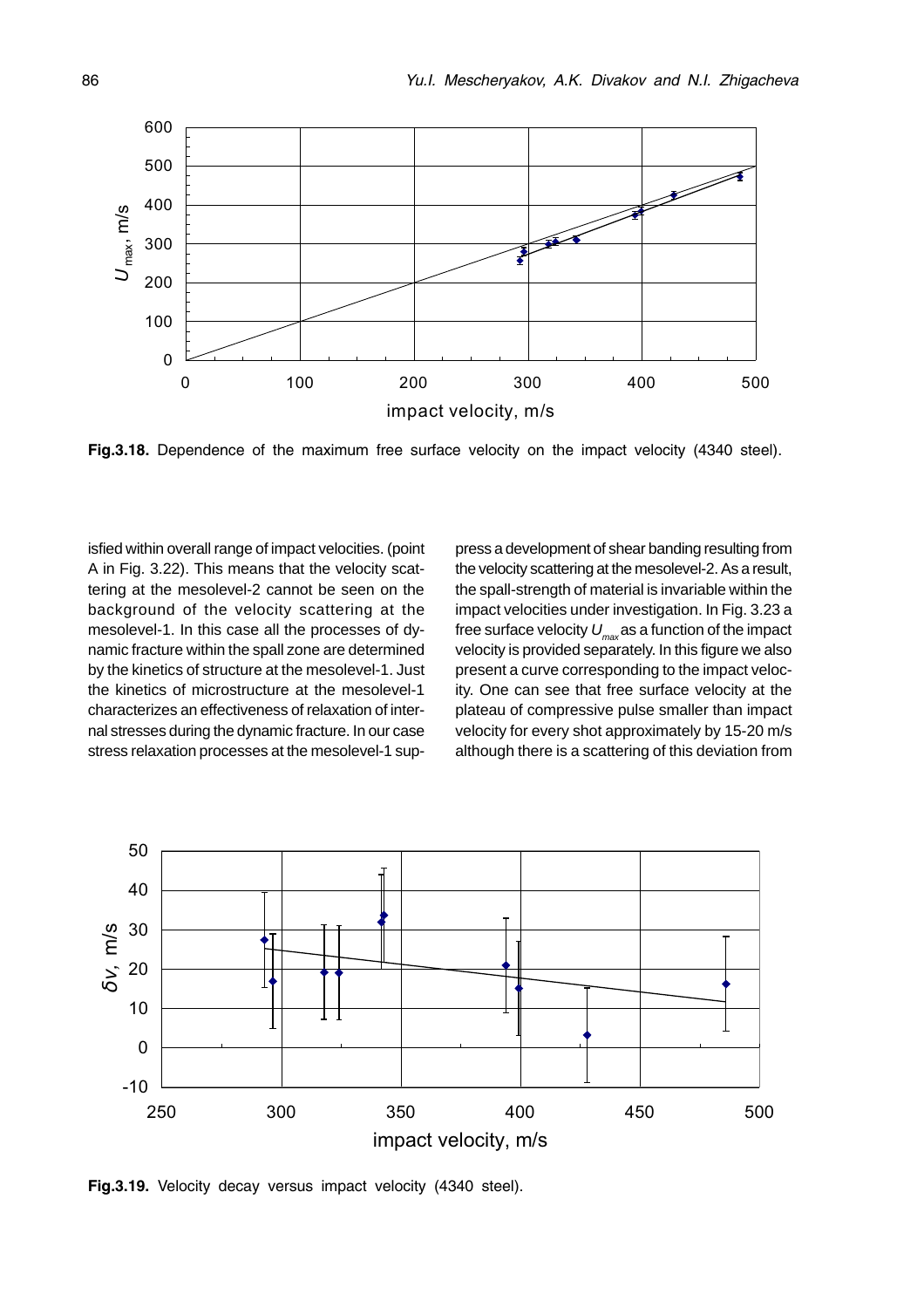

**Fig.3.20.** Diffusion velocity at the mesolevel-1  $\langle \Delta v_1 \rangle$  (1), mesolevel-2  $\langle \Delta v_2 \rangle$  (2) versus impact velocity (4340 steel).

one shot to another. In Fig. 3.24 a dependence of free surface velocity decay on the impact velocity is presented together with deviations of velocity. In Fig. 3.22 this curve crosses the diffusion velocity  $\langle \Delta v_{i} \rangle$ at the impact velocity of 310 m/s. This means that criterion  $(3.2)$  is also fulfilled. Thus,  $16X11H2B2M\Phi$ steel is the example of optimized material where both criteria of high plasticity and high strength are passed.

Normal stress and strain at the plastic front are calculated by using the formulae (2.1-2.2). Stressstrain diagram for the 16X11H2B2MΦ steel is provided in Fig. 3.25.

5). 28X3HCMBΦA steel.

The fifth kind of steel tested in the frame of present study is a complex alloyed 28X3HCMBΦA steel. This steel is ordinary used in annealed state to provide a high plasticity (HRc 25). Results of tests are presented in Table 11. Dependencies of pull-back velocity  $W=$ f( $U_{\text{imp}}$ ), diffusion velocity  $\langle \Delta v_{1} \rangle$  = f( $U_{\text{imp}}$ ) and defect of the free surface velocity  $\delta v = f(U_{imp})$  on the impact velocity are provided in Fig. 3.26. The



Fig.3.21. Stress-strain diagram for the 4340 steel.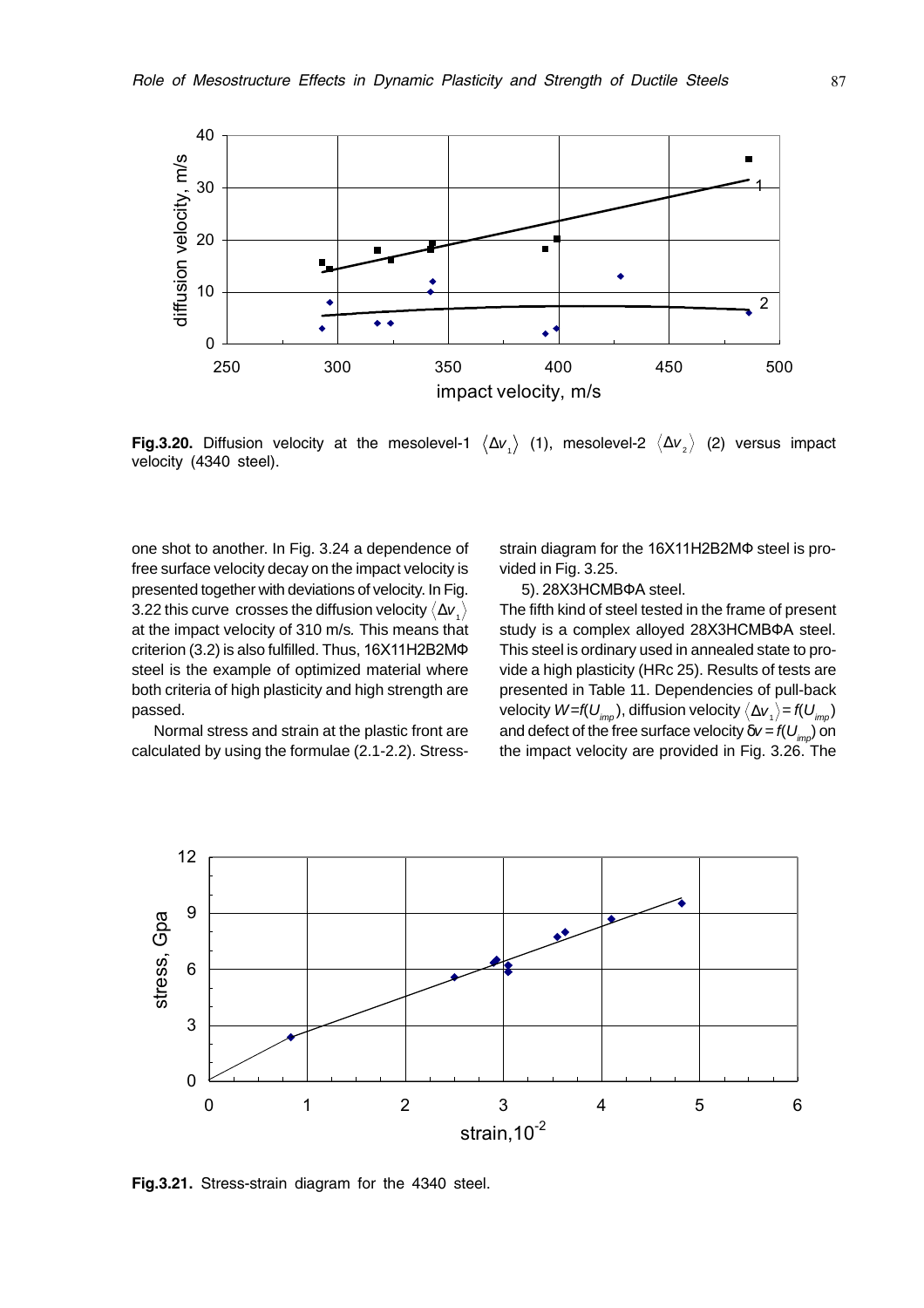| N | Target<br>thick.,<br>mm | Impactor<br>thick.,<br>mm | Impact.<br>vel.,<br>m/s | Max.f. s.<br>vel. $U_{\scriptscriptstyle{\text{max}}}$ ,<br>m/s | Decay of<br>vel. $\delta v$ ,<br>m/s | Meso-1<br>dispers.<br>$\Delta V_{1}$ , m/s | Pull-back velocity,<br>W <sub>1</sub> m/s |
|---|-------------------------|---------------------------|-------------------------|-----------------------------------------------------------------|--------------------------------------|--------------------------------------------|-------------------------------------------|
| 1 | 4.76                    | 2.05                      | 172.4                   | 154.2                                                           | 0                                    |                                            |                                           |
| 2 | 4.76                    | 2.03                      | 233.5                   | 225.6                                                           | 7.3                                  | 9.80                                       | 161.4                                     |
| 3 | 4.76                    | 2.03                      | 255.0                   | 240.1                                                           | 0.7                                  | 11.21                                      | 159.0                                     |
| 4 | 4.75                    | 2.05                      | 291.5                   | 273.4                                                           | 1.3                                  | 17.1                                       | 154.4                                     |
| 5 | 4.76                    | 2.05                      | 305.5                   | 290.5                                                           | 3.3                                  | 14.4                                       | 165.0                                     |
| 6 | 4.75                    | 2.04                      | 366.5                   | 360.7                                                           | 0                                    | 19.0                                       | 160.2                                     |
| 7 | 4.76                    | 2.03                      | 378.3                   | 359.8                                                           | 6.3                                  | 22.9                                       | 163.8                                     |
| 8 | 4.75                    | 2.05                      | 413.0                   | 374                                                             | 3.3                                  | 29.9                                       | 120.6                                     |
| 9 | 4.74                    | 2.03                      | 421.0                   | 402.6                                                           | 0.3                                  | 29.8                                       | 163.2                                     |

Table 9. Results of test for 16X11H2B2M $\Phi$  steel.

Table 10. Results of calculations of stress-strain diagram for 16X11H2B2MΦ steel.

| N              | Target  | Impact  | Imp.  | Delay          | HEL   | Plastic        | <b>Stress</b>  | <b>Strain</b>               |
|----------------|---------|---------|-------|----------------|-------|----------------|----------------|-----------------------------|
|                | thick., | thick., | vel., | $\Delta t_{1}$ | vel., | vel. $C_p^1$ , | $\sigma$ , GPa | $\epsilon$ 10 <sup>-2</sup> |
|                | mm      | mm      | m/s   | ns             | m/s   | km/s           |                |                             |
| 1              | 4.74    | 2.03    | 421   | 155            | 44    | 4.98           | 7.99           | 3.97                        |
| 2              | 4.75    | 2.05    | 413   | 153            | 51    | 4.99           | 7.47           | 3.67                        |
| 3              | 4.75    | 2.04    | 366.5 | 150            | 50.0  | 5.01           | 7.23           | 3.52                        |
| 4              | 4.76    | 2.03    | 378.3 | 155            | 46.0  | 4.98           | 7.16           | 3.54                        |
| 5              | 4.76    | 2.05    | 305   | 150            | 52    | 5.01           | 5.87           | 2.82                        |
| 6              | 4.75    | 2.05    | 291.5 | 170            | 48    | 4.91           | 5.43           | 2.7                         |
| $\overline{7}$ | 4.76    | 2.03    | 255   | 155            | 40    | 4.98           | 4.81           | 2.35                        |
| 8              | 4.76    | 2.03    | 233   | 150            | 52    | 5.01           | 4.60           | 2.17                        |
| 9              | 4.76    | 2.05    | 172.4 | 125            | 44    | 5.14           | 3.23           | 1.44                        |

first what one can see that the velocity decay for that material lies more higher than the diffusion velocity. This means that the local stresses don't relax, which creates the favorable conditions for activation of meselevel-2 responsible for dynamic fracture of material.

It seems to be interesting to find the impact velocity where dispersions at the mesolevel-1 and mesolevel-2 become comparable each other. To determine the average value of the diffusion velocity at the mesolevel-2, in Fig. 3.27 the dependence velocity decay is presented together with random deviations of this within impact velocity range. In Fig. 3.28 the deviation versus impact velocity is plotted separately. This curve has the obvious maximum at the impact velocity of 210 - 230 m/s. In this figure we also present the diffusion velocity for the mesolevel-1 determined directly from the interferometric measurements. Intersection of these curves happens under impact velocity of 235 m/s. This point

corresponds the impact velocity where diffusion velocity at the mesolevel-1 becomes higher than that at the mesolevel-2. Pull-back velocity also begins to increase. However, since the defect of the average velocity δv remains to be more higher than the diffusion velocity at the mesolevel-1  $\langle \Delta v_{i} \rangle$  the effect of the velocity distribution at the mesolevel-1 may be insignificant (criterion (3.2) isn't fulfilled).

## **4. MICROSTRUCRUE INVESTIGATIONS**

1). 40XCHMA steel. Standard regime of thermal treatment supposes a low tempering, so that structure of steel consists of martensite plus low beinit.

According to interferometric measurements, for that kind of steel the following combination kinetic criteria works practically within overall range of impact velocities: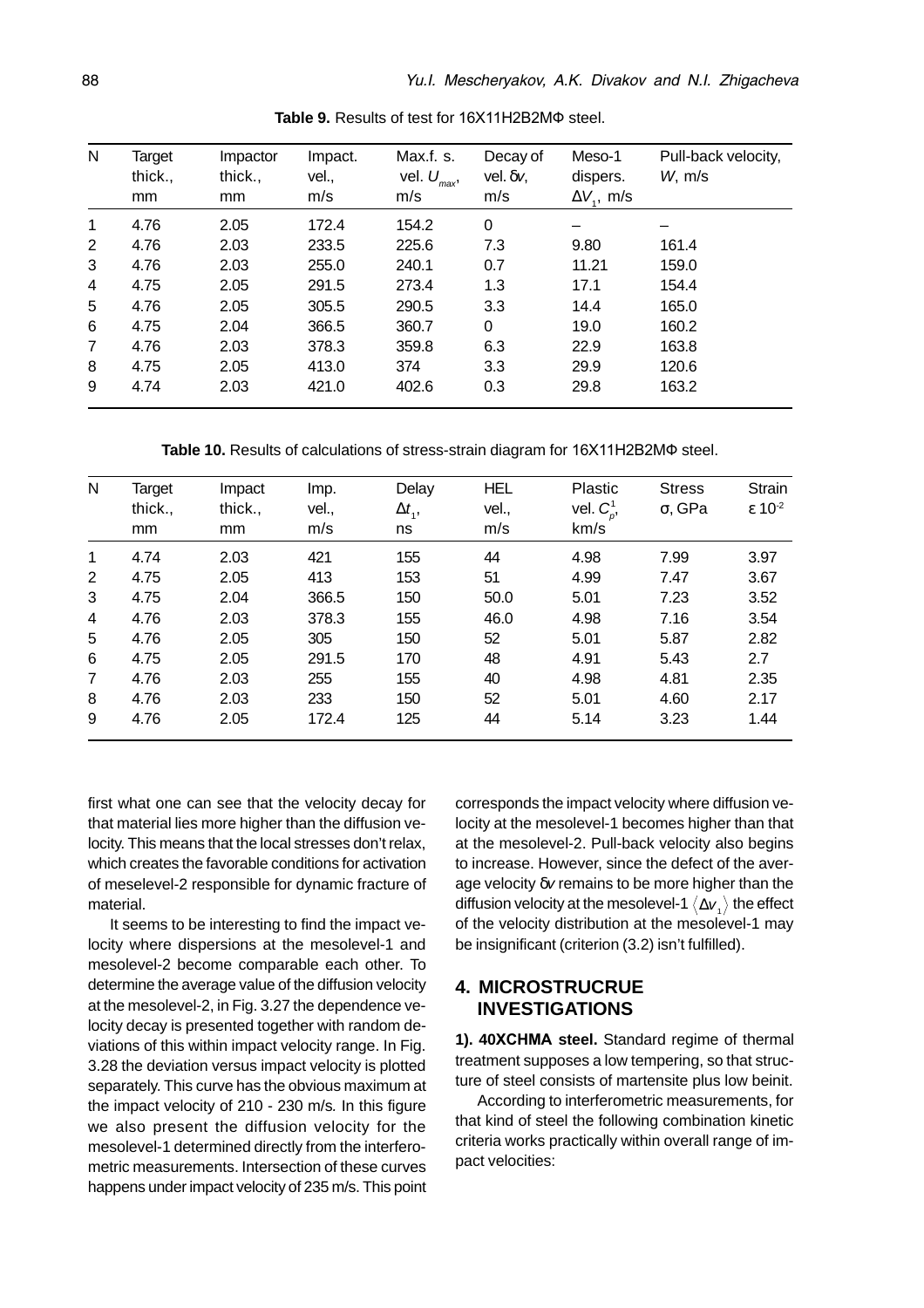

**Fig.3.22.** Dependencies of pull-back velocity W, diffusion velocity at the mesolevel-1  $\langle \Delta v_i \rangle$  (1), mesolevel-2  $\langle\Delta\nu_z\rangle$  (2) and velocity decay  $\delta\nu$  (3) on the impact velocity (16X11H2B2MФ steel).

a) 
$$
\langle \Delta v_1 \rangle > \langle \Delta v_2 \rangle
$$
,  
b)  $\langle \Delta v_1 \rangle < \delta v$ . (4.1)

Typical pattern of spallation at the lower boundary of the impact velocities in the form of cleavage, which seems to be the most proper mechanism of fracture for that kind of steel, is presented in Fig. 4.1. There is a lot of plane cracks parallel to the free surface of target, the length of which ranges from 1.5 mm to 10 mm. As a rule, the spall crack looks a continuous crack parallel to the free surface of target having a small longitudinal steps Using the marking accepted in Fig. 1.1 it may be said that spall crack in the 40XCHMA steel consists of pieces of  $D$  and  $h$  sizes. The character of spall fracture conserved over the impact velocities under investigation although at the upper range of impact velocities, together with h-pieces, H-pieces also appear. The latter are the adiabatic shears band of 400µm length linking the D-pieces of identical size.



Fig.3.23. Maximum free surface velocity versus impact velocity (16X11H2B2MФ steel).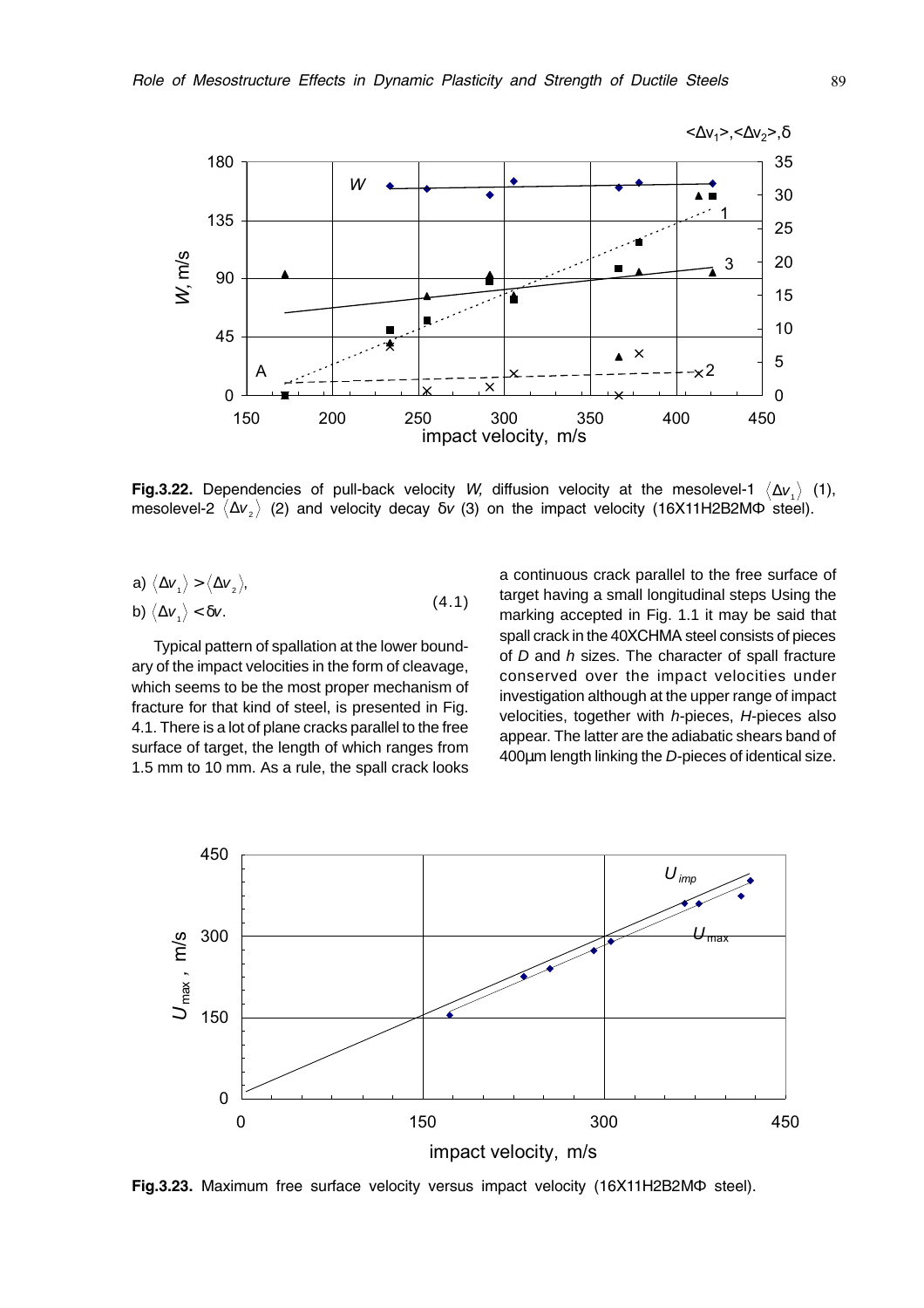

**Fig.3.24.** Dependence the free surface velocity decay  $\delta v$  on the impact velocity (16X11H2B2MΦ steel).

Typical example of similar fracture is presented in Fig. 4.2.

Dynamic fracture of the second set of 40XCHMA steel targets has a slightly differ character.

Kinematical mechanism of spall fracture turns out to be different at different regions of impact velocity range. At the low boundary of that range there is a following combination of the kinetic characteristics of mesostructure:

The spall crack has a step-like shape with identical longitudinal and transverse length of steps dimensions of which belong to mesolevel-2 (100- 150µm).

At the impact velocity of 499 m/s where the spallstrength is maximum the following conditions are fulfilled:

a) 
$$
\langle \Delta v_1 \rangle = \langle \Delta v_2 \rangle
$$
,  
b)  $\langle \Delta v_1 \rangle = \delta v$ . (4.2)

a)  $\langle \Delta v_{1} \rangle > \langle \Delta v_{2} \rangle$ , b)  $\langle \Delta v_{1} \rangle < \delta v$ .



Fig.3.25. Stress-strain diagram for the (16X11H2B2MФ steel).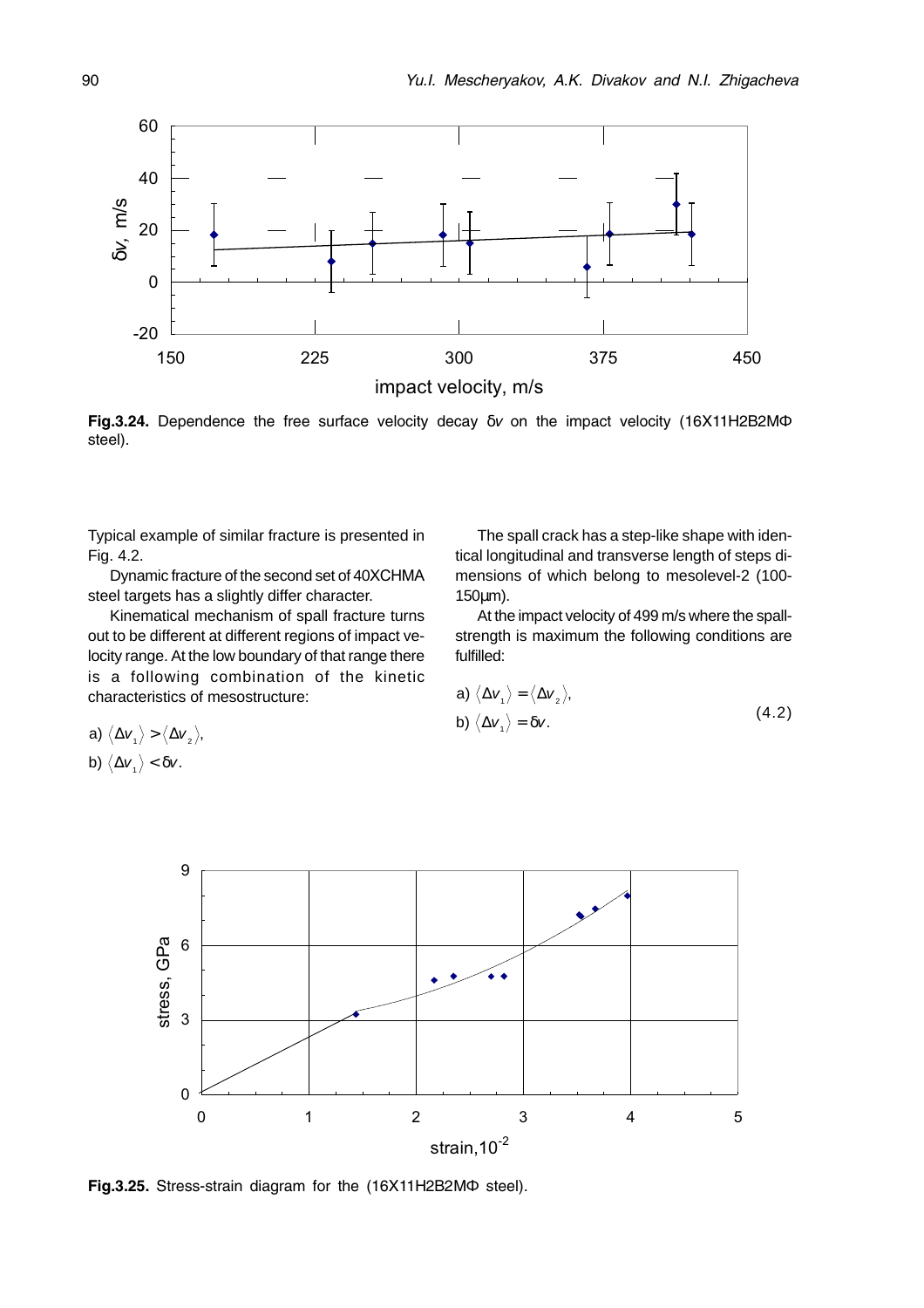| N   | Target<br>thick.,<br>mm | Impactor<br>thick.,<br>mm | Impact.<br>vel.,<br>m/s | Max.f. s.<br>vel. $U_{\text{max}}$ ,<br>m/s | Decay of<br>vel. $\delta v$ ,<br>m/s | Meso-1<br>dispers.<br>$\Delta V_{\rm L}$ , m/s | Pull-back<br>velocity,<br>W, m/s | HEL,<br>m/s |
|-----|-------------------------|---------------------------|-------------------------|---------------------------------------------|--------------------------------------|------------------------------------------------|----------------------------------|-------------|
| 10a | 9.97                    | 3.1                       | 97.5                    | $\star$                                     | $\star$                              | $\star$                                        | 52                               | 25          |
| 21a | 9.96                    | 3.07                      | 130.9                   | 83.3                                        | 47.6                                 | 0                                              | 73.6                             | 43          |
| 18a | 10.58                   | 3.1                       | 142.2                   | 90                                          | 52.2                                 | 0                                              | 52                               | 40          |
| 17a | 10.42                   | 3.09                      | 152.5                   | 116                                         | 36.6                                 | 0                                              | 79                               | 50          |
| 15a | 9.27                    | 3.09                      | 155.5                   | 126                                         | 55.5                                 | 0                                              | 73.8                             | 47          |
| 16a | 10                      | 3.09                      | 180.5                   | 116                                         | 68                                   | 9.8                                            | 67.8                             | 35          |
| 6a  | 10                      | 3.1                       | 195.1                   | 152                                         | 23                                   | 11.96                                          | *                                | 60.7        |
| 12a | 8.97                    | 3.09                      | 196                     | 164                                         | 52.7                                 | 12.4                                           | 68.6                             | 55          |
| 8a  | 9.96                    | 3.09                      | 196.3                   | 165                                         | 29                                   | 12.3                                           | 75                               | 50          |
| 29a | 11.87                   | 2.92                      | 213                     | 182                                         | 77.4                                 | 12.5                                           | 87                               | 50          |
| 5a  | 9.99                    | 3.09                      | 269                     | 190                                         | 59                                   | 23                                             | 69                               | 50          |
| 2a  | 10.1                    | 3.09                      | 308                     | 256                                         | 51.5                                 | 13                                             | 66.3                             | 57          |
| 4a  | 10.0                    | 3.07                      | 311                     | 265                                         | 44                                   | 24.3                                           | 75                               | 50          |
| Зa  | 10.01                   | 3.1                       | 318                     | 270                                         | 48.3                                 | 12.3                                           | 77.5                             | 50          |
| 25a | 8.54                    | 3.05                      | 350                     | 307                                         | 43                                   | 24                                             | 87                               | 39          |
| 23a | 8.46                    | 3.08                      | 376                     | 350                                         | 26                                   | 18.3                                           | 97                               | 60          |
| 31a | 11.7                    | 2.87                      | 380                     | 326                                         | 54                                   | 35                                             | 126                              | 60          |

Table 11. Results of tests for the 28X3HCMBΦA steel.

and within the spall zone there is a dense network of short adiabatic shear bands (Fig. 4.3). In case of ductile steel a rotational cell structure would be nucleated under condition (4.2). For the brittle steel such as 40XCHMA steel, instead of rotational

kinematical mechanism of deformation and fracture. another three-dimensional structure is realized, namely dense network of short adiabatic shear bands, also provided a maximum spall strength of material.



Fig.3.26. Pull-back velocity W, diffusion velocity at the mesolevel-1  $\langle \Delta v_i \rangle$  (1), mesolevel-2  $\langle \Delta v_i \rangle$  (2), and defect of the free surface velocity  $\delta v$  versus impact velocity (28X3CHMBΦA steel).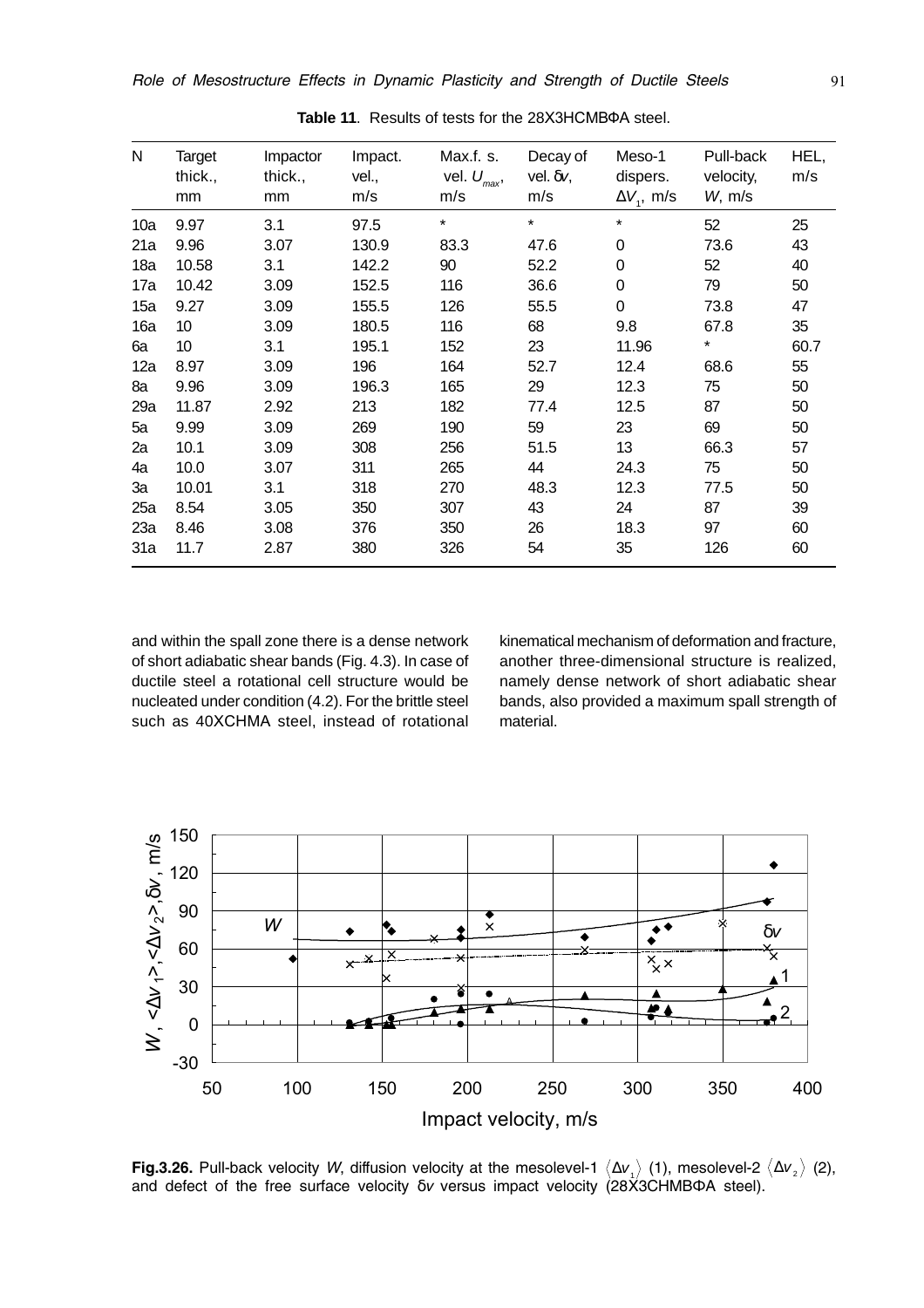

Fig.3.27. Defect of the free surface velocity versus impact velocity (28X3CHMBΦA steel).

At the impact velocity of 521 m/s as shown in Fig.3.6 criterion (3.1) is fulfilled. In this situation nucleation of crack is controlled by the diffusion velocity at the mesolevel-1 and kinetic characteristics are satisfy to the following conditions:

a) 
$$
\langle \Delta v_1 \rangle > \langle \Delta v_2 \rangle
$$
,  
b)  $\langle \Delta v_1 \rangle < \delta v$ . (4.3)

In this case the dimensions of crack are more smaller than those under condition of  $\langle \Delta v_1 \rangle \ll \langle \Delta v_2 \rangle$ when the length of horizon pieces of cracks (Dpieces) equals 2 $\mathcal{C}_{_0}$   $_{t_{\mathrm{sp}}}=$  500 mm. Here  $\mathcal{C}_{_0}$  is the volume sound velocity and (for steel  $C_{_{\rm 0}}$  = 4.71 km/s) and  $t_{\mathrm{sp}}^{}$ = 100 ns is the duration of spall fracture process (the so-called horizon scale introduced by Grady [16]).

At the same time, for the impact velocity of 521 m/s the condition (3.2) isn't fulfilled. In this case an



**Fig.3.28.** Diffusion velocity at the mesolevel-1  $\langle \Delta v_1 \rangle$  (1), mesolevel-2  $\langle \Delta v_2 \rangle$  (2) versus impact velocity (28X3CHMBΦA steel).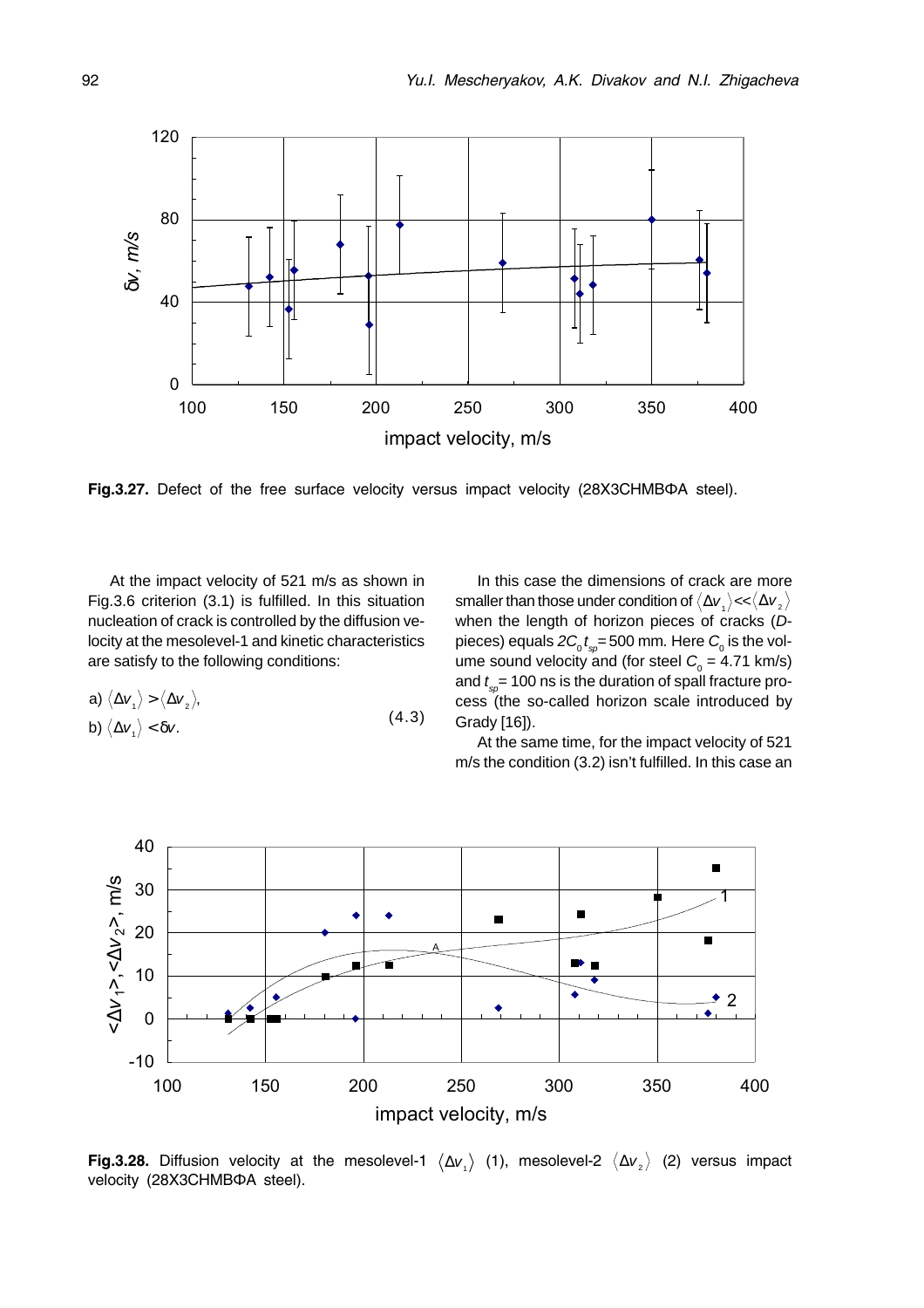

Fig.4.1. Large-scale  $(D \text{ and } H)$  cleavage kind of spallation in 40XCHMA steel target (1-st set) at the impact velocity of 211 m/s (magnification 32+).



Fig.4.2. Adiabatic shear band in 40XCHMA steel at the impact velocity of 343 m/s (magn. 125+).

intensive pumping over the energy from mesolevel-1 to mesolevel-2 takes place. It will be shown in Section 5, that the spall strength must decrease, which is seen in Fig.3.6, while cleavage again becomes the basic kinematic mechanism of failure (see Fig.4.4).

2). 38XH3MΦA steel.

The first cracks in the post-shocked specimens are found at the impact velocity of 181,3 m/s. A spallgap is practically formed at the impact velocity of 221,2 m/s. Kinetic criteria (3.1) is fulfilled within overall range of impact velocities, which means that mesolevel-2 isn't activated. This explains why the large-scale longitudinal cracks within the spall zone are absent. In Fig. 4.5 one can see only small-scale longitudinal and transverse cracks. As for the criterion (3.2). It isn't fulfilled up to impact velocity of 350 m/s. That is why a basic mechanism of dynamic fracture here is the cleavage. Thus, lower the impact velocity of 350 m/s there is a following



Fig.4.3. Dense network of adiabatic shear bands within the spall zone of 40XCHMA steel target at the impact velocity of 499 m/s (magnification 200+).

relationship between diffusion velocities at the mesoscopic sublevels:

a) 
$$
\langle \Delta v_1 \rangle > \langle \Delta v_2 \rangle
$$
,  
b)  $\langle \Delta v_1 \rangle < \delta v$ .

After impact velocity of 350 m/s, as it's seen from Fig 3.9 in the 38XH3MΦA steel a following combination of kinetic characteristics begins to work:

a) 
$$
\langle \Delta v_1 \rangle > \langle \Delta v_2 \rangle
$$
,

b) 
$$
\langle \Delta v_1 \rangle > \delta v
$$
.

So one may expect a change of kinematical mechanism of fracture at the mesolevel. Indeed, micro structure study show that instead of cleavage after impact velocity of 350 m/s a viscous fracture in the form of nucleation and grow of pores is realized (see Fig. 4.6).

3). 4340 steel.

This is a complex alloyed ductile steel with a structure of sorbit oriented along martesite (HRc 40). Interference response shows spallation at the impact velocity of 293 m/s. The seats of damage look like separate cracks parallel to the free surface of target. There are no longitudinal shear bands linking the transverse cracks. At the same time, under impact velocity of 296.4 m/s the of longitudinal shear bands appear, so the impact velocity of 296.4 m/s can be considered as threshold impact velocity providing a critical strain rate at which shear bands are irreversibly nucleated within the spall zone. One can estimate a length of shear band corresponding critical strain rate as follows:

$$
L_{cr} = \langle \Delta v_z \rangle t_{sp.}, \qquad (4.4)
$$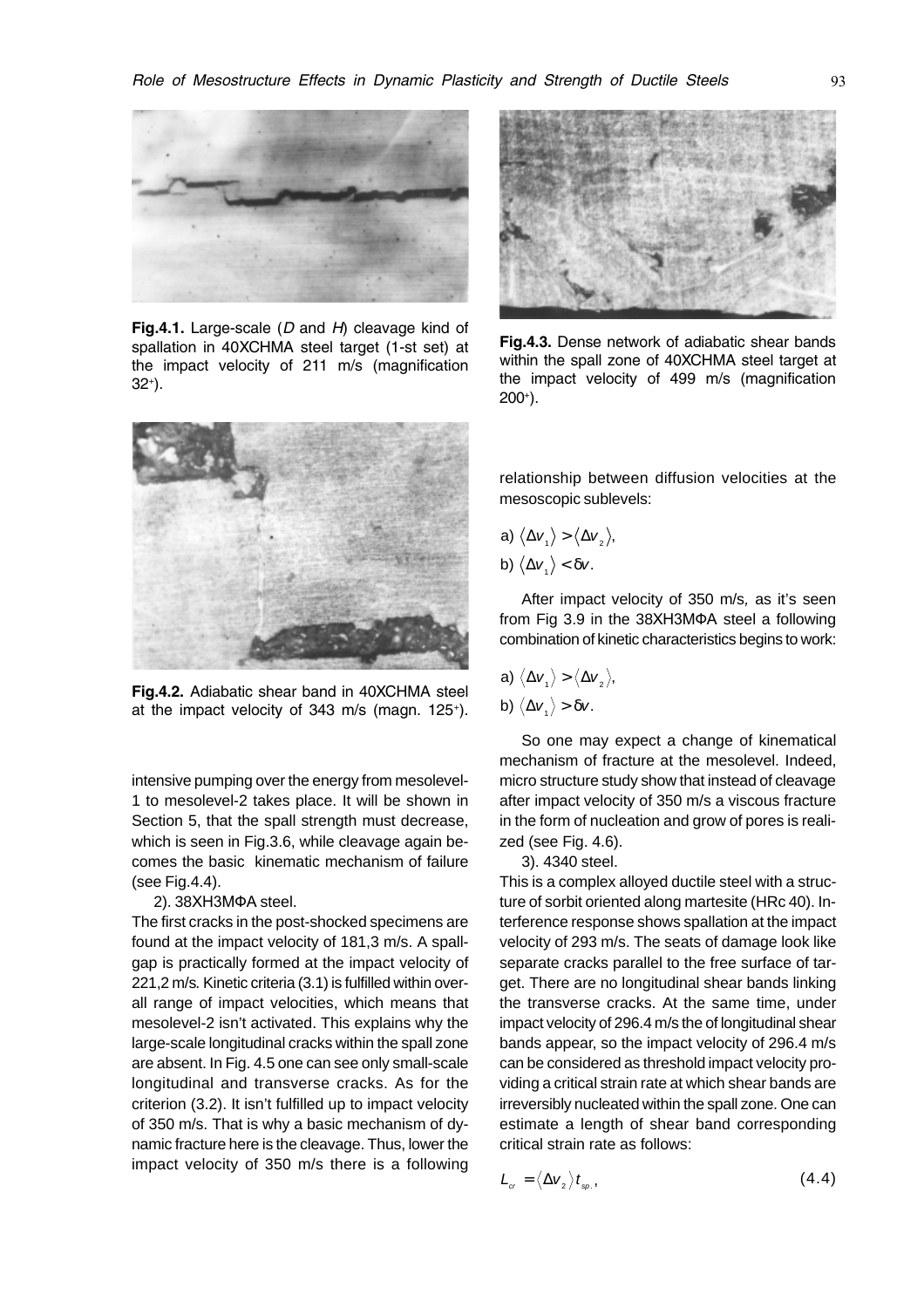

Fig.4.4. Large-scale  $(D \text{ and } H)$  cleavage kind of spallation in 40XCHMA steel target (1-st set) at the impact velocity of 521 m/s (magnification 200+).

where  $\langle \Delta v_z \rangle$  is the diffusion velocity at the mesolevel-2 and  $t_{\textrm{\tiny sp}}$  is the duration of the spallation process which is determined by the time between pulse plateau and onset of macro-spallation at the rear front of compressive pulse. ( $t_{_{\mathrm{sp}}}$  =380 ns for  $U_{_{\mathrm{imp}}}$  = 296.4 m/s).  $\langle \Delta v_z \rangle$  can be determined from the scattering of the free surface velocity at the plateau  $U_{\text{max}}$  provided in Table 7. In Fig. 3.18 dependence  $U_{\text{max}}$ =f(U<sub>imp</sub>) together with interval of scattering of the free surface velocity is presented. Standard velocity deviation for this curve equals 3% for the  $U_{\text{max}}=$ 296.4 m/s, or  $\langle \Delta v_z \rangle$  = 8.79 m/s. Then the critical shear band length  $L_{cr}$  =3.44 µm.

From the presented in Fig.3.17 dependencies  $\langle \Delta v_{_1} \rangle$  =f( $U_{imp}$ ),  $\langle \Delta v_{_2} \rangle$  =f( $U_{imp}$ ) and  $\delta v$  =f( $U_{imp}$ ) it follows that before the impact velocity of 370 m/s the basic mechanism of spall fracture is cleavage with identical longitudinal and transverse pieces of spall crack  $(D \cong H)$  (see Fig. 4.7). The vertical pieces are often the adiabatic shear bands of complex configuration (see Fig. 4.8), within the spall plate there are numerous rotational cells testifying a ductile character of spall fracture (Fig.4.9). Outside the spall zone one can see also the traces of viscous flow typical example of which is provided in Fig.4.10.

4). 16X11H2B2MФ steel.

Both kinetic criteria ((3.1) and (3.2)) are fulfilled over all range of impact velocities under investigation:

a) 
$$
\langle \Delta v_1 \rangle > \langle \Delta v_2 \rangle
$$
,  
b)  $\langle \Delta v_1 \rangle > \delta v$ . (4.5)



Fig.4.5. Small-scale  $(d \text{ and } h)$  cleavage spallation in 38XH3MΦA steel at the impact velocity of 221 m/s (magn. 32+).



Fig.4.6. Evolution of spallation mechanism in 38XH3MФA steel with increasing impact velocity to 390 m/s (magn. 125+).

so the pull-back velocity dependence lies in parallel impact velocity axis. However, the steel has an obvious character of damage along the grain boundaries (grain size  $\approx$  60 µm). The intergranular mechanism of spall fracture conserves within overall range of impact velocities (see Fig. 4.11.).

5). 28X3HCMBΦA steel.

According to data of Section 3 this steel is optimized in criterion (3.1) and isn't optimized in criterion (3.2). This means that between kinetic characteristics of mesostructure there is the following relationships:

a) 
$$
\langle \Delta v_1 \rangle \cong \langle \Delta v_2 \rangle
$$
,  
b)  $\langle \Delta v_1 \rangle < \delta v$ .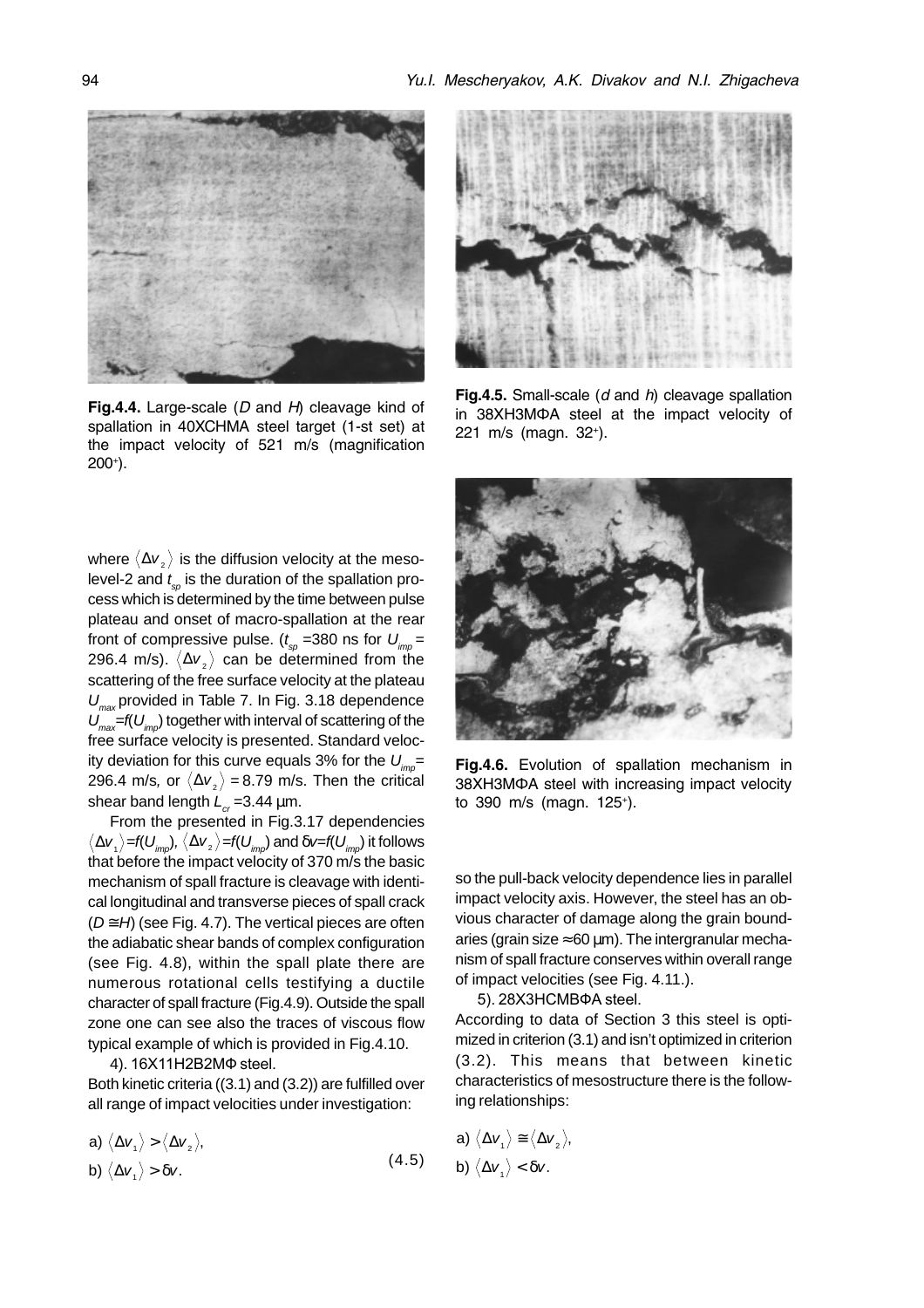

Fig.4.7. Small-scale  $(d \text{ and } h)$  cleavage mechanism of spallation in 43340 steel at the impact velocity of 318 m/s (magn. 32+).



Fig.4.9. Rotational cells in the spall plate of 4340 steel target at the impact velocity of 343 m/s (magn. 1000+).



Fig.4.8. Adiabatic shear band linking transverse cracks in 4340 steel at the impact velocity of 318 m/s (magn. 320+).

Accordingly, the cleavage mechanism of spall fracture dominates within overall range of impact velocities. Typical picture of spall fracture for that steel is shown in Fig. 4.12.

One can see the plane cracks parallel to the free surface of target. Development of spall damage under the cleavage mechanism can be seen from Fig. 4.13. In this figure we present a dependence of summary length of all the transverse cracks in the spall plane versus impact velocity. One can see that summary length increases slowly from the impact velocity 80 m/s through 140 m/s after what the rate of cracking increases and cracking continues up to complete separation of spall plate.

# **5. ANALYSIS OF SPALL BEHAVIOR**

Experimental data on spallation show that spall strength of material sensitively depends on the relation between diffusion velocity at the mesolevel-1  $\langle \Delta v_i \rangle$  and mesolevel-2  $\langle \Delta v_i \rangle$ , on one side, (Eq. (3.1)) and between diffusion velocity  $\langle \Delta v_{\mu} \rangle$  and velocity decay δv, on another side, (Eq. (3.2)). The first criterion arises from the different roles which play diffusion velocities at the mesolevel-1 and mesolevel-2. It has previously been underlined that criterion (3.1) defines a condition when relaxation of local stresses is provided. A role of the second criterion in dynamic fracture of material is not so evident. In this connection we try to derive a dependence of spall strength on the value of the velocity decay δv. We issue from the power balance in the spall zone:

$$
\frac{1}{2}\rho C v^2 = \frac{1}{2}\mu v \frac{v}{h} - \frac{1}{2}\rho C v(\delta v).
$$
 (5.1)

1<br>— Here left hand item 2  $\rho$  Cv $^2$  is the power which shock wave brings into spall zone,  $C$  is the shock wave 1<br>- velocity. Item 2 2 µ v h is the power which spends on the work of viscous forces for widening the spall gap,  $ε = \frac{v}{2}$ h is the strain rate related to the motion of the spall gap surfaces in opposite directions,  $\mu$  is the viscosity of material and  $h$  is the width of spall gap. Item 1 2 ρ $Cv^2(\delta v)$  characterizes a decrease of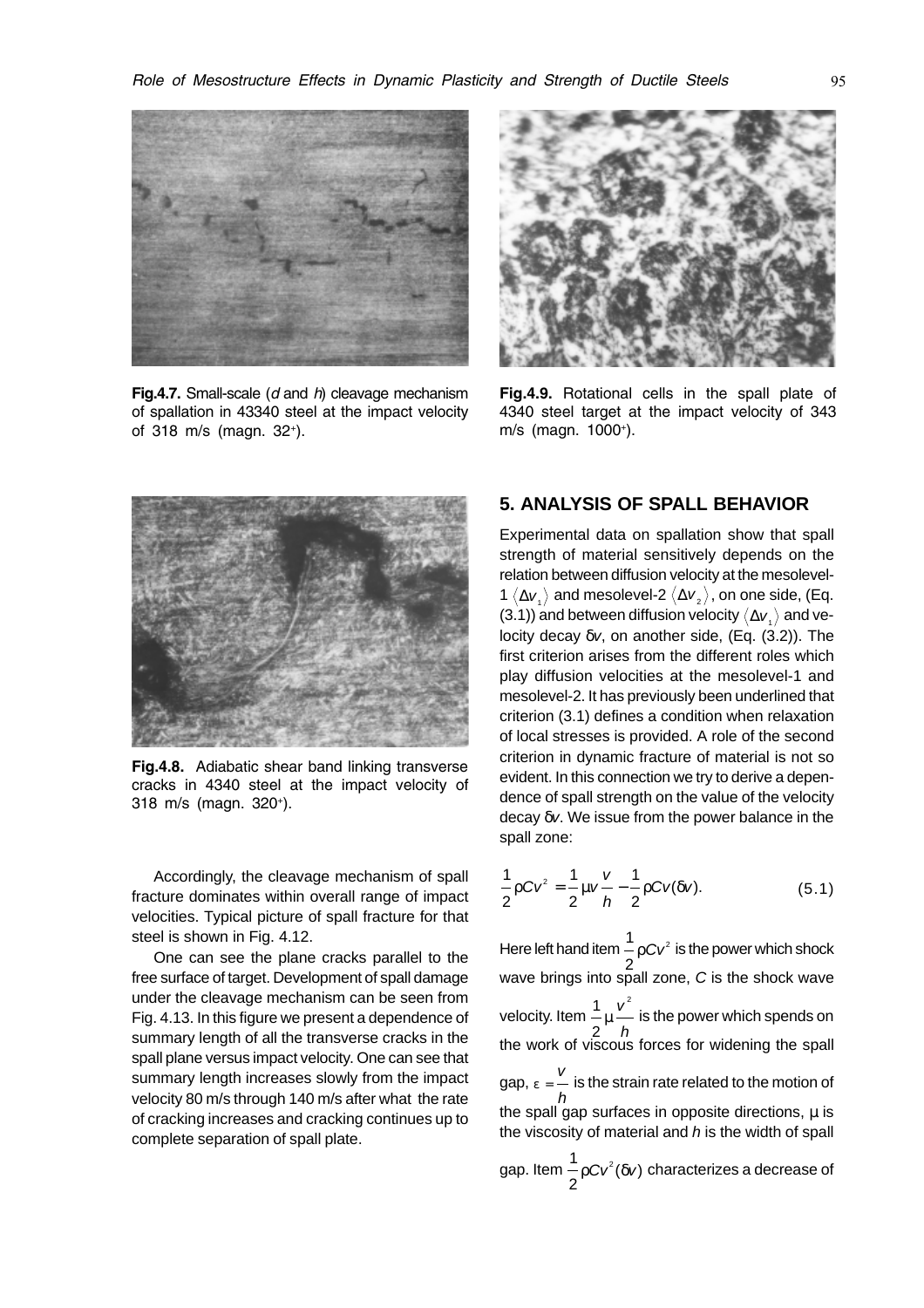

Fig.4.10. Viscoul flow of material within spall zone in 4340 steel at the impact velocity of 550 m/s (magn. 320+).







b)

Fig.4.11. Evolution of intergranular fracture within spall zone in 16X11H2B2MФ steel a) impact velocity 172 m/s (magn. 200<sup>+</sup>), b) impact velocity 305.5 m/s (magn. 125+).



Fig.4.12. Large-scale  $(D \text{ and } H)$  cleavage kind of spallation in 28X3CHMBΦA steel at the impact velocity of 155 m/s (magn. 32+).

power because of defect of the mean particle velocity  $\delta v$ . From the Eq. (5.1) spall zone width h can be expressed in the form:

$$
h = \frac{\mu}{\rho C} \left( 1 + \frac{\delta v}{v} \right)^{-1}.
$$
 (5.2)

Typical time for spall fracture may be defined as follows:

$$
\tau_{f} = \frac{h}{v} = \frac{\mu}{\rho C v} \left( 1 + \frac{\delta v}{v} \right)^{-1}.
$$
 (5.3)

This expression can be rewritten in the form:

$$
\frac{\rho C v}{\mu} \left(1 + \frac{\delta v}{v}\right) \tau_{f} = 1,
$$

dynamic generalization of which is

$$
\frac{\rho C}{\mu} \int_{0}^{\tau_{f}} \left(1 + \frac{\delta v}{v}\right) v dt = 1
$$
\n(5.4)

or

$$
\frac{1}{\mu} \int_{0}^{\tau_{f}} \left( 1 + \frac{\delta v}{v} \right) \sigma dt = 1, \qquad (5.5)
$$

where  $\sigma = pCv$  is the normal stress at the shock wave front. Equation (5.5) may be considered as a criterion for spallation taking into account an energy exchange between mesolevel-1 and macrolevel.

It can be seen that with the increase of the mean velocity decay δv the value of the external stress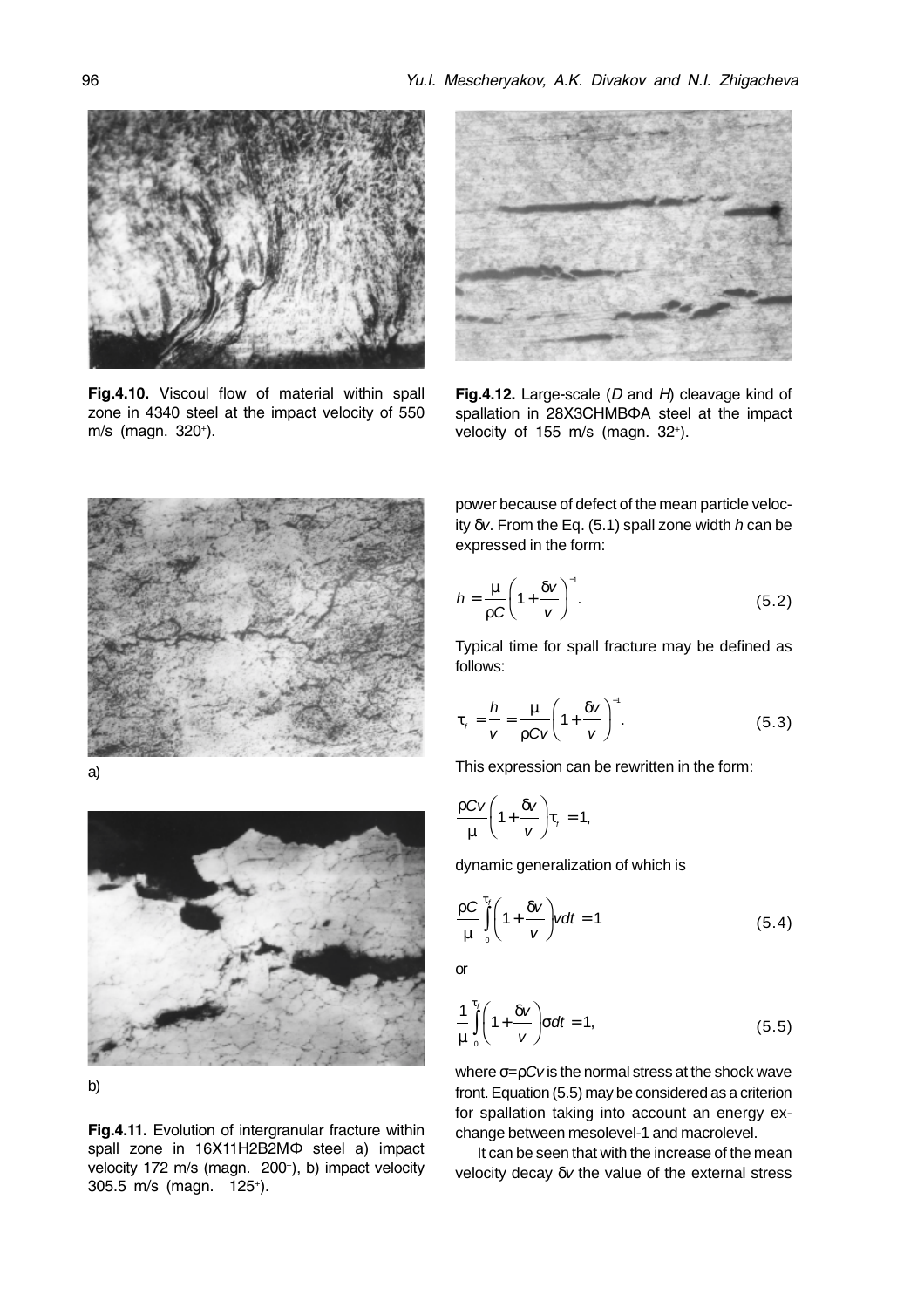

Fig.4.13. Dependence of horizon crack length  $(H)$  on the impact velocity (28X3CHMBΦA steel).

necessary for satisfying the spallation criterion (5.5) decreases. This explains the decrease of pull-back velocity which is seen in all the experiments where  $\delta v > \langle \Delta v \rangle$ . Equation (5.4) through the equation:

$$
\delta v = \frac{1}{2} \frac{d}{dv} D^2 \tag{5.6}
$$

provides a direct coupling between spall strength and the mesoparticle velocity dispersion  $D<sup>2</sup>$  at the mesolevel-1.

It may be two different situation depending on steadiness of shock wave:

1). In the unsteady shock fronts mesoparticle velocity dispersion increases along the shock front from bottom up to plateau of compressive pulse. One of typical situations of decrease of the free surface velocity at the plateau of compressive pulse is presented in Fig. 1.4a. In this figure we present time-resolved free surface velocity profile for the 30XH4M steel target loaded at the impact velocity of 369 m/s. In case of symmetrical collision (couple: steel impactor – steel target), according to the so-called free surface approximation, there is a following relationship between velocity of impactor  $U_{\text{im}}$ , mean particle velocity u and free surface velocity of target  $U_{\text{fs}}$ :  $U_{\text{imp}} = 2v = U_{\text{fs}}$ . Instead, at the presented in Fig. 1.4a free surface velocity profile pick velocity equals 300 m/s, so the decrease of the free surface velocity at the plateau of compressive pulse

equals 69 m/s. Value of this decrease is determined by the rate of change of the particle velocity dispersion according to Eq. (5.6). In this concrete experiment the longitudinal component of diffusion velocity increases over the plastic front from zero to 22 m/s. Diffusion velocity is known to be a three-dimensional value so we may suppose that two other components of the diffusion velocity have the same value. Thus, in the process of pumping over the kinetic energy from macrolevel to mesolevel a longitudinal component of mean particle velocity redistributed between three components of the diffusion velocity. This example shows that when particle velocity dispersion increases along the plastic front up to plateau of compressive pulse the decrease of average particle velocity at the plateau occurs. In accordance with Eq. (5.5) this leads to decrease of the spall-strength of material. Thus, spall-strength of material in unsteady shock loading proves to be smaller than that in the steady waves.

2). In the steady shock waves dispersion achieves its maximum value in the middle of the shock front (see Fig. 1.4 b). During the first half of load front change of the particle velocity dispersion at the mesolevel-1 results in decrease of mean particle velocity at the mesolevel-2. At the middle of load front acceleration of velocity dispersion changes its sign so during the second half of load front there is a decrease of velocity decay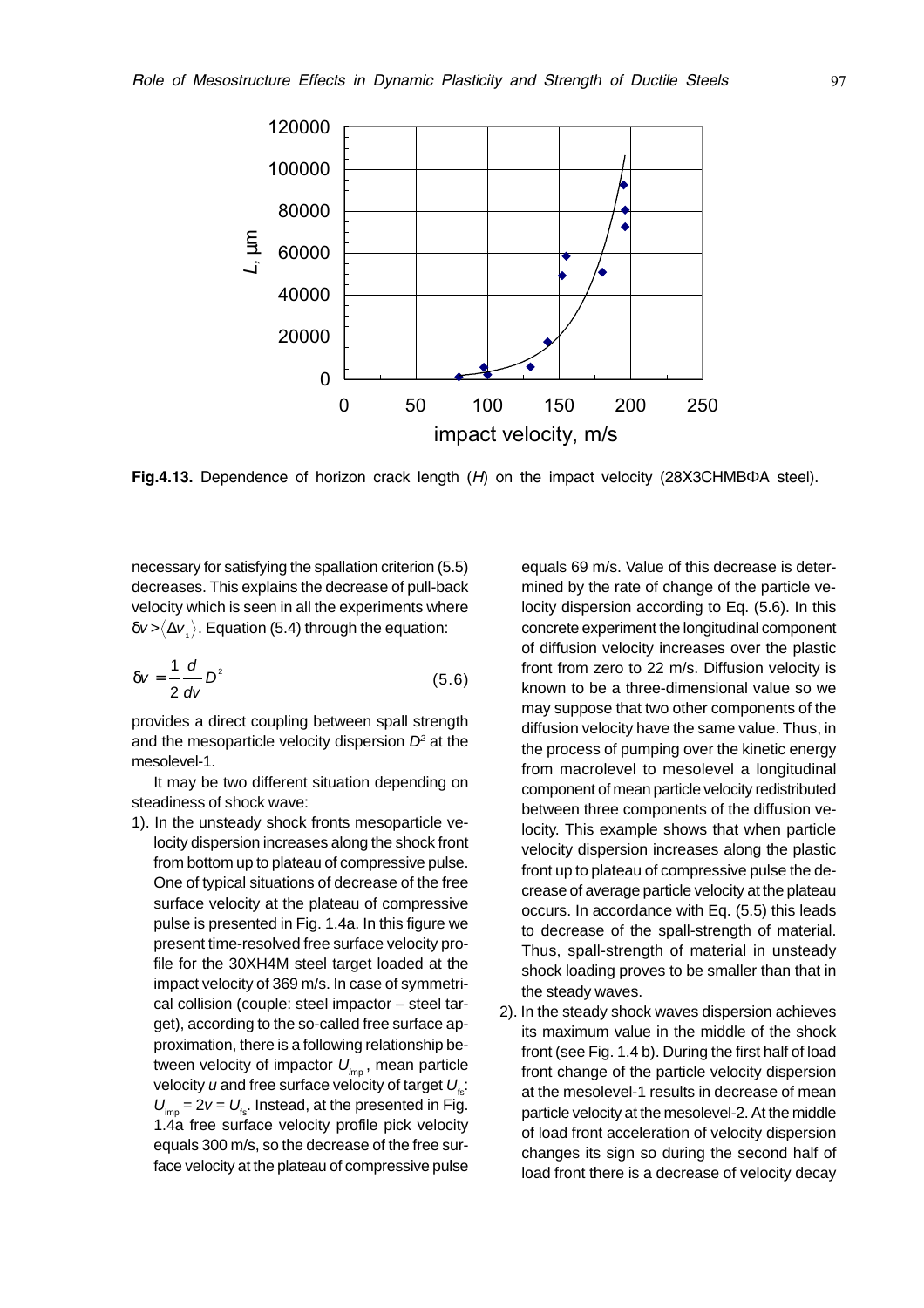

Fig.5.1. Free surface velocity profiles in 28X3CHMBΦA steel for two values of the defect free surface velocity: a)  $\delta v = 80$  m/s, b)  $\delta v = 0$ .

at the mesolevel-2. Formula (5.6) gives zero value of the velocity decay at the plateau of compressive pulse ( $\delta v = 0$ ). In this case Eq. (5.5) provides a maximum possible spall-strength of material.

Comparing two sets of 38XH3MΦA steel we can conclude that thermal treatment of the second set of steel provides an optimization of dynamic strength properties within the narrow range of the impact velocities from 250 m/s through 330 m/s. Pull-back velocity increases from 185 m/s to 237 m/s, maximum pull-back velocity corresponds to strain rate where  $\delta v = \langle \Delta v_1 \rangle$ . As for the first set of targets, this equality is satisfied within overall range of impact velocities. In this case the strain-rate behavior of pull-back velocity repeats the behavior of the particle velocity dispersion - it gradually increases with the increase of the impact velocity although the maximum value pull-back velocity remains to be lower than that for the 2-nd set of targets.

In Fig. 5.1 we present dependencies of pull-back velocity for tested steels altogether. One can see that all the kinds of steel, besides the second set of 38XH3MΦA steel, show monotonous increase of pull-back velocity on the impact velocity. We also see that for two kinds of steel - the first sets of 38XH3MΦA steel and 40XCHMA steel - these dependencies lie closely. These steels have different values of Hugoniot elastic limit  $-60$  m/s for 38XH3MΦA steel and 120 m/s for 40XCHMA steel, respectively. They also have different values of

macrohardness: HRc 39 for 38XH3MΦA steel and HRc 55 for 40XCHMA steel. Lastly, microstructure investigations show that mechanisms of dynamic fracture for these steels also are different: ductile fracture for the 38XH3MΦA steel and brittle fracture for the 40XCHMA steel. The only what coincides for these steels is the behavior of the particle velocity dispersion. Values of the diffusion velocity  $\langle \Delta v \rangle$  for both steels lie closely velocity decay  $\delta v$ . Physically this means that there exist optimum conditions for exchange of kinetic energy between mesolevel-1 and mesolevel-2. Processes of relaxation for local stresses flow more quickly than accumulation of local stresses at the mesolevel-2 responsible for dynamic fragmentation of material during spallation. Thus, independently on the kind of resulting mechanism of dynamic fracture the main requirement to material is to initiate a sufficiently effective mechanism for energy exchange between scale levels and provide relaxation of local stresses. In Section 3 we have done an estimation of critical strain rate for nucleation of shear crack during spallation. Its value is determined by the particle velocity dispersion at the mesolevel-2. If the particle velocity dispersion smaller some critical value, the shear cracks have time to heal. Both steels show a small value of the particle velocity dispersion at the mesolevel-2, its value is practically coincides with that at the mesolevel-1. In this case local stresses at the mesolevel-2 haven't time to accumulate. Particle velocity dispersion at the mesolevel-1 characterizes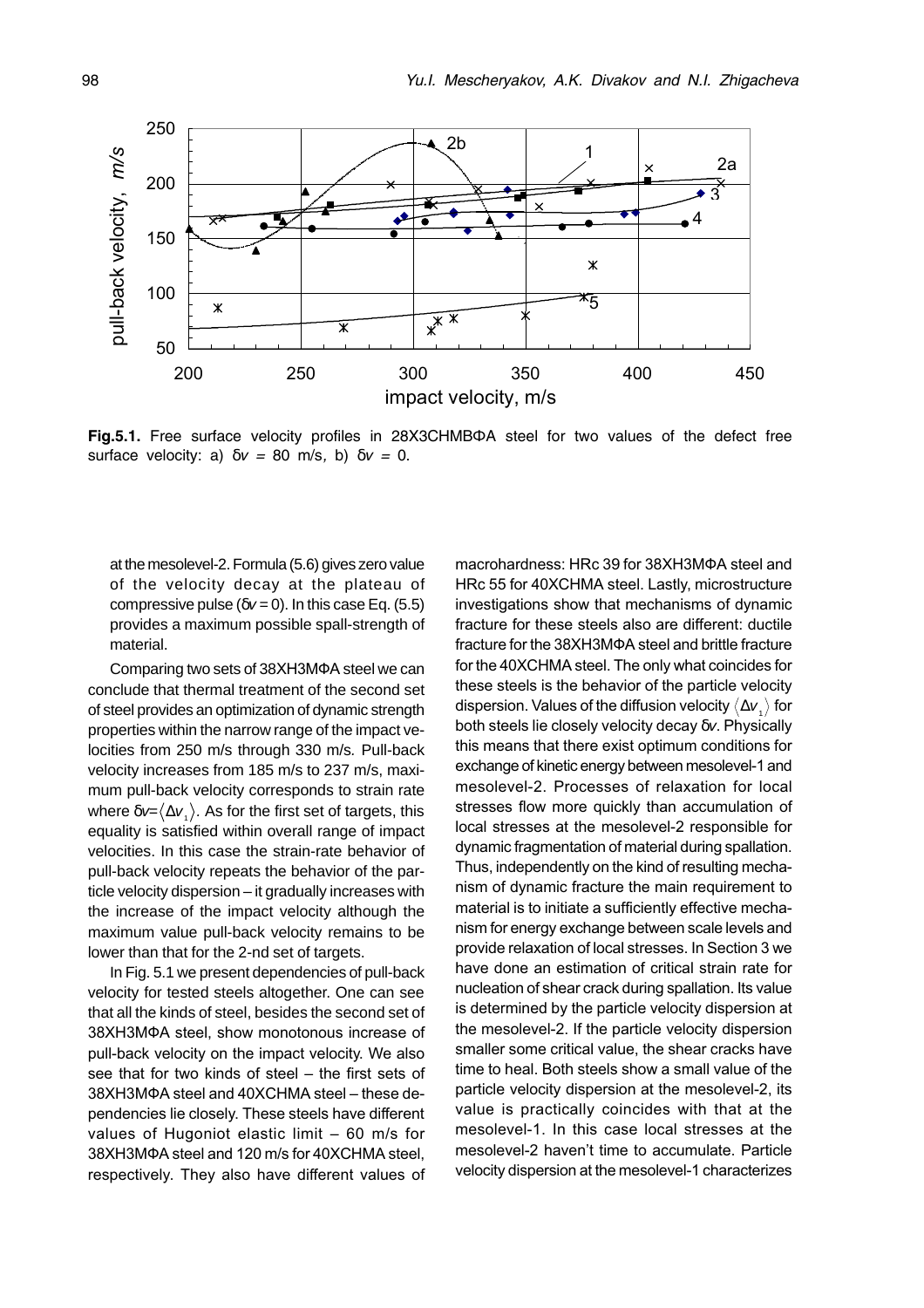the local difference in the velocities between adjacent mesovolumes of material. It is else not a shearing or rapture which may be the final stages of this process if its duration is sufficient. Difference in velocities of adjacent mesovolumes else doesn't create the crack. But this difference results in decrease of local stresses because just the local stress through the dynamic impedance  $\rho\mathit{C}$  related to the diffusion velocity ( $\sigma$ = $\rho C\langle\Delta \overline{V}_{_1}\rangle$  ). Thus, macroscopic strength is determined by the kinetics of microstructure at the mesoscopic scale level. In our concrete case the final reactions of steels are different – brittle for 40XCHMA steel and ductile for 38XH3MФA steel. Nevertheless, kinetic characteristics for both steels are identical within the impact velocity range of interest. As a result, spall-strength for both materials is practically identical.

Consider now a strength behavior of all the steels altogether. The behavior of kinetic characteristics for the steels is identical. Diffusion velocity  $\langle \Delta v \rangle$ and velocity decay δv lie practically parallel each other so the rate of change of these characteristics is identical. Therefore local stresses have time to relax during the load front of compressive pulse. In this case difference in spall-strength is determined only by the difference in potential energy of atomic interaction for these material. In case of dynamic straining the potential energy can be related to both the value of elastic precursor and quasistatic strength of material. In Table 12 for comparison we present several strength-characteristics for tested steels. Values of elastic precursor and pull-back velocity are taken for the impact velocity where dependencies  $\langle \Delta v_i \rangle = f(U_{im})$  and  $\delta v = f(U_{im})$  intersect and  $\langle \Delta v \rangle$  =δv. It has been shown that the 40XCHMA steel is not in optimum state because the intersection of these dependencies doesn't happen within the impact velocity range under investigation. Their intersection may occur at the impact velocity of 695 m/s where the pull-back velocity would achieve the value of 248 m/s. Column 5 gives a ratio of maximum pull-back velocity and that for the rest of the steels. Columns 6 and 7 provide the identical ratio for the  $\sigma_{_b}$  and HEL, respectively.

One can see that relative values for pull-back velocity and macrohardness coincide for all the steels besides 38XH3MФA steel. This means that for all the steel, besides 38XH3MФA steel, potential energy plays a dominant role in dynamic fracture, while for the latter kinetic energy is also important for dynamic fracture. As for the relative values for Hugoniot elastic limit, a correlation for different steels appears to be not so evident may be because of strain dependence of material.

# **6. CONCLUSIONS**

As a result of tests of different kinds of steel and above analysis a total picture of dynamic fracture of heterogeneous materials may presented as follows:

Together with well known quasistatic characteristics of material, such as the quasistatic strength  $\sigma_{\rm g}$  macrohardness HRc, toughness  $K_{1a}$  a very important role in dynamic fracture of material belongs to kinetic characteristics of microstructure at the intermediate scale levels.

The first intermediate scale level is the mesolevel-1 (0.1-10  $\mu$ m). Mobility of elementary carriers of deformation at the mesolevel-1 is responsible for the relaxation of local stresses in dynamically deformed material. The second intermediate scale level is the mesolevel-2 (50-500 µm) This level is responsible for the dynamic fragmentation and fracture of material.

The first kinetic characteristic is the particle velocity dispersion  $D^2 = (\Delta v_1^2)$  at the mesolevel-1 or diffusion velocity  $\langle \Delta v_i \rangle$ , which are the quantitative measure for the stress relaxation during dynamic deformation and fracture of material. For all the tested steels the character of dependence of spallstrength on the impact velocity appears to be identical with the dependence for the velocity dispersion.

| <b>Steel</b> | $\sigma_{\scriptscriptstyle{\text{b}}}$ , MPa | HEL, m/s | Pull-back<br>vel., m/s | $W_{_{\rm max}}$<br>W | _max<br>σ<br>$\sigma_{\scriptscriptstyle b}$ | HEL<br>max<br><b>HEL</b> |
|--------------|-----------------------------------------------|----------|------------------------|-----------------------|----------------------------------------------|--------------------------|
| 40XCHMA      | 1870                                          | 123.5    | 250                    |                       |                                              |                          |
| 38XH3MΦA     | 1220                                          | 61.1     | 187.5                  | 1,33                  | 1.53                                         | 2.02                     |
| 4340         | 1260                                          | 103.3    | 173                    | 1.45                  | 1.48                                         | 1.2                      |
| 16X11H2B2MФ  | 1150                                          | 48       | 160                    | 1.56                  | 1.63                                         | 2,5                      |
| 28X3CHMBOA   | 740                                           | 48       | 90                     | 2.77                  | 2.75                                         | 2.5                      |
|              |                                               |          |                        |                       |                                              |                          |

Table 12. Comparison of quasistatic and dynamic strength characteristics of steels.